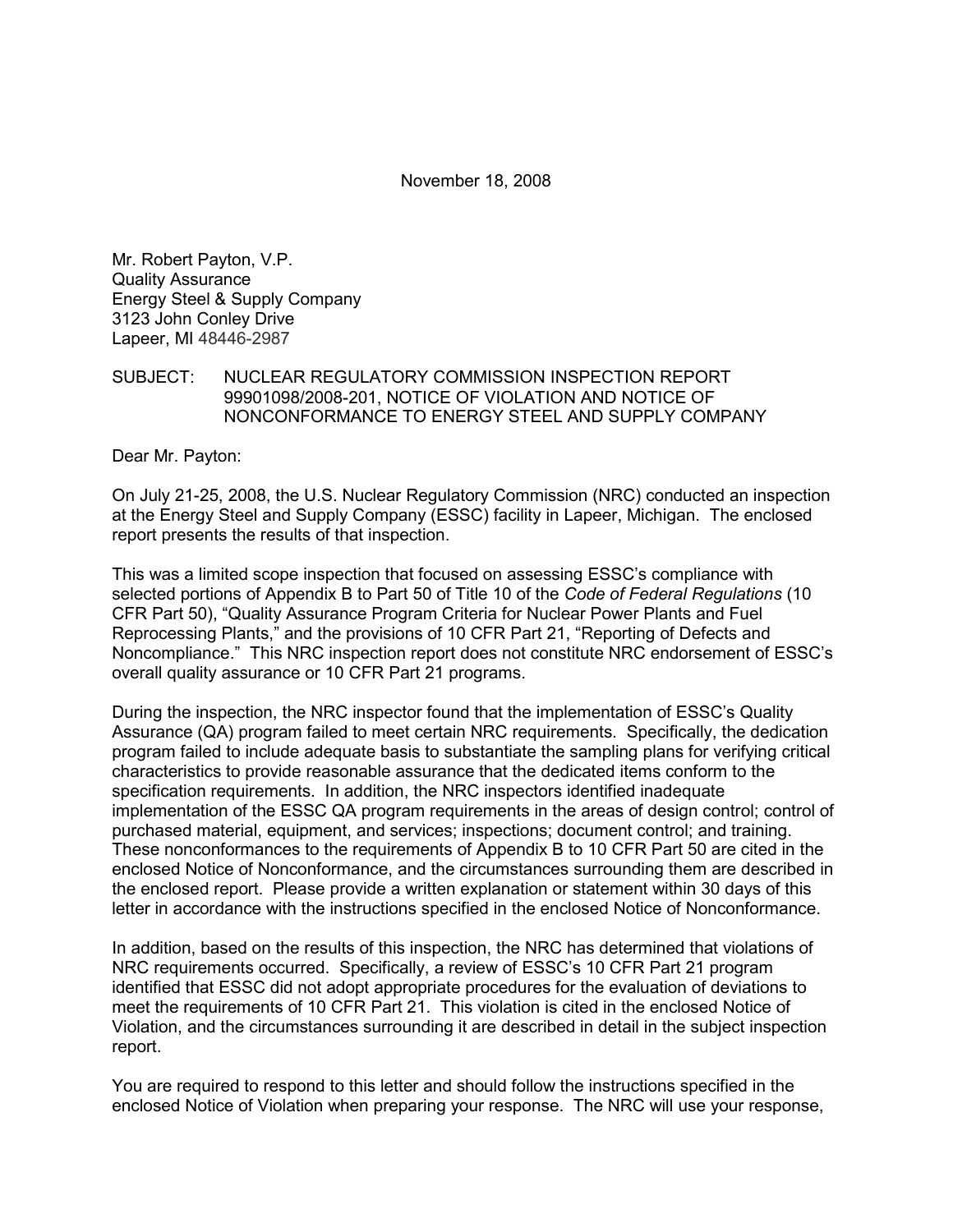#### R. Payton **-2-**

in part, to determine whether further enforcement action is necessary to ensure compliance with regulatory requirements.

In accordance with 10 CFR 2.390 of the NRC's "Rules of Practice," a copy of this letter, its enclosures, and your response will be made available electronically for public inspection in the NRC Public Document Room or from the NRC's document system (ADAMS), accessible from the NRC Web site at http://www.nrc.gov/reading-rm/adams.html. To the extent possible, your response should not include any personal privacy, proprietary, or safeguards information so that it can be made available to the Public without redaction. If personal privacy or proprietary information is necessary to provide an acceptable response, then please provide a bracketed copy of your response that identifies the information that should be protected and a redacted copy of your response that deletes such information. If you request that such material is withheld from public disclosure, you must specifically identify the portions of your response that you seek to have withheld and provide in detail the bases for your claim (e.g., explain why the disclosure of information will create an unwarranted invasion of personal privacy or provide the information required by 10 CFR 2.390(b) to support a request for withholding confidential commercial or financial information). If safeguards information is necessary to provide an acceptable response, please provide the level of protection described in 10 CFR 73.21.

Sincerely,

#### **/RA/**

John A. Nakoski, Chief Quality and Vendor Branch 2 Division of Construction Inspection & Operational Programs Office of New Reactors

Docket No. 99901098

Enclosures:

- 1. Notice of Violation
- 2. Notice of Nonconformance
- 3. Inspection Report No. 99901098/2008-201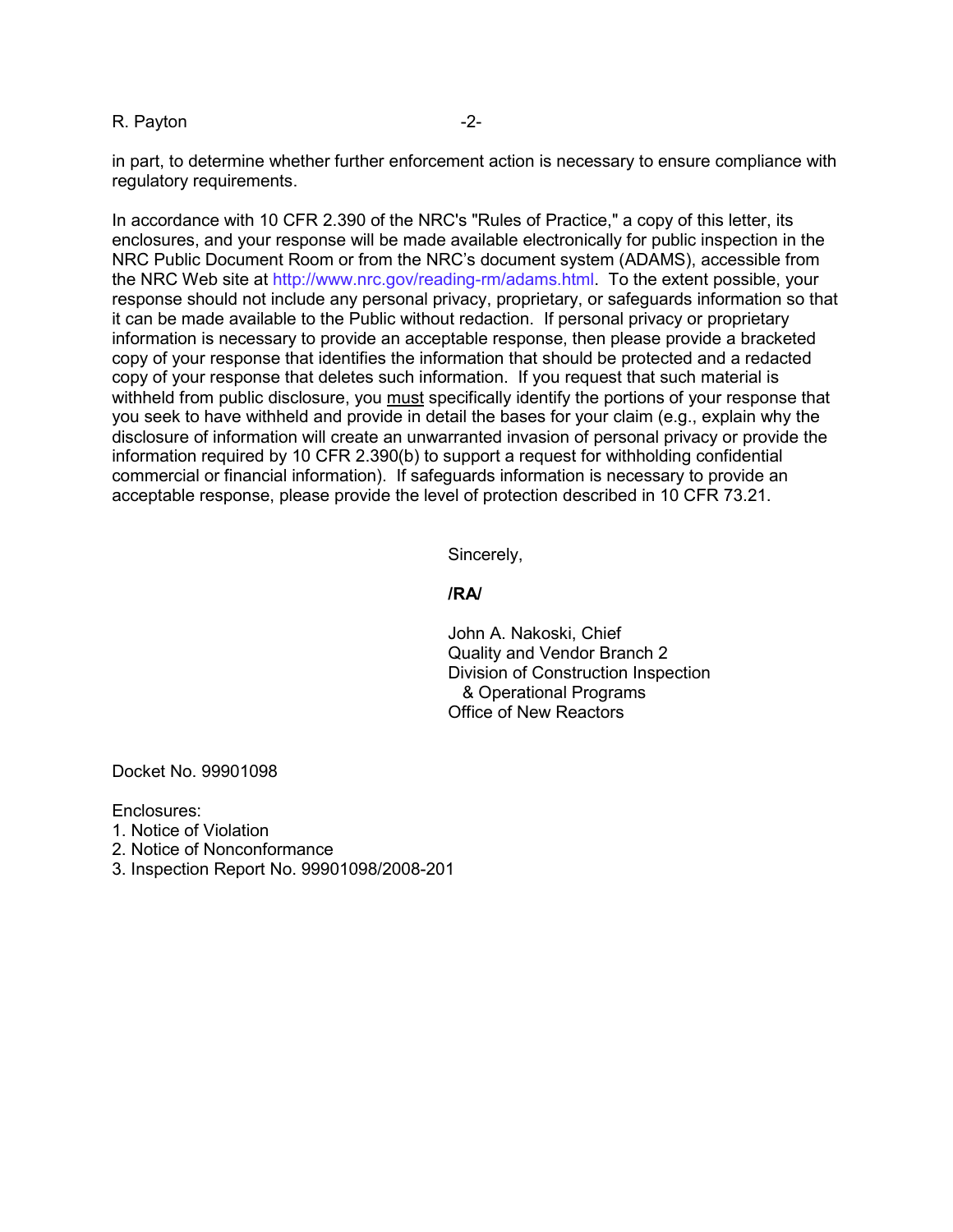#### R. Payton **-2-**

in part, to determine whether further enforcement action is necessary to ensure compliance with regulatory requirements.

In accordance with 10 CFR 2.390 of the NRC's "Rules of Practice," a copy of this letter, its enclosures, and your response will be made available electronically for public inspection in the NRC Public Document Room or from the NRC's document system (ADAMS), accessible from the NRC Web site at http://www.nrc.gov/reading-rm/adams.html. To the extent possible, your response should not include any personal privacy, proprietary, or safeguards information so that it can be made available to the Public without redaction. If personal privacy or proprietary information is necessary to provide an acceptable response, then please provide a bracketed copy of your response that identifies the information that should be protected and a redacted copy of your response that deletes such information. If you request that such material is withheld from public disclosure, you must specifically identify the portions of your response that you seek to have withheld and provide in detail the bases for your claim (e.g., explain why the disclosure of information will create an unwarranted invasion of personal privacy or provide the information required by 10 CFR 2.390(b) to support a request for withholding confidential commercial or financial information). If safeguards information is necessary to provide an acceptable response, please provide the level of protection described in 10 CFR 73.21.

Sincerely,

#### **/RA/**

John A. Nakoski, Chief Quality and Vendor Branch 2 Division of Construction Inspection & Operational Programs Office of New Reactors

Docket No. 99901098

Enclosures:

- 1. Notice of Violation
- 2. Notice of Nonconformance
- 3. Inspection Report No. 99901098/2008-201

|               | <b>DISTRIBUTION:</b><br><b>DCIP/CQV RF</b> |                                                                                  | GTracy                    | JTappert                           | JPeralta                 | RMcIntyre                    | KKavanagh                   |                    |
|---------------|--------------------------------------------|----------------------------------------------------------------------------------|---------------------------|------------------------------------|--------------------------|------------------------------|-----------------------------|--------------------|
|               |                                            | ADAMS ACCESSION NO: ML083150720<br><b>Check for ADAMS:</b> $\blacksquare$ Public |                           | $\Box$ Non-Public $\Box$ Sensitive |                          | $\blacksquare$ Non-Sensitive |                             |                    |
| <b>OFFICE</b> | RII                                        | CQVP:DCIP:<br><b>NRO</b>                                                         | CQVB: DCIP:<br><b>NRO</b> | CQVB: DCIP:<br><b>NRO</b>          | CQVB:DCIP:<br><b>NRO</b> | COVB:DCIP:<br><b>NRO</b>     | <b>BC:CCIB:DCI</b><br>P:NRO | BC:<br><b>DCII</b> |

| <b>OFFICE</b> | RII             | CQVP:DCIP: | COVB: DCIP:   | COVB: DCIP: | COVB:DCIP: | COVB:DCIP: | BC:CCIB:DCI | BC:COVB:        |
|---------------|-----------------|------------|---------------|-------------|------------|------------|-------------|-----------------|
|               |                 | <b>NRO</b> | <b>NRO</b>    | <b>NRO</b>  | <b>NRO</b> | <b>NRO</b> | P:NRO       | DCIP:NRO        |
| <b>NAME</b>   | <b>RJackson</b> | RPatel     | <b>DSinks</b> | MMorgan     | DPasquale  | ARivera-   | RPascarelli | <b>JNakoski</b> |
|               | By Email        |            |               | By Email    |            | Varona     |             |                 |
| <b>DATE</b>   | 10/22/2008      | 11/17/2008 | 11/18/2008    | 11/17/2008  | 11/18/2008 | 11/17/2008 | 11/18/2008  | 11/18/2008      |

#### **OFFICIAL RECORD COPY**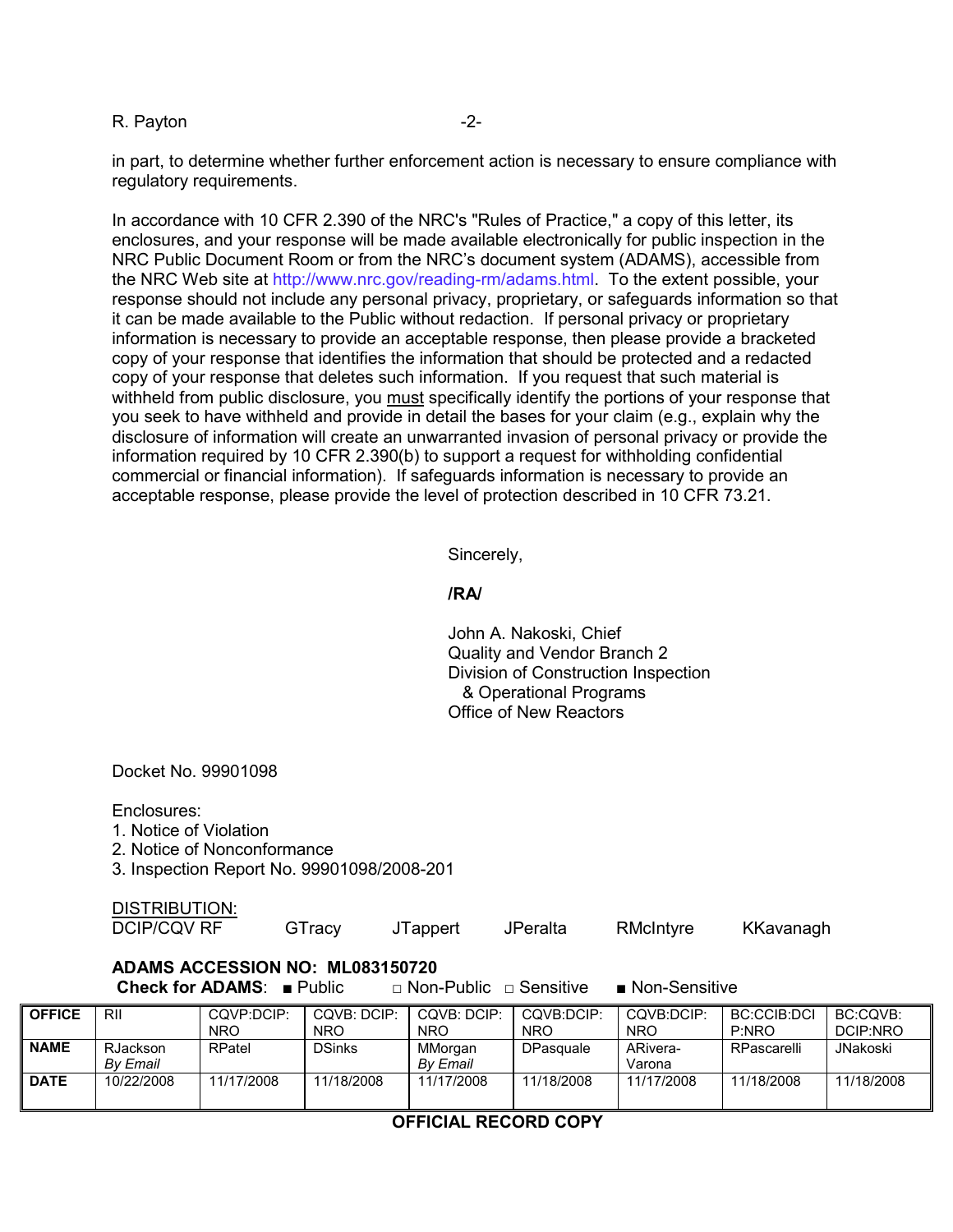# **NOTICE OF VIOLATION**

Lapeer, MI 48446-2987

Energy Steel & Supply Company Docket Number 99901098 3123 John Conley Drive **Inspection Report Number 2008-201** 

Based on the results of a Nuclear Regulatory Commission (NRC) inspection conducted July 21- 25, 2008, of activities performed at the Energy Steel & Supply Company (ESSC) facility at Lapeer, Michigan, violations of NRC requirements were identified. In accordance with the NRC Enforcement Policy, the violations are listed below:

A. Title 10, Section 21.21, "Notification of Failure to Comply or Existence of a Defect and Its Evaluation," of the Code of Federal Regulations (10 CFR 21.21), paragraph 21.21(a), requires, in part, that each individual, corporation, partnership, or other entity subject to 10 CFR Part 21, "Reporting of Defects and Noncompliance," shall adopt appropriate procedures to evaluate deviations and failures to comply associated with substantial safety hazards as soon as practicable.

Contrary to the above, as of July 25, 2008, ESSC Standard Operating Procedure (SOP) Q-15.1, "Reporting of Defects Procedure (10 CFR Part 21 Evaluation and Reporting)," Revision 3, did not provide adequate procedural guidance to meet the requirements of 10 CFR Part 21. SOP Q-15.1 did not provide guidance to determine through an evaluation that the identified deviation is a defect or failure to comply associated with a substantial safety hazard as required by the regulation.

This issue is identified as Violation 99901098/2008-201-01.

This is a Severity Level IV violation (Supplement VII of the Enforcement Manual).

Pursuant to the provisions of 10 CFR 2.201, ESSC is hereby required to submit a written statement or explanation to the U.S. Nuclear Regulatory Commission, ATTN: Document Control Desk, Washington, DC 20555-0001 with a copy to John A. Nakoski, Chief, Quality and Vendor Branch 2, Division of Construction Inspection and Operational Programs, Office of New Reactors, within 30 days of the date of the letter transmitting this Notice of Violation (Notice). This reply should be clearly marked as a "Reply to a Notice of Violation 99901098/2008-201-01" and should include: (1) the reason for the violation, or, if contested, the basis for disputing the violation or severity level; (2) the corrective steps that have been taken and the results achieved; (3) the corrective steps that will be taken to avoid further violations; and (4) the date when full compliance will be achieved. Your response may reference or include previous docketed correspondence, if the correspondence adequately addresses the required response. Where good cause is shown, consideration will be given to extending the response time.

If you contest this enforcement action, you should also provide a copy of your response, with the basis for your denial, to the Director, Office of Enforcement, United States Nuclear Regulatory Commission, Washington, DC 20555-0001.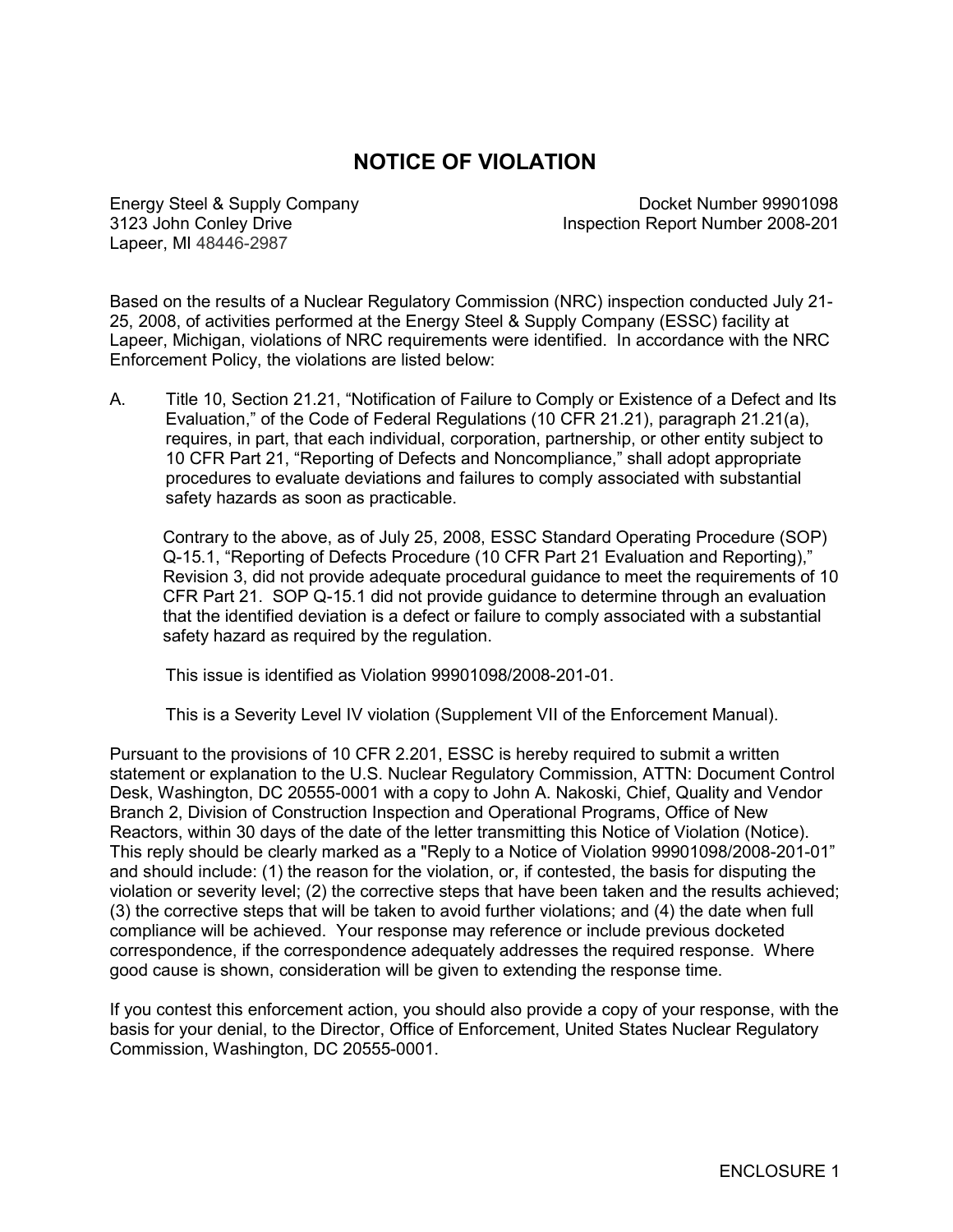Because your response will be made available electronically for public inspection in the NRC Public Document Room or from the NRC's document system (ADAMS), accessible from the NRC Web site at http://www.nrc.gov/reading-rm/adams.html, to the extent possible, it should not include any personal privacy, proprietary, or safeguards information so that it can be made available to the public without redaction. If personal privacy or proprietary information is necessary to provide an acceptable response, then please provide a bracketed copy of your response that identifies the information that should be protected and a redacted copy of your response that deletes such information. If you request withholding of such material, you must specifically identify the portions of your response that you seek to have withheld and provide in detail the bases for your claim of withholding (e.g., explain why the disclosure of information will create an unwarranted invasion of personal privacy or provide the information required by 10 CFR 2.390(b) to support a request for withholding confidential commercial or financial information). If safeguards information is necessary to provide an acceptable response, please provide the level of protection described in 10 CFR 73.21.

Dated this 18<sup>th</sup> day of November 2008.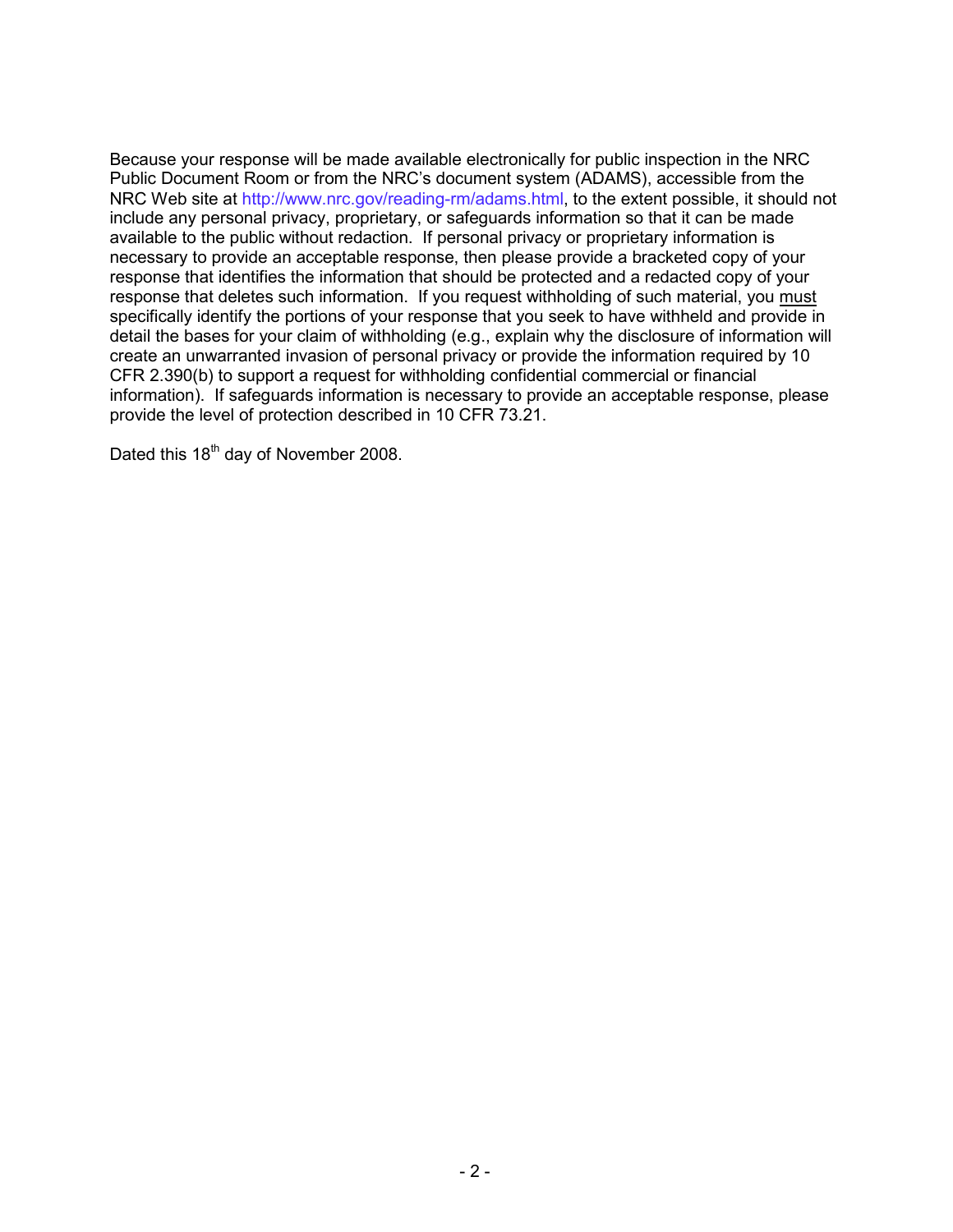# **NOTICE OF NONCONFORMANCE**

Lapeer, MI 48446-2987

Energy Steel & Supply Company Docket Number 99901098 3123 John Conley Drive Inspection Report Number 2008-201

Based on the results of a Nuclear Regulatory Commission (NRC) inspection conducted on April 21-25, 2008, at the Energy Steel & Supply Company (ESSC) facility at Lapeer, Michigan, it appears that certain activities were not conducted in accordance with NRC requirements that were contractually imposed upon ESSC by NRC licensees.

A. Criterion III, "Design Control," of Appendix B to 10 CFR Part 50, states, in part, that measures shall be established to assure that applicable regulatory requirements and design basis as specified for those structures, systems, and components shall be correctly translated into specifications, drawings, procedures, and instructions. It further states that design changes, including field changes, shall be subject to design control measures commensurate with those applied to the original design and be approved by the organization that performed the original design.

Section 3.2, "Order Entry," of ESSC Nuclear Quality Assurance Program (NQAM) Issue No. 3, Revision 2, dated April 23, 2008, states, in part, that upon receipt of customer purchase orders for welded fabrications and Code items requiring Code Data Reports and NS-1 Certificate of Conformance (CoC) for welded supports, and CoC for non welded supports, the Contract Review Committee reviews the contracts to assure sufficient design information and instructions have been provided to fabricate or manufacture the item in accordance with Client/Customer Purchase order and the Code. The reviews shall be documented on the Contract Review Form (F-272) by signature and date entered by each reviewer.

Additionally, subsection 3.2.1.3 of the NQAM states that changes or revisions to the Customer Purchase Order shall require the same review process as the original. Section 3.3, "Design Control", subparagraph 3.3.2.2 of NQAM states, in part, that the Contract Review Committee assures that the order is in agreement with the quote package, and assures that the quality requirements are correctly stated and agreed to by ESSC.

Standard Operating Procedure (SOP) Q3.1, "Contract Review Procedure," Revision 0, states, in part, that customer quotes and customer contracts for ASME Safety Related NPT Fabrications and non-ASME safety related complex welded fabrications shall be reviewed by the Customer Review Committee. The ESSC Contract Review Committee, consisting of Welding Engineer, Sales, Vice President QA, and Project Manager/Engineering, shall document their review of the customer quotation and customer contracts on Request for Quote/Contract Review Form (F-272).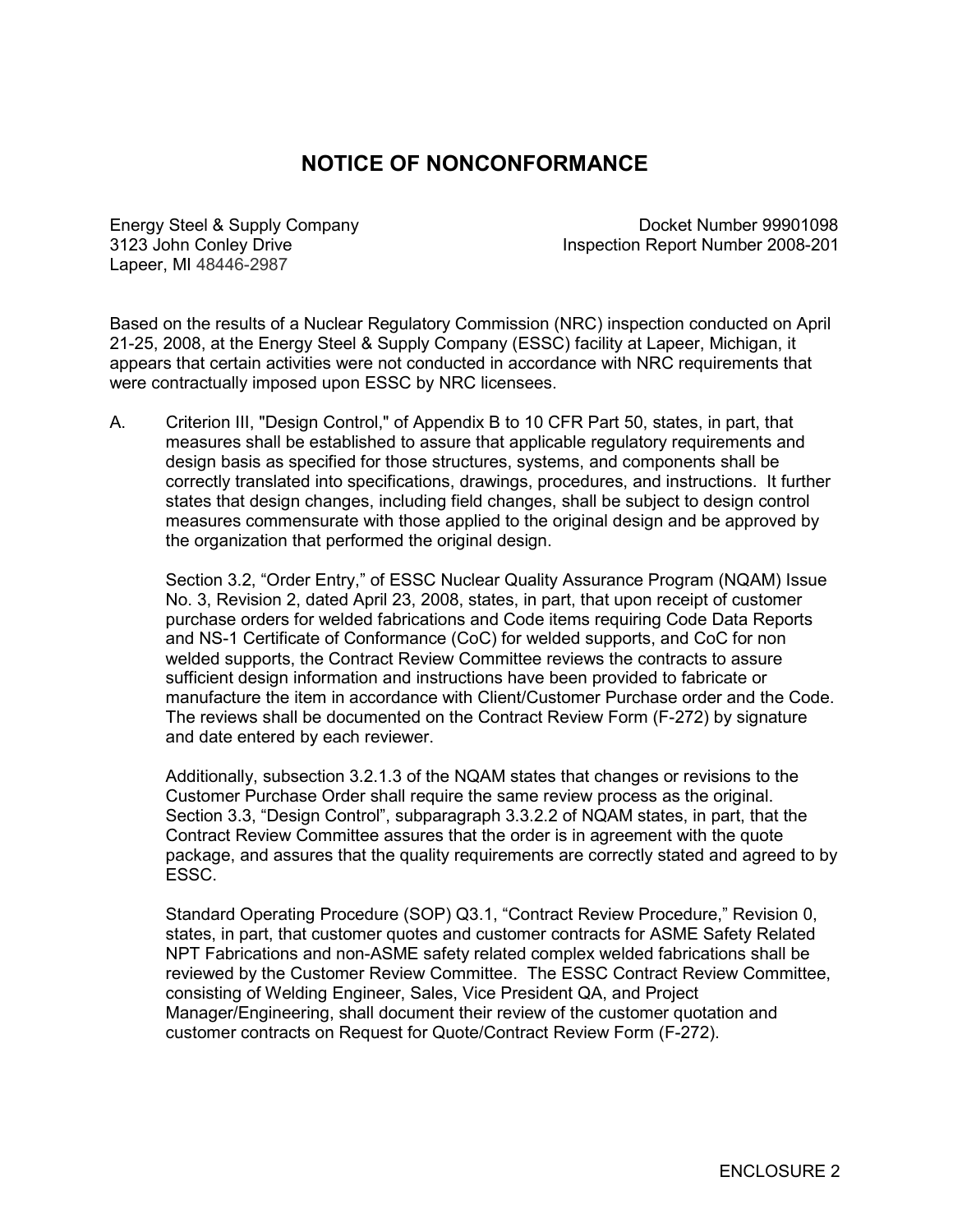ESSC SOP Q3.2, "Design Control of ASME Section VIII Division 1 Pressure Vessels," Revision 1, dated July 15, 2002, and SOP Q3.3, "Design Control of Designed Component Fabricated by ESSC," Revision 0, dated August 11, 1999, establish the measures used to control design changes originated by external organization.

Section 4.0 of SOP Q3.3," Design Control of Customer Designed Components Fabricated by ESSC," Revision 0, dated August 11, 1999, states, in part, that revision made by external organization shall be reviewed by ESSC Engineering, and the evaluation shall be documented on an Engineering Change Notice (ECN) along with the disposition of the affected completed or partially completed fabricated components or sub-assemblies.

Section 5.0 of SOP Q3.3, states, in part, that Engineering and Quality Assurance shall determine if a Traveler revision or a Traveler supplement is required, based on the scope of the design change and the effect of the design change on the fabrication process. It further states Engineering will evaluate the effect of the ECN on work-in-process, or work that is partially completed (sub-assemblies), and provide a disposition of the completed, partially completed, or work-in-process items. The ECN shall be approved / concurred by the Project Manager/Engineering, the Welding Engineer, and the Vice President QA.

Contrary to the above, as of July 25, 2008:

- 1. ESSC failed to document in the Contract Review Form (F-272) the review by the Contract Review Committee and the acceptance of the revisions to the PO RLLA19846 related to ESSC Job No. 34185 for an ASME safety related discharge head.
- 2. ESSC failed to document on the ECN (F-310, Revision 1 dated August 9, 1999) the Engineering and Quality Assurance evaluation of the effect of the ECN on existing fabrication / sub-assemblies for ECN No. 104, 105, 120, 122, 124, 156, 166, 176, and 183.

These issues have been identified as Nonconformance 99901098/2008-201-02.

B. Criterion III, "Design Control," of Appendix B to 10 CFR Part 50, states, in part, that measures shall be established for the selection and review for suitability of application of materials, parts, equipment, and processes that are essential to the safety-related functions of the structures, systems and components.

Section 7.8, "Material Dedication (10 CFR Part 21 Dedication)" of the ESSC's NQAM, Issue No. 3, Revision No. 2, dated April 23, 2008, states, in part, that a commercial grade material to be dedicated to safety-related (Q-2) shall be tested for compliance to the specification in accordance with a material dedication procedure meeting the EPRI NP-5652 document as endorsed by the NRC.

Section 7.8 of the NQAM further states that "Critical characteristics of the material to be verified through the dedication process shall be identified as either all the critical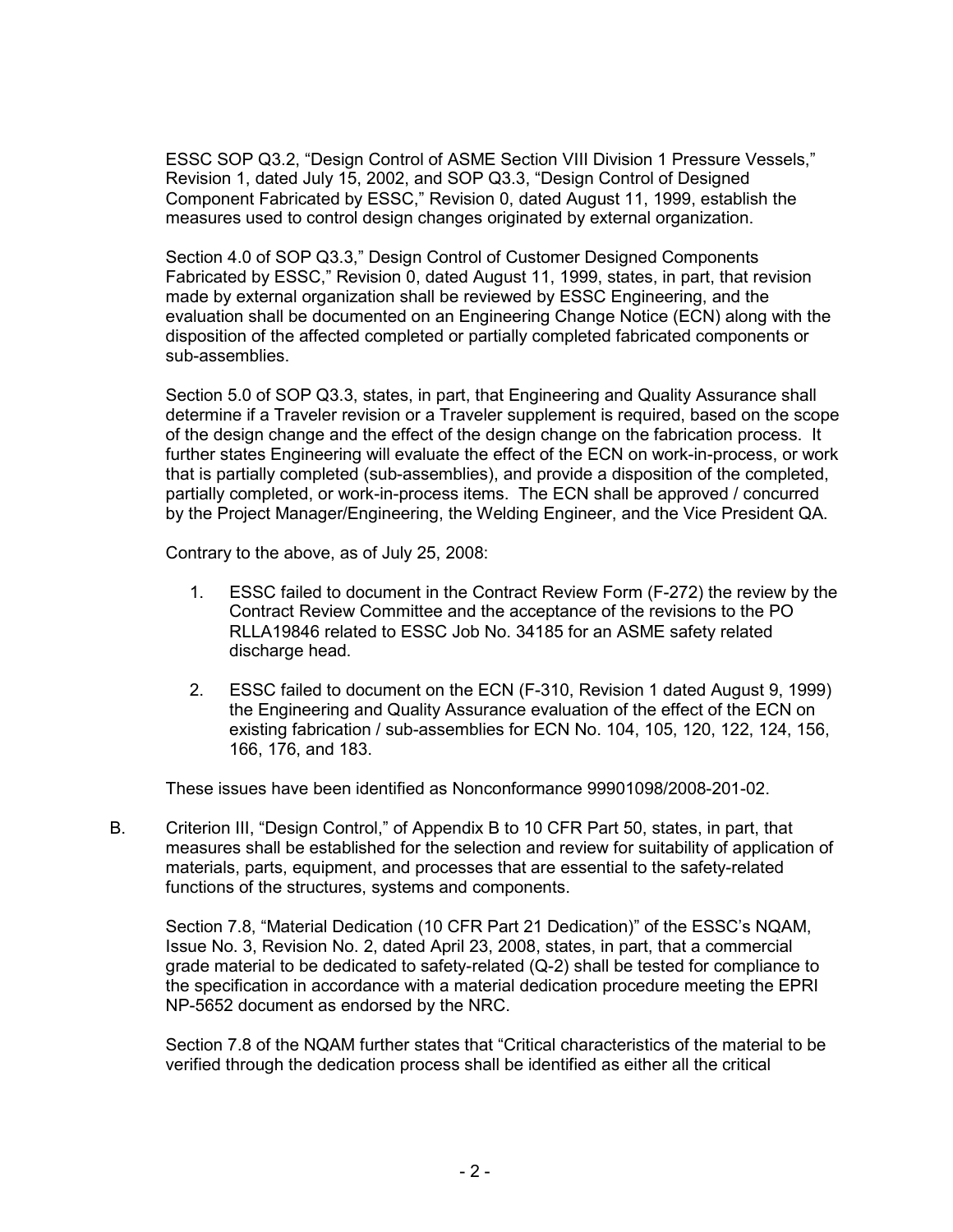requirements of the material specification (when the material specification is referenced alone without identified critical characteristics) or those identified by the customer as the critical characteristics to be verified".

ESSC SOP Q7.2, "Material Dedication Procedure," Revision 7, dated July 25, 2001, states that "Non-standard items to be dedicated which the customer has not identified the critical characteristics or those for which the critical characteristics are not identified in the description of the item requires the additional approval of competent engineering approval."

Contrary to the above, as of July 25, 2008:

- 1. ESSC SOP Q7.2 does not provide sufficient detail to adequately identify critical characteristics and perform commercial grade dedication activities that will meet EPRI NP-5652.
- 2. ESSC's commercial grade survey performed at Falk Corporation in support of replacement parts for a Falk coupling failed to verify that Falk's quality program included processes, such as material traceability and lot/batch controls, for the control of critical characteristics to support the dedication plan with sampling practice.

These issues have been identified as Nonconformance 99901098/2008-201-03.

C. Criterion VII, "Control of Purchased Material, Equipment and Services," of Appendix B to 10 CFR Part 50 states, in part, that measures to assure that purchased material, equipment and services conform to procurement documents include provisions for examination of products upon delivery.

Section 7.6 of the NQAM states that all material received shall be inspected for conformance to purchase order requirements.

Contrary to the above, as of July 25, 2008, ESSC failed to effectively implement a receipt inspection for examinations and measurements that should be used to verify an item's compliance to specified requirements. For example:

- 1. ESSC's failed to identify during receipt inspection that a wrong item was received and after acceptance ESSC shipped the item to its costumer.
- 2. ESSC failed to identify during receipt inspection that a Mitutoyo Precision Reference Specimen calibrated by an ESSC subcontractor was not properly labeled, including the sticker and dates.

These issues have been identified as Nonconformance 99901098/2008-201-04.

D. Criterion X, "Inspection," of Appendix B to 10 CFR Part 50, states, in part, that a program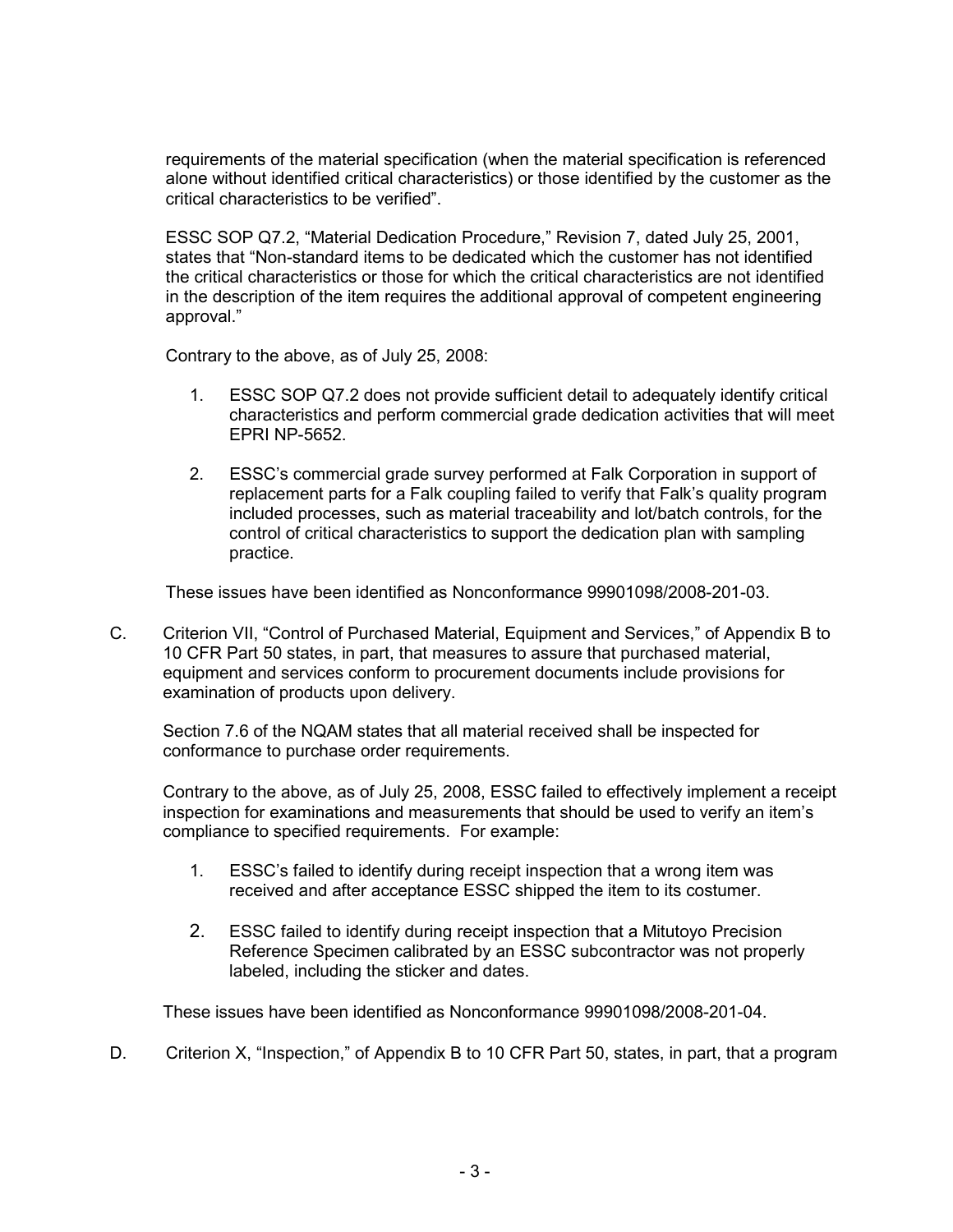for inspection of activities affecting quality shall be established to verify conformance with the documented instructions, procedures, and drawings for accomplishing that activity. Criterion X further states, in part, that examinations, measurements, or test of material or products processed shall be performed for each work operation where necessary to assure quality.

Section 10.7 of the NQAM states that final inspection of fabricated items, materials, and products shall verify conformance of the item, material or product to the customer requirements as specified by ESSC Traveler and/or procedure instructions.

Contrary to the above, as of July 25, 2008, ESSC failed to establish procedure instructions that would include guidance for the performance of a final inspection before an item is shipped to its customer.

This issue has been identified as Nonconformance 99901098/2008-201-05.

E. Criterion XVI, "Corrective Action," of Appendix B to 10 CFR Part 50 states, in part, that measures shall be established to assure that conditions adverse to quality, such as failures, malfunctions, deficiencies, deviations, defective material and equipment, and nonconformances are promptly identified and corrected.

 Section 16.0 of the NQAM states that the purpose of the corrective action program is to assure that conditions adverse to quality are promptly identified and followed through to correction and completion with sufficient action to preclude repetition.

 ESSC SOP Q-16.1, "Nonconformance and Corrective Action Reporting Procedure", Revision 2, Paragraph 5.2.2, states that corrective action reports that are found to be open for more than 30 business days of issuance shall require immediate additional actions to address prompt corrective actions.

 Contrary to the above, as of July 25, 2008, four ESSC corrective action reports (CPAs) – CPA-1031, CPA-1028, CPA-1027, and CPA-1024 – were found to exceed the 30 business day time frame without documenting the justification of the extension of the completion dates.

This is identified as Nonconformance 99901098/2008-201-06.

F. Criterion VI, "Document Control," of Appendix B to 10 CFR Part 50, states, in part, that measures shall be established to: 1) control the issuance of documents that prescribe activities affecting quality; 2) assure that documents, including changes, are reviewed for adequacy and approved for release by authorized personnel; and 3) assure that documents are distributed to and used at the location where the prescribed activity is performed.

Section 6, "Document Control," of the NQAM requires that the NQAM Table of Contents to be signed by the Vice President, Quality Assurance, indicating authorship, review, and approval. It also states that Q procedures are controlled documents and that controlled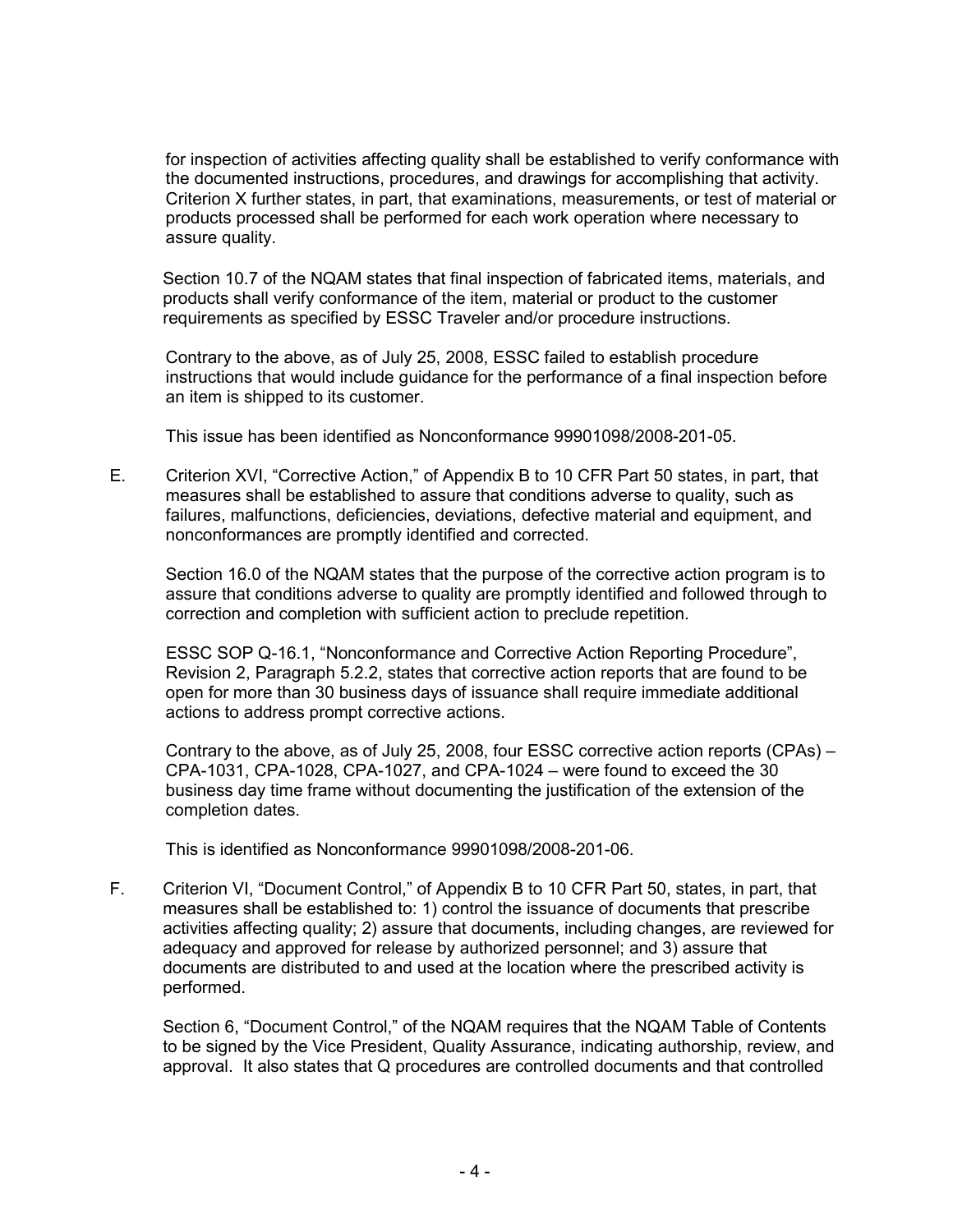copies of procedures are not issued control numbers. Section 6 also states that the Q procedures index is the controlled document.

In addition, Section 6 states that Department Managers are responsible for assuring that only controlled Quality Procedures are utilized in the performance of quality functions and that implementation procedures for compliance may be described in the QA Manual or in separate implementing procedures. Section 6 also states that the Vice President, Quality Assurance, or President is responsible for review and approval of Q procedures and that signatures indicating review and approval are to be documented on the first page of the Q procedure.

Section 6 states that forms may be revised, but if a change "does not delete or reduce the aspect" of the form, it is not required to update the NQAM (a controlled document) with the revised form. Section 5 of SOP Q6.0, "Document Control Procedure," states that forms are maintained in the Forms Book located in the QA Department and that only after a form is complete is it considered a "controlled document".

Contrary to the above, as of July 25, 2008, ESSC failed to provide an adequate and consistent process for the preparation, review, approval, revision, issuance and control of documents affecting quality, including Q procedures and forms. For example:

- 1. ESSC failed to document the preparation, review, and approval of some Q procedures, such as SOPs Q1.0, Q3.1, and Q5.1. In addition, SOP Q6.0 does not adequately address the review, approval, distribution, revision, and control of quality forms.
- 2. ESSC NQAM and Q procedures failed to reference adequate quality documents and make reference to obsolete and uncontrolled documents. Specifically, SOP Q5.1 includes references to the Q-2 Nuclear QA Manual and Form F-273. Q-2 Nuclear QA Manual is an obsolete document.
- 3. ESSC failed to consistently control the hard copies of forms available in the Forms Book and electronic forms available on the ESSC network. In addition, the available revisions were not always consistent between the sources. Specifically, F-119A, Revision 8, was in the Forms Book, but Revision 9 was available electronically. Additionally, Revision 4 of F-193a was in the Forms Book, but Revision 5 was available electronically.

These issues have been identified as Nonconformance 99901098/2008-201-07.

G. Criterion II, "Quality Assurance Program," of Appendix B to 10 CFR Part 50, states, in part, that the quality assurance program shall take into account the need for special controls, and skills to attain the required quality. In addition Criterion II states, in part, that the quality assurance program shall provide for indoctrination and training of personnel performing activities affecting quality as necessary to assure that suitable proficiency is achieved and maintained.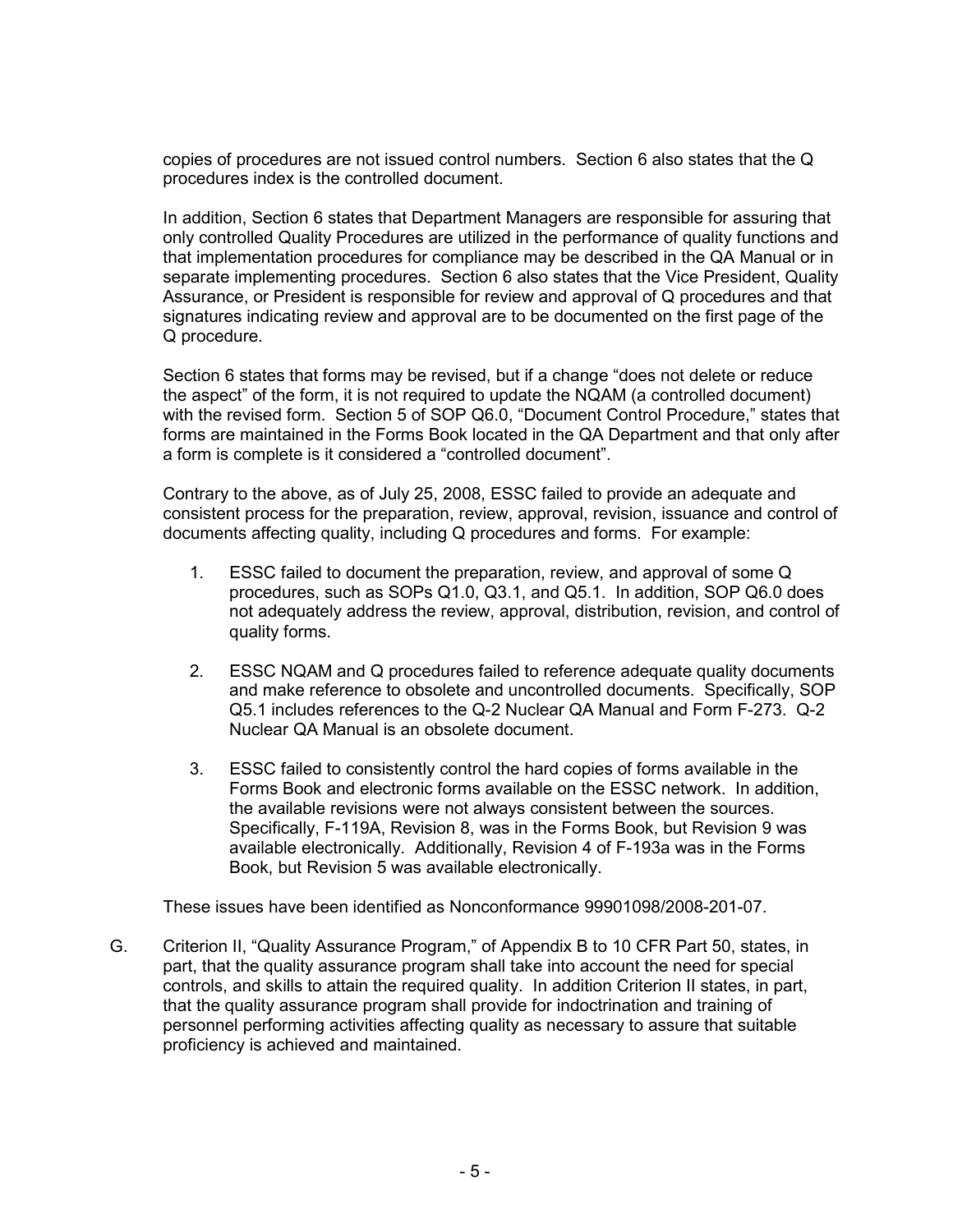Section 2.6.4 of the NQAM states that test personnel shall be qualified in accordance with ESSC SOP Q2.1, "Quality Inspector Qualification." Qualification shall be documented on the ESSC QA/QC Inspector Qualification Record.

Section 1.1 of procedure Q2.1, "Quality Inspector Qualification Procedure", delineates the requirements for qualification of ESSC personnel who perform quality inspection and testing activities and states that the procedure is intended to conform to the requirements of NQA-1, including supplements 2S-1 and Appendix 2A-1 as applicable to the scope of ESSC. Section 2.1 states that the procedure applies to personnel who perform quality inspections and surveillance activities, including testing activities. Section 4 specifies adequate qualification documentation, including indoctrination, training, determination of initial capability, performance evaluation, certification renewal, education, experience, and examination.

Contrary to the above, as of July 25, 2008, ESSC failed to qualify and document qualifications of testing personnel.

This is identified as Nonconformance 99901098/2008-201-08.

Please provide a written statement or explanation to the U.S. Nuclear Regulatory Commission, ATTN: Document Control Desk, Washington, DC 20555-0001 with a copy to John A. Nakoski, Chief, Quality and Vendor Branch 2, Division of Construction Inspection and Operational Programs, Office of New Reactors, within 30 days of the date of the letter transmitting this Notice of Nonconformance. This reply should be clearly marked as a "Reply to a Notice of Nonconformance" and should include for each noncompliance: (1) the reason for the noncompliance or, if contested, the basis for disputing the noncompliance; (2) the corrective steps that have been taken and the results achieved; (3) the corrective steps that will be taken to avoid noncompliances; and (4) the date when your corrective action will be completed. Where good cause is shown, consideration will be given to extending the response time.

Because your response will be made available electronically for public inspection in the NRC Public Document Room or from the NRC's document system (ADAMS), to the extent possible, it should not include any personal privacy, proprietary, or safeguards information so that it can be made available to the public without redaction. ADAMS is accessible from the NRC Web site at http://www.nrc.gov/reading-rm/adams.html. If personal privacy or proprietary information is necessary to provide an acceptable response, then please provide a bracketed copy of your response that identifies the information that should be protected and a redacted copy of your response that deletes such information. If you request withholding of such material, you must specifically identify the portions of your response that you seek to have withheld and provide in detail the bases for your claim of withholding (e.g., explain why the disclosure of information will create an unwarranted invasion of personal privacy or provide the information required by 10 CFR 2.390(b) to support a request for withholding confidential commercial or financial information). If safeguards information is necessary to provide an acceptable response, please provide the level of protection, described in 10 CFR 73.21.

Dated this  $18<sup>th</sup>$  day of November 2008.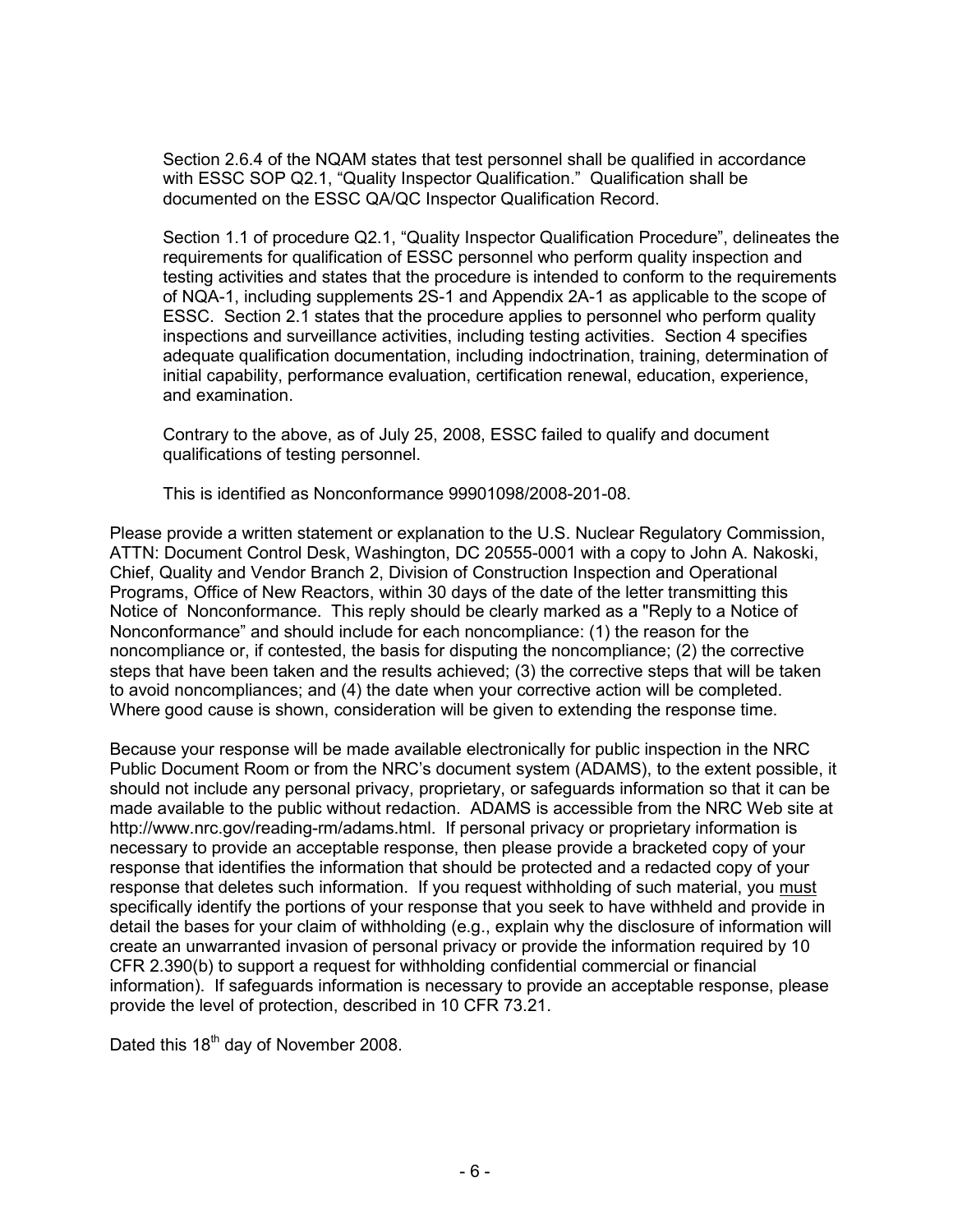#### **U.S. NUCLEAR REGULATORY COMMISSION OFFICE OF NEW REACTORS DIVISION OF CONSTRUCTION INSPECTION AND OPERATIONAL PROGRAMS**

### **VENDOR INSPECTION REPORT**

| Report No:               | 99901098/2008-201                                                                                                                                                                                                                                                                                                                                                                                                                                                                                                                                                                  |            |  |  |  |
|--------------------------|------------------------------------------------------------------------------------------------------------------------------------------------------------------------------------------------------------------------------------------------------------------------------------------------------------------------------------------------------------------------------------------------------------------------------------------------------------------------------------------------------------------------------------------------------------------------------------|------------|--|--|--|
| Organization:            | Energy Steel & Supply Company<br>3123 John Conley Drive<br>Lapeer, MI 48446-2987                                                                                                                                                                                                                                                                                                                                                                                                                                                                                                   |            |  |  |  |
| Vendor Contact:          | Mr. Robert Payton<br>V.P., Quality Assurance                                                                                                                                                                                                                                                                                                                                                                                                                                                                                                                                       |            |  |  |  |
| Nuclear Industry:        | Energy Steel and Supply Company (ESSC) is a long standing<br>nuclear supplier of safety related products and services including<br>ASME code materials to both the domestic commercial nuclear<br>power industry and abroad. They maintain multiple active ASME<br>certification stamps. Their core product lines in support of nuclear<br>power plants have been in steel and pipe, but they have expanded<br>their supply scope by partnering with various original equipment<br>manufactures (OEM) to manufacture replacement safety related<br>parts, components and services. |            |  |  |  |
| <b>Inspection Dates:</b> | July 21-25, 2008                                                                                                                                                                                                                                                                                                                                                                                                                                                                                                                                                                   |            |  |  |  |
| Inspection Team Leader:  | Aida Rivera-Varona, NRO/DCIP                                                                                                                                                                                                                                                                                                                                                                                                                                                                                                                                                       |            |  |  |  |
| Inspectors:              | Dan Pasquale, NRO/DCIP<br>Michael Morgan, NRO/DCIP<br>Rahsean Jackson, RII/CIP<br>Raju Patel, NRO/DCIP (in-training)<br>Donna Sinks, NRO/DCIP (in-training)                                                                                                                                                                                                                                                                                                                                                                                                                        |            |  |  |  |
| Observers:               | John Nakoski, NRO/DCIP<br>Takeshi Yamasaki, Foreign Assignee                                                                                                                                                                                                                                                                                                                                                                                                                                                                                                                       |            |  |  |  |
|                          | /RA/                                                                                                                                                                                                                                                                                                                                                                                                                                                                                                                                                                               | 11/18/2008 |  |  |  |
| Approved By:             | John A. Nakoski, Chief<br>Quality & Vendor Branch 2<br>Division of Construction Inspection<br>& Operational Programs<br><b>Office of New Reactors</b>                                                                                                                                                                                                                                                                                                                                                                                                                              | Date       |  |  |  |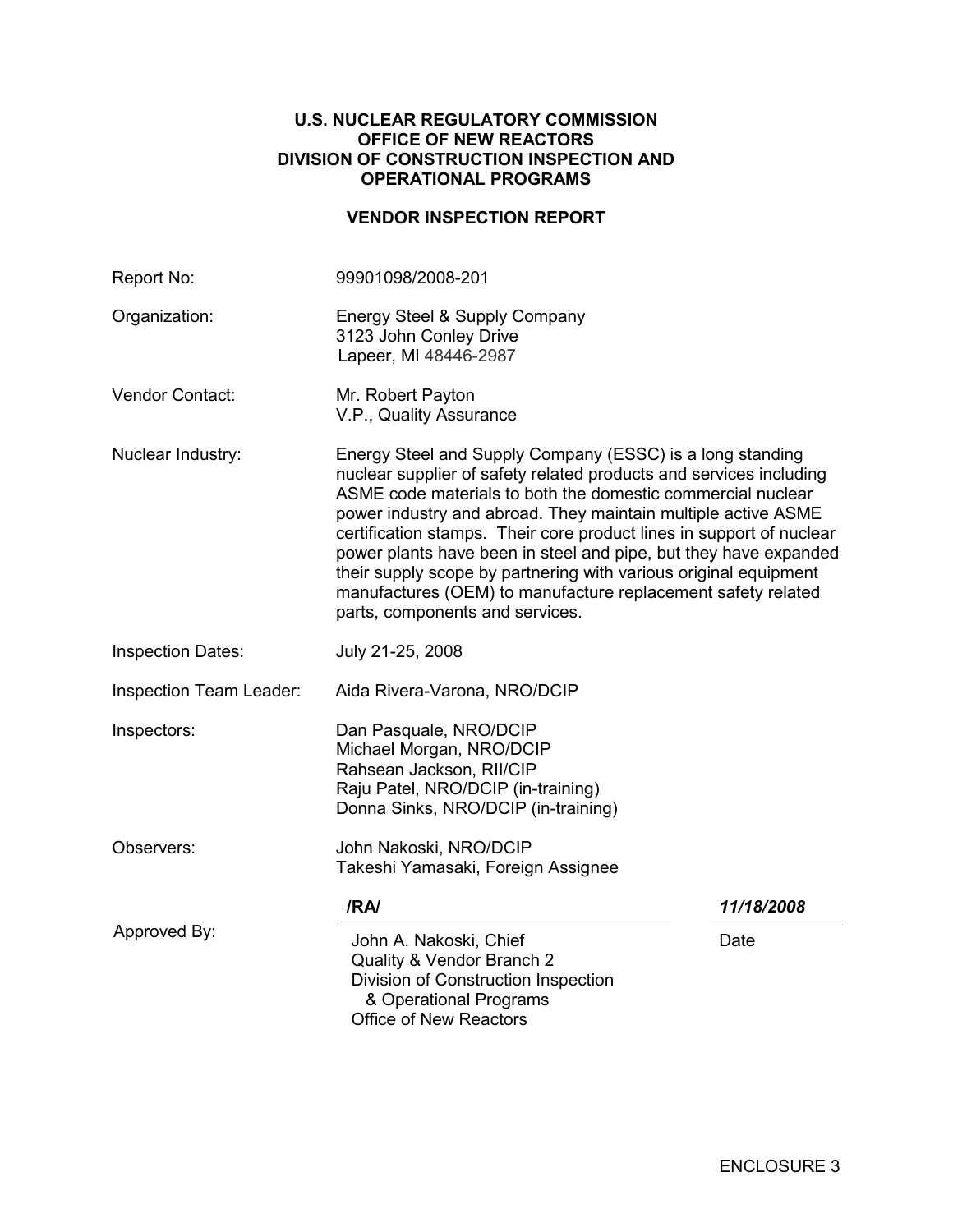### **EXECUTIVE SUMMARY**

#### Energy Steel & Supply Company 99901098/2008-201

The purpose of this inspection was to verify that Energy Steel & Supply Company (ESSC) implemented an adequate quality assurance program that complies with the requirements of Appendix B to 10 CFR Part 50. The inspection also verified that ESSC implemented a 10 CFR Part 21 (Part 21) program that met NRC regulatory requirements. The NRC inspectors reviewed selected portions of the Quality Assurance (QA) program and Part 21 controls that ESSC had established and implemented to meet the regulations set forth in Part 21. The inspection was conducted at ESSC's facility in Lapeer, Michigan.

The NRC inspection bases were:

- 10 CFR Part 21, "Reporting of Defects and Noncompliance."
- Appendix B to 10 CFR Part 50, "Quality Assurance Program Criteria for Nuclear Power Plants and Fuel Reprocessing Plants."

The NRC staff implemented Inspection Procedure (IP) 43002, "Routine Inspections of Nuclear Vendors," IP 36100, "Inspection of 10 CFR Part 21 and 50.55(e) Programs for Reporting Defects and Nonconformance," and IP 43004, "Inspections of Commercial-Grade Dedication Programs," during the conduct of this inspection.

There were no previous NRC inspections performed at ESSC's facility in Lapeer, Michigan, prior to this inspection.

The NRC inspectors reviewed ESSC's QA program and implementation activities for the control of purchased material, equipment, and services; inspections; special processes such as welding and non-destructive examination (NDE); procurement document control; and corrective action and nonconformance activities. The inspection team also evaluated ESSC's implementation of 10 CFR Part 21 for evaluating deviations and reporting of defects that could create a substantial safety hazard. The results of the inspection are summarized below.

The NRC inspectors found that ESSC Standard Operating Procedure (SOP) Q-15.1, "Reporting of Defects Procedure (10 CFR Part 21 Evaluation and Reporting)," generally incorporated the requirements of 10 CFR 21.21. However, as presented in the report details, the NRC inspectors identified as Violation 99901098/2008-201-01 that ESSC SOP Q-15.1 did not provide adequate guidance to determine through an evaluation that the identified deviation is a defect or failure to comply associated with a substantial safety hazard as required by the regulation.

The NRC inspectors found that ESSC order entry and design control program requirements are consistent with the regulatory requirements of Criterion III of Appendix B to 10 CFR 50. However, as part of Nonconformance 99901098/2008-201-02, the NRC inspectors identified that ESSC design control program failed to document the review of customer purchase orders and its changes or revisions on Contract Review Form (F-272). Also as part of Nonconformance 99901098/2008-201-02, the NRC inspectors identified that ESSC's design control program failed to document in the Engineering Change Notice, the Engineering and QA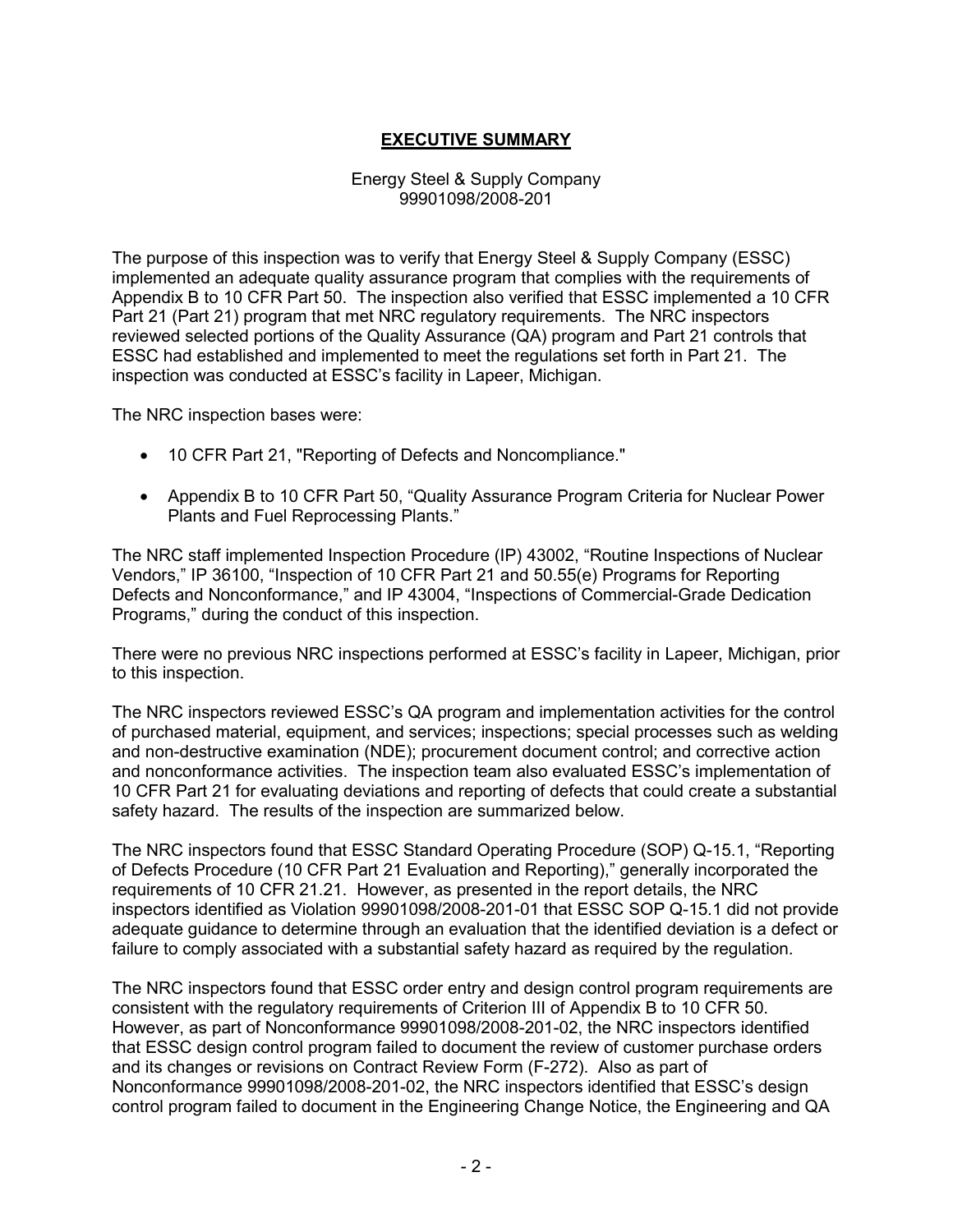evaluation for the need of a Traveler revision or a Traveler supplement requirement, based on the scope of the design change and the Engineering evaluation on the effect of the ECN on work-in-process, work that is partially completed (sub-assemblies), or any completed work.

With the exception of the issues identified in Nonconformance 99901098/2008-201-03, the NRC inspectors found that ESSC's dedication program requirements are consistent with the regulatory requirements of Criterion III of Appendix B to 10 CFR Part 50. Elements of the ESSC commercial grade dedication process that contributed to the issuance of Nonconformance 99901098/2008-201-03 included: 1) ESSC SOP Q7.2 failed to provide guidance to identify and dedicate items other than raw materials (e.g., plate, sheet, pipe, angle iron, bar stock); and 2) ESSC's commercial grade survey process failed to verify that the supplier's quality program included processes, such as material traceability and lot/batch controls, for the control of critical characteristics to support the practice of including sampling in the dedication plan for dedicating commercial grade item from Falk Corporation.

The NRC inspectors identified in Nonconformance 99901098/2008-201-04 that ESSC failed to effectively implement a receipt inspection to verify an item's compliance to specified requirements. In addition, the NRC inspectors identified in Nonconformance 99901098/2008- 201-05 that ESSC failed to establish procedure instructions that would include guidance for the performance of a final inspection before an item is shipped to customer. Except for the issues identified in Nonconformance 99901098/2008-201-04 and Nonconformance 99901098/2008- 201-05, the NRC inspectors found that ESSC control of purchased material, equipment, and services and inspection program requirements are consistent with the regulatory requirements of Criterion VII and Criterion X of Appendix B to 10 CFR Part 50, respectively.

The inspectors identified Nonconformance 99901098/2008-201-06 that four ESSC corrective action reports (CPAs) – CPA-1031, CPA-1028, CPA-1027, and CPA-1024 – exceeded the 30 business day time frame and did not include a documented justification of the extension of the completion dates. Except for the issue identified in Nonconformance 99901098/2008-201-06, the NRC inspectors concluded that ESSC's corrective action program is consistent with the regulatory requirements of Criterion XVI of Appendix B to 10 CFR Part 50.

The NRC inspectors identified, through a review of ESSC's quality documents, that ESSC failed to develop and implement an adequate document control process consistent with the regulatory requirements of Criterion VI of Appendix B to 10 CFR Part 50, as well as ESSC's NQAM and Q procedure. In particular, the NRC inspectors found that ESSC failed to have adequate controls for procedures and forms that are used to control and document processes affecting quality, including Q procedures and quality forms. In addition, the NRC inspectors found that the Q procedures make reference to obsolete documents. The NRC inspectors found that ESSC was inconsistent in the manner in which it controls forms. The majority of the forms in the Forms Book were not referenced in the Forms Book, Welding Program Manual, or Q procedures. There were inconsistencies between the revisions of the forms in the Forms Book and the forms in electronic format. These issues are identified in Nonconformance 99901098/2008-201-07.

Except for the issue identified in Nonconformance 99901098/2008-201-08, the NRC inspectors concluded that ESSC is ensuring that personnel are trained and qualified in accordance with governing documents and that training and qualification documentation is completed. Nonconformance 99901098/2008-201-08 identifies ESSC's failure to ensure that its testing personnel are fully qualified and that adequate documentation was prepared to support the qualifications.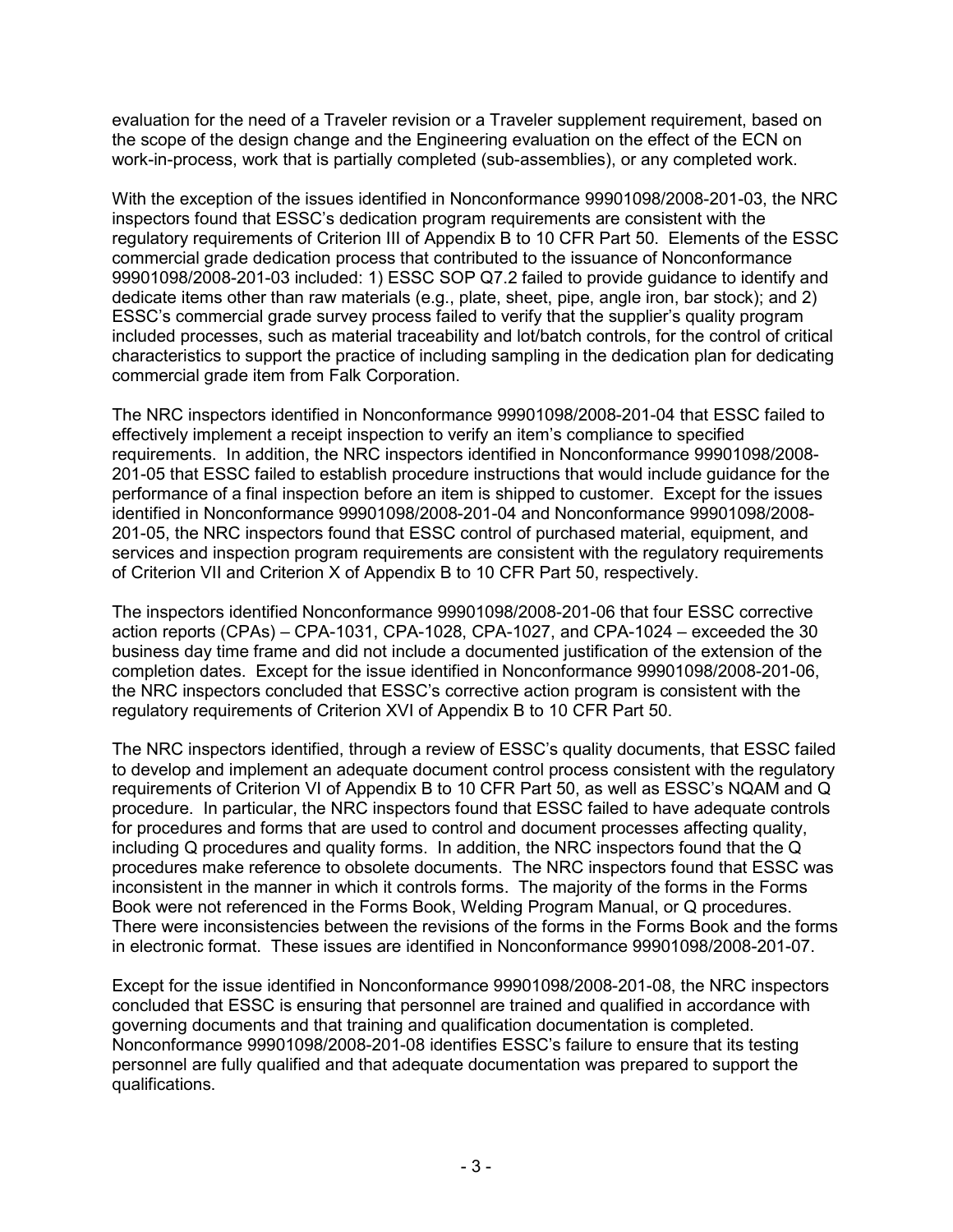# **REPORT DETAILS**

### 1. **10 CFR Part 21 Program**

#### a. Inspection Scope

The NRC inspectors reviewed Energy Steel & Supply Company (ESSC) policies and procedures governing the 10 CFR Part 21 program to assure those guidelines provided an adequate description of the process and implementation requirements described in 10 CFR Part 21, "Reporting of Defects and Noncompliances." In addition, the NRC inspectors evaluated the 10 CFR Part 21 postings for compliance with the requirements of 10 CFR 21.6, "Posting Requirements." The NRC inspectors reviewed four purchase orders (POs) and evaluated whether ESSC had implemented a program consistent with the requirements described in 10 CFR 21.31 regarding specifying the applicability of 10 CFR Part 21 in POs for basic components.

Within the scope of this area of the inspection, the NRC inspectors reviewed the following procedures:

- Section 15 of the ESSC Nuclear Quality Assurance Manual (NQAM), Issue No. 3, Revision 2, dated April 23, 2008.
- ESSC Standard Operating Procedure (SOP) Q-15.0, "Nonconformance Reporting Procedure," Revision 0, dated April 18, 2008.
- ESSC SOP Q-15.1, "Reporting of Defects Procedure (10 CFR Part 21 Evaluation and Reporting)," Revision 3, dated July 17, 2008.
- ESSC SOP Q-16.1, "Nonconformance and Corrective Action Reporting Procedure," Revision 2, dated April 21, 2008.
- ESSC NC-1408, "9366733 Zurn Part No. 83176," dated April 21, 2008.
- ESSC NC-1407, "9366733 Zurn Part No. 83176," dated April 21, 2008.
- ESSC NC-1400, "0032038542 3 Cage, Valve," dated April 14, 2008.
- ESSC NC-1400, "0032038540 3 Stem, Lower Valve," dated April 14, 2008.

### b. Observations and Findings

### b.1 Postings

The NRC inspectors evaluated whether ESSC had complied with the posting requirements of 10 CFR 21.6. The NRC inspectors found that ESSC had posted notices that included a copy of Section 206 of the Energy Reorganization Act of 1974, a current copy of 10 CFR Part 21, a copy of Appendix B to 10 CFR Part 50, ESSC SOP Q-15.1, and a memorandum which included the names and telephone numbers of ESSC's 10 CFR Part 21 contacts - ESSC's President and ESSC's Vice President of Quality Assurance (QA). The NRC inspectors did not identify any findings in this area.

### b.2 10 CFR Part 21 Procedure

ESSC SOP Q-15.1 outlines the procedure and responsibilities to identify, control, document, and resolve conditions used for the reporting of defects and noncompliance discovered at ESSC or products returned by customers. During the review of the procedure, the NRC inspectors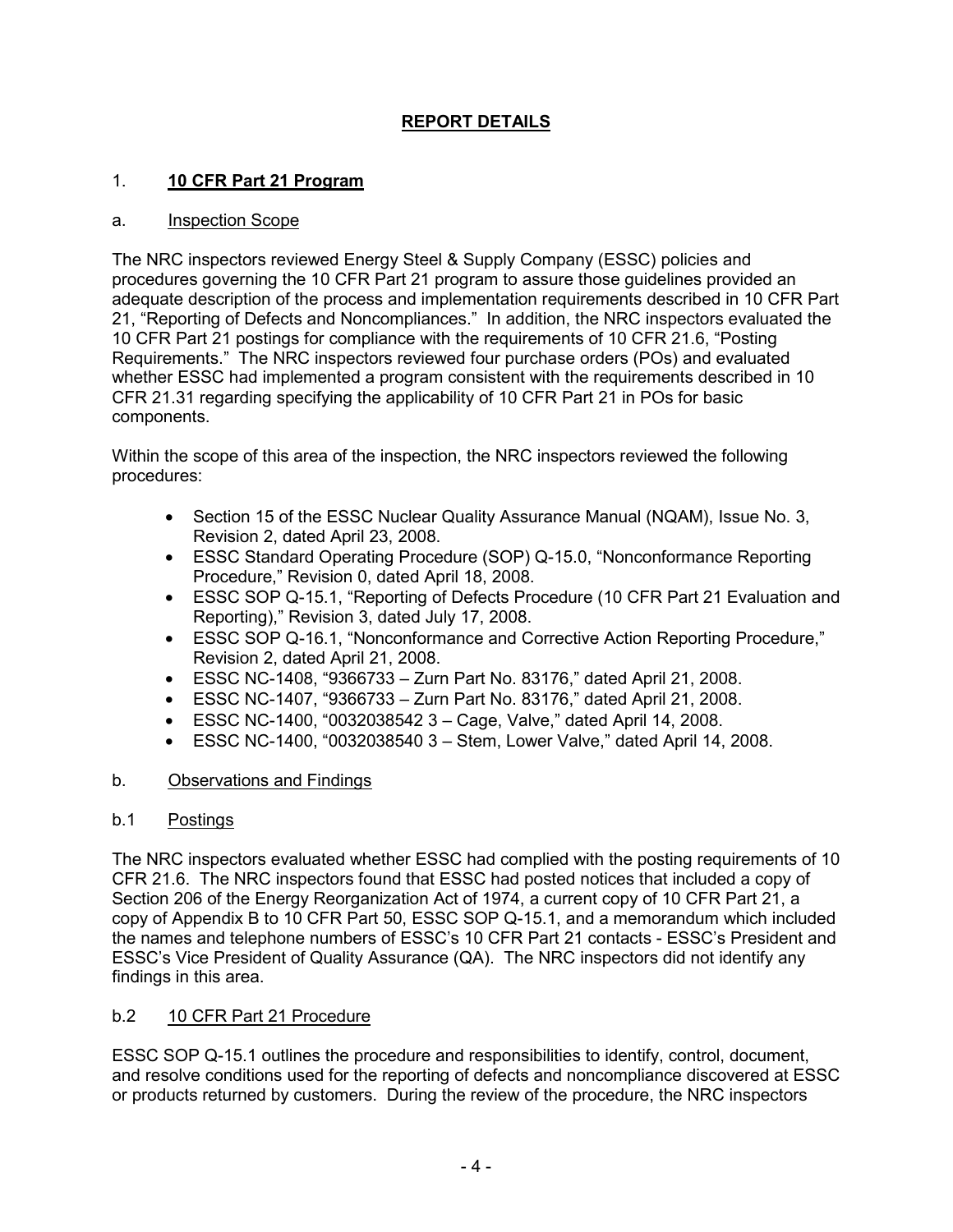noted that the procedure did not contain adequate guidance to meet certain requirements of the regulations. Step 6.4.1 of ESSC SOP Q-15.1 provides for the evaluation of defects during the preparation of an ESSC Nonconformance Report. Step 6.4.1.1 of the procedure further states that the evaluations shall be performed in accordance with 10 CFR Part 21 paragraph 21.21 (a) (1) and that the President and/or the Vice President of QA shall be informed after completion of the evaluation. The originator of the Nonconformance Report and either the President or Vice President of QA are to determine the reportablity; however, the procedure failed to define and describe a determination of a substantial safety hazard (SSH).

ESSC SOP Q-15.0 defines the measures to generate, track, and close nonconformance reports (NCs). In addition, Step 4.5.3 of ESSC SOP Q-15.0 contains procedural guidance to evaluate all NCs for 10 CFR Part 21 program applicability and to use ESSC SOP Q-15.1 when performing this evaluation.

The NRC inspectors discussed ESSC's 10 CFR Part 21 program with the President of ESSC, ESSC's QA/QC Quality Manager and ESSC's Nuclear Sales Engineer and inquired as to how a condition adverse to quality, identified in ESSC's nonconformance program, would be evaluated under their 10 CFR Part 21 program. The inspectors determined that both ESSC SOP Q-15.0 and ESSC SOP Q-15.1 contained adequate procedural guidance to initiate the 10 CFR Part 21 process when an NC is opened, and that ESSC's staff was knowledgeable about the conditions that would warrant a 10 CFR Part 21 evaluation. However, the NRC inspectors further determined that neither ESSC SOP Q-15.0 nor ESSC SOP Q-15.1 contained adequate provisions for the evaluation, as defined in 10 CFR Part 21, of deviations and failures to comply associated with SSHs.

The NRC inspectors found that both ESSC SOP Q-15.0 and ESSC SOP Q-15.1 did not provide adequate guidance on how ESSC management was to determine, through their evaluations, that an identified deviation was in fact a defect associated with a SSH. As a result, the NRC inspectors found that ESSC's 10 CFR Part 21 program did not adopt appropriate procedures, pursuant to 10 CFR 21.21(a). This is identified as Violation 99901098/2008-201-01. ESSC initiated Corrective Action Program (CAP) report 1037 to address this issue.

### b.3 10 CFR Part 21 Implementation

In accordance with 10 CFR 21.21, the NRC inspectors requested copies of 10 CFR Part 21 records of evaluations that ESSC had completed. The inspectors discovered that ESSC management had performed only one 10 CFR Part 21 evaluation. The evaluation concluded that the item was a Non-Part 21 item and was therefore removed from any further Part 21 considerations. The NRC inspectors did not identify any findings in this area.

### b.4 Procurement Documents

ESSC's NQAM, Section 4, "Procurement Document Control," Step 4.4.2.10, states, in part, that POs will contain requirements for reporting and approving the disposition of nonconformances. ESSC imposes the requirements of 10 CFR Part 21 on its qualified suppliers having programs meeting the requirements of Appendix B to 10 CFR Part 50. All POs reviewed contained the above 10 CFR Part 21 provision. The NRC inspectors did not identify any findings in this area.

### c. Conclusions

The NRC inspectors found that ESSC's postings of Part 21 requirements met the requirements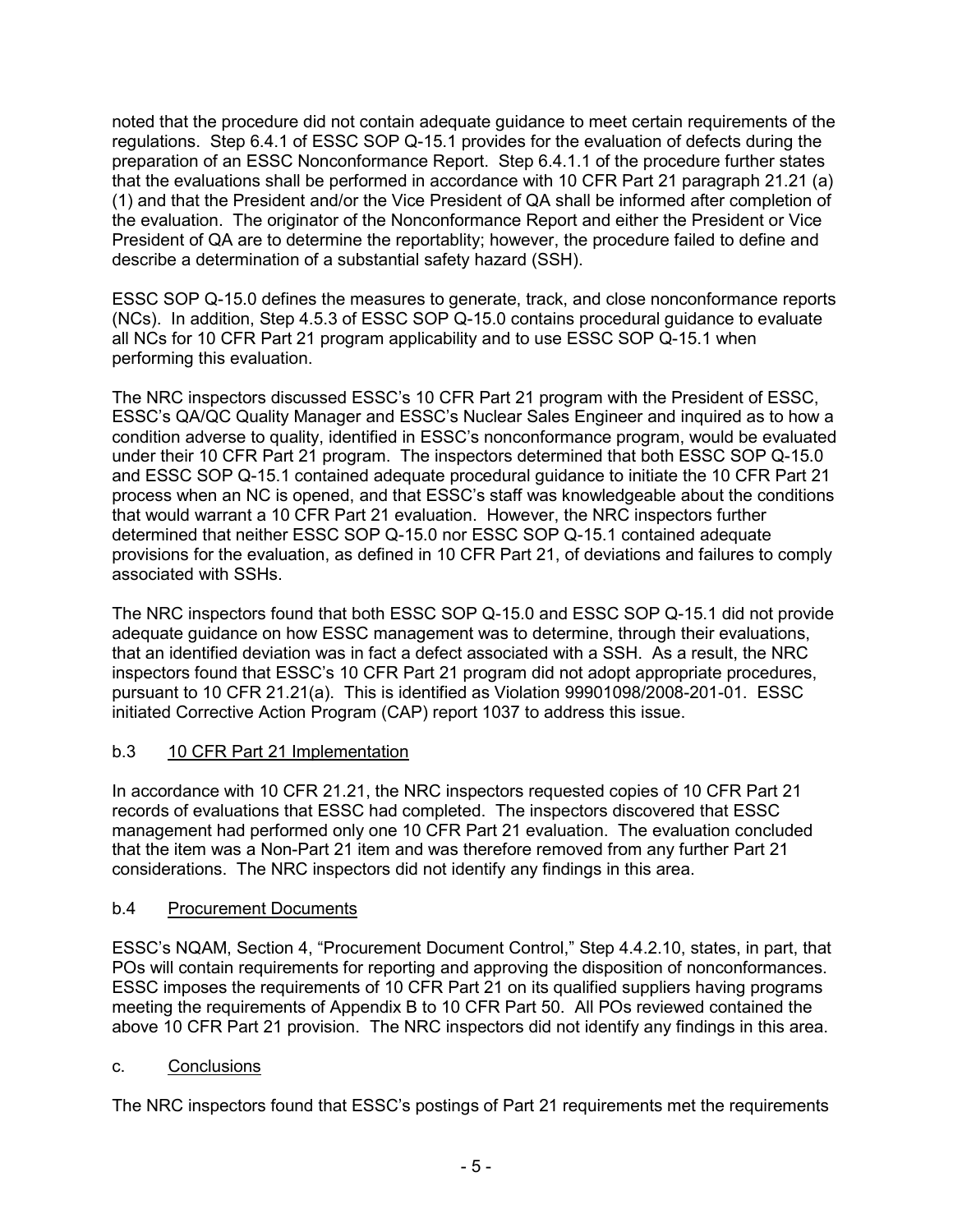presented in 10 CFR 21.6(a). In addition, ESSC SOP Q-15.1 generally incorporated the requirements of 10 CFR 21.21. However, as presented above, the NRC inspectors found that ESSC SOP ESSC SOP Q-15.1 did not provide adequate guidance to determine through an evaluation that the identified deviation is a defect or failure to comply associated with a SSH as required by the regulation. This is identified as Violation 99901098/2008-201-01. Except for the issues identified in NOV 99901098/2008-201-01, the NRC inspectors concluded that ESSC's 10 CFR Part 21 program requirements are consistent with regulatory requirements.

# 2. **Design Control**

# a. Inspection Scope

The NRC inspectors reviewed ESSC policies and procedures governing the implementation of ESSC's order entry and design control program to verify compliance with the QA requirements of Criterion III, "Design Control," of Appendix B to 10 CFR Part 50. The NRC inspection team reviewed a sample of three completed design packages for components originally designed, fabricated, and supplied by an Original Equipment Manufacturer (OEM) certified as an ASME N stamp supplier and in accordance with a nuclear QA program meeting the requirements of Appendix B to 10 CFR Part 50.

Within the scope of this area of the inspection, the NRC inspection inspectors reviewed the following procedures and records:

- ESSC NQAM, Issue No. 3, Revision 2, dated April 23, 2008.
- ESSC SOP Q3.1, "Contract Review Procedure," Revision 0, dated August 16, 1996.
- ESSC SOP Q3.4, "Contract Review Procedure APV Parts," Revision 0, dated April 10, 2001.
- ESSC Form F-279, "Contract Review Checklist," Revision 9, dated March 07, 2005.
- ESSC SOP Q3.2, "Design Control of ASME Section VIII Division 1. Pressure Vessels," Revision 1, dated July 15, 2002.
- ESSC SOP Q3.3, "Design Control of Customer Designed Components Fabricated by ESSC," Revision 0, dated August 11, 1999.
- ESSC Job No. 33213 for two EKJ04A and EKJ04B, Replacement Emergency Diesel Generator Lube Oil Heat Exchanger, Type EDG, ITT American Standard, ASME Section III, Class 3, 1974 Edition, Summer 1976 Addenda.
- ESSC Job No. 32389 for three replacement Model 303-6C-40LL Heat Exchanger Type Heat Flow, ASME Section III, Class 3.
- ESSC Job No. 32408 for two type EKJ03A and EKJ03B, Intercooler Heat Exchanger ASME Section III Cl. 3 1977 Edition, No Addenda and TEMA Class R.
- ESSC Job No. 34185 for Discharge Head.
- Design report MPR-3079, "ASME Code Design Report and Seismic Qualification Report for Wolf Creek Lube Oil Heat Exchanger Section III- Class 3," Revision 2, dated January 24, 2008.
- Design report MPR-2932, "ASME Code Design Report and Seismic Qualification Report for Intercooler Water Heat Exchangers Section III- Class 3," Revision 1, dated September 23, 2006.
- ESSC Engineering Change Notice (ECN) 216 for Job No. 34185.
- ESSC ECN 153 for Job No. 33213.
- ESSC drawing 1561, "Letdown Cooler Assembly," ESSC part number N32389, Revision 1, dated April 27, 2006.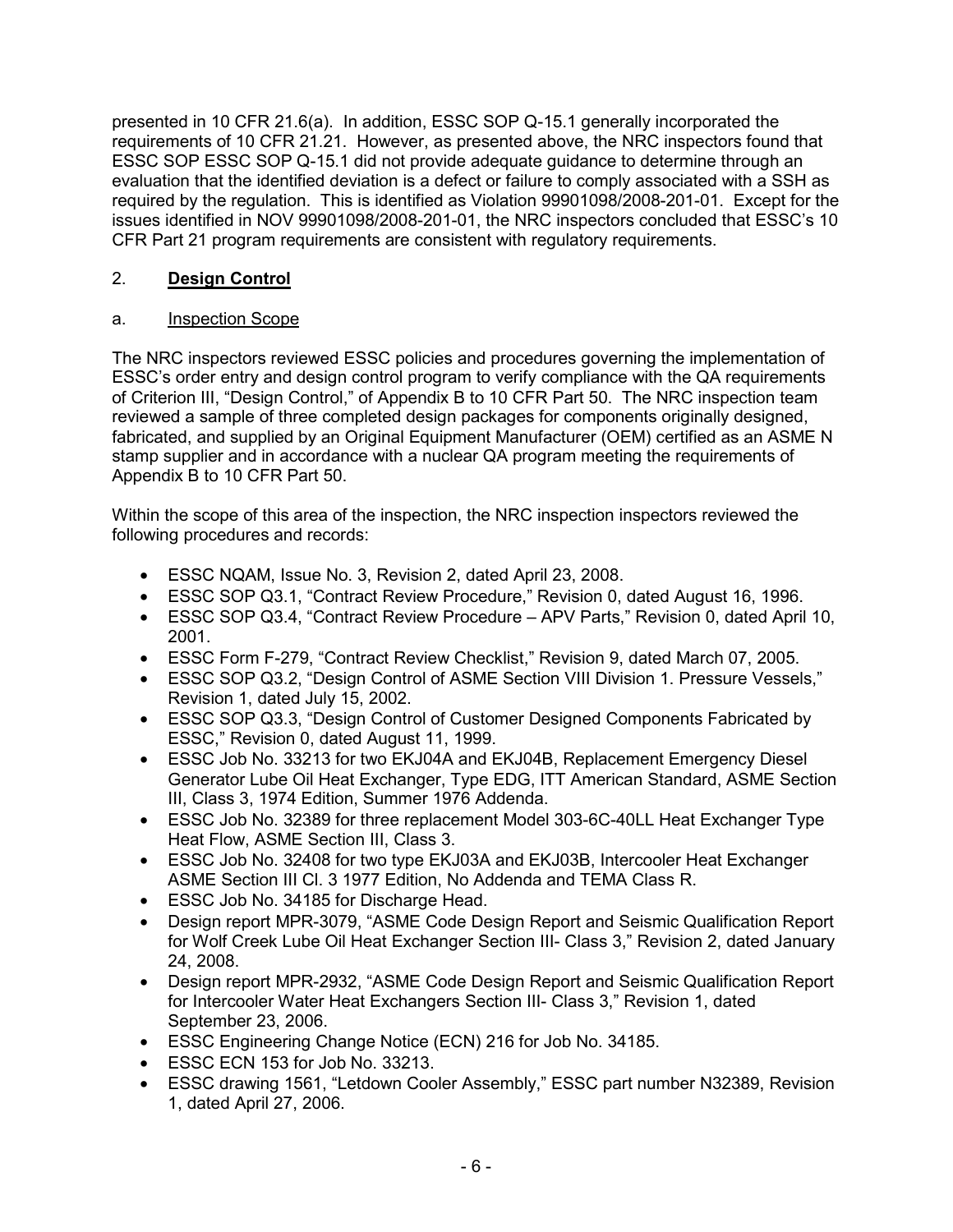- ESSC drawing 1561A "Casing Shell," Revision 1, dated March 23, 2006.
- ESSC drawing 1642A, "Heat Exchanger Assembly", ESSC part number N33213, Revision 1, dated December 20, 2007.

#### b. Observations and Findings

#### b1. Order Entry

ESSC NQAM Section 3.2 describes the process for receiving customer orders and initiating activities necessary to fulfill applicable ASME Code and contract requirements. Upon receipt of customer POs for ASME safety related fabrication and/or non-ASME safety related/complex welding fabrication, the POs are reviewed and approved by the Contract Review Committee. The Contract Review Committee, which consists of the Project Manager/ Engineering, Welding Engineer, Sales, and the Vice President of QA, reviews the purchase order to verify that sufficient design information has been provided to fabricate/manufacture the item in accordance with client purchase specifications and the Code, and documents this review on a Contract Review Form (F-272). The Contract Review Form includes the following information: the item ordered, customer purchase number, applicable QA regulatory codes and standards, customer requirements, applicable Code paragraph and ESSC procedures and documents, and a summary of the Contract Review Committee's review of documents that describe the order.

When exceptions are taken to customer PO requirements, these exceptions are communicated to the customer, and written customer approval is received before initiating fabrication/ manufacture of the order. Changes or revisions to customer POs receive the same level of review as the original PO.

The NRC inspectors evaluated ESSC implementation of the order entry measure by sampling four POs, including PO 51554, PO 7336440, PO 733664 and PO 737566. The NRC inspectors verified that quality and technical requirements for the sample of job orders were adequately translated in accordance with ESSC's procedure for controlling design input, design reports, drawings, and travelers. However, the NRC inspectors observed that PO reviews by the Contract Review Committee were not satisfactorily documented. The NRC inspectors determined that Contract Review Form for PO 733664 was missing Project Manager/Engineering, Sales, and the Welding Engineer review signatures.

The NRC inspectors reviewed work-in-process order for ESSC Job No. 34185, issued for customer PO RLLA19846, for an ASME safety related discharge head and found that the Contract Review Form documented the review of purchase order RLLA19846 but did not document any subsequent revisions to the PO.

Further, during the inspection, the ESSC Vice President of QA provided the NRC inspectors with an internal e-mail memo related to Contract Review Form. The memo contained a new ESSC policy for stapling the Contract Review Form to the cover of each Customer PO "QA File Copy," that includes all revisions to customer POs. The memo further stated that Traveler was not to be authorized until the "Contract" had been formally accepted through the Contract Review Form. The memo was presented as an abbreviated method for implementing the new policy through signature of personnel from ESSC QA and Engineering departments, without issuing a corrective action to address the discrepancies as required by the NQAM. The NRC inspectors determined that the abbreviated method essentially bypassed ESSC policies and procedures for controlling the order entry process. This issue was identified as a contributing element in the issuance of Nonconformance 999-01098/2008-201-02.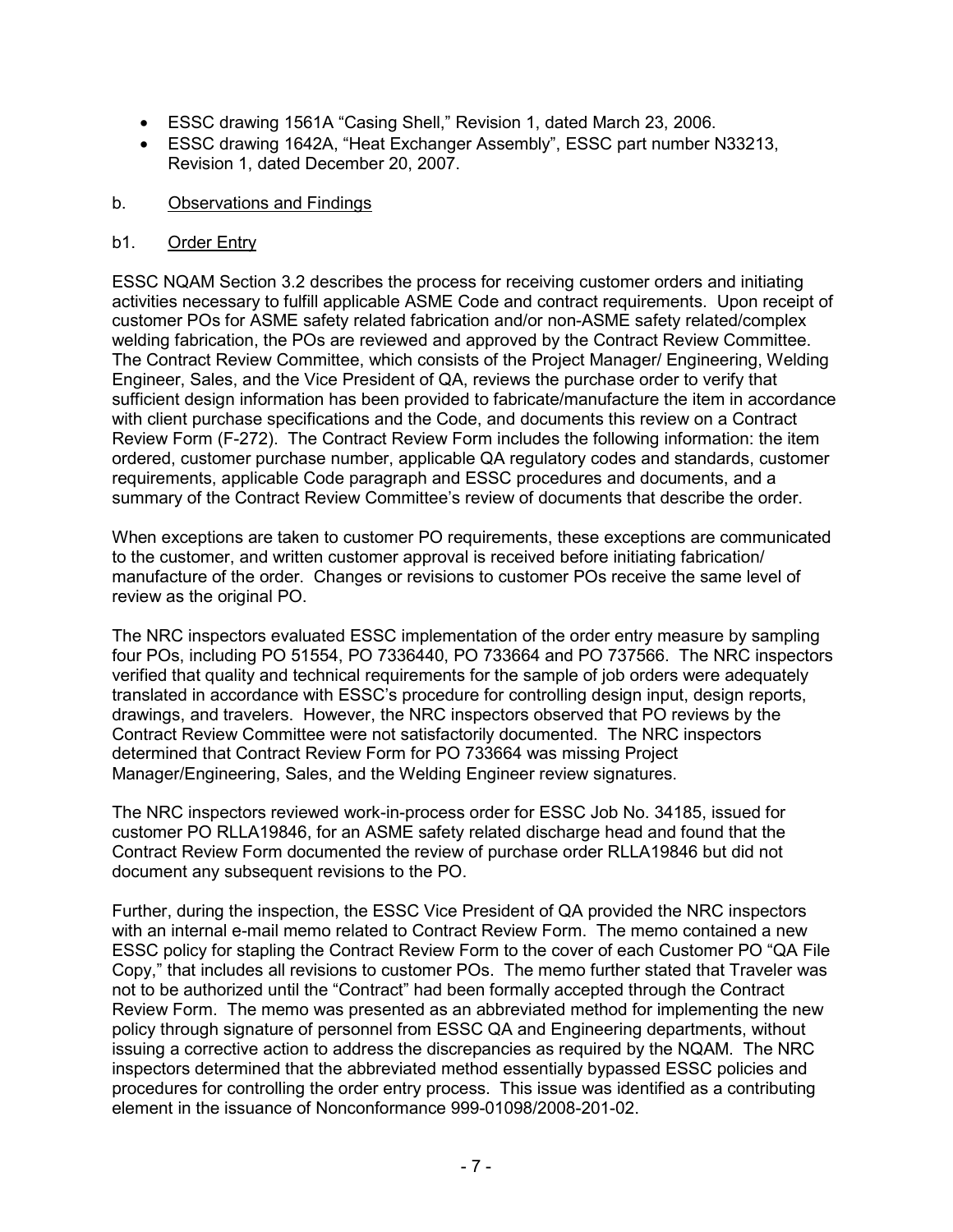### b.2. Design Control

#### Design Document Review

ESSC SOP Q3.2 and SOP Q3.3 establish the process for the translation of design requirements into design documents. The NRC inspectors reviewed completed design packages for PO 737566, PO 51554, and PO 7336440. The NRC inspectors verified that a sample of customer requirements, such as PO requirements, design specifications, and drawings, were correctly translated into ESSC job travelers, procedures, design output documents, and fabrication drawings. Further, the NRC inspectors verified that design inputs were translated into design output documents. The NRC inspectors did not identify any issue in this area.

### Design Responsibility

ESSC NQAM Section 3.3.3 states that design work may be subcontracted to a qualified and approved design organization maintained on the ESSC Approved Vendors List (AVL). ESSC retains the responsibility for the component design and achievement of structural integrity through review and approval of Design Reports and Load Data Sheets by the Vice President of QA and the Project Manager. ESSC NQAM Section 3.3.3 also describes the responsibilities for the Vice President of QA, the Project Manager and the designated Registered Professional Engineer (RPE) involved in various steps of the design control.

The NRC inspectors reviewed a sample of completed design packages in which the actual design function was subcontracted out to MPR Associates, a qualified Design Organization included in the ESSC AVL.

Through an evaluation of PO 13043, PO 13045, and PO 14258, issued to MPR Associates for Engineering Services, the NRC inspectors evaluated ESSC's controls for the transfer of design inputs to the design organization for final design documents. The NRC inspectors verified that the POs stated the scope of work; translated customer requirements and design specification and drawings, Code requirements, OEM inputs; and were approved by the ESSC Vice President of QA, Sales Manager, and the Project Manager.

The NRC inspectors also reviewed the design reports for PO 737566, PO 51554, and PO 7336440 to verify ESSC implementation of design responsibility. The NRC inspectors noted that the design reports were certified and approved by the designated RPE and reviewed by the ESSC Vice President of QA and the Project Manager/Engineering. The NRC inspectors reviewed the qualification records for the RPE, verified that the RPE's qualifications met the requirements of ASME Section III, Appendix XXIII, and verified that the qualification records were reviewed every three years by the ESSC Vice President of QA. The NRC inspectors found the sample of design reports reviewed to be acceptable, and ESSC controls for design reports had been effectively implemented.

### Design Process and Design Verification

ESSC NQAM Section 3.3.5 addresses the selection by the design organization's engineers of design methods, materials, parts, equipment, and processes that are essential to the component. The Project Engineer provides the RPE with the required design input documents that are necessary for the design output documents needed (specifications, drawings, and procedures). The RPE is responsible for reviewing and approving design analysis and the final design report.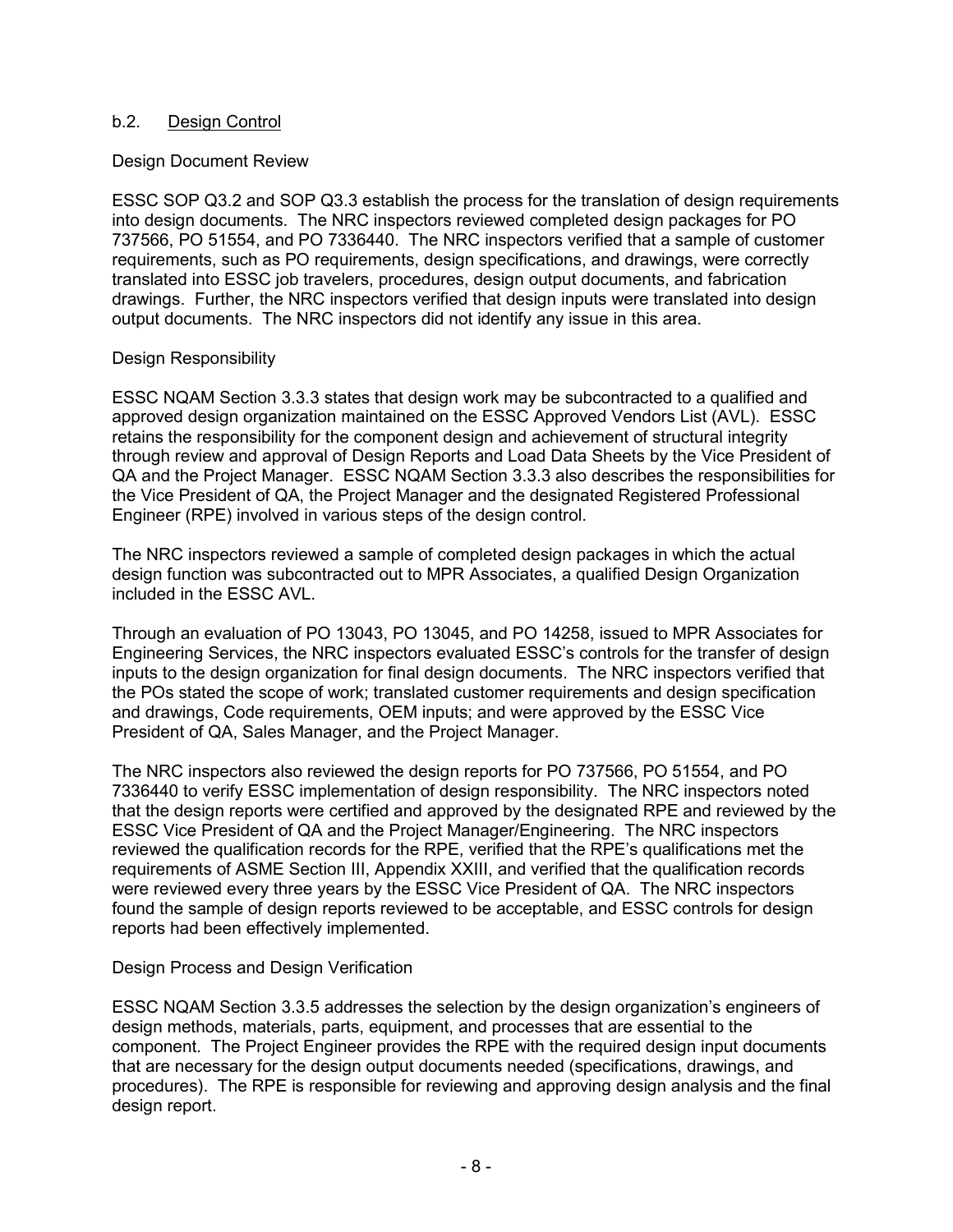ESSC SOP Q3.2 establishes the design verification testing requirements. The NRC inspectors reviewed a sample of three completed design reports for heat exchangers and determined that the design reports incorporate design analysis reports, design calculation reports, hand calculations, and finite element analysis. Each report was signed by the preparer, checker/ reviewer and approved by the RPE. The NRC inspectors verified that the reports were checked by individuals independent of the engineering function responsible for performing the calculations. Further, the NRC inspectors determined that the design packages included verification tests that consisted of eddy current examination and hydrostatic tests. The NRC found the design process to be effectively implemented.

#### Interface Control

ESSC NQAM Section 3, subparagraph 3.3.11, "Interface Control," establishes the implementation for the identification and control of design interfaces. The Project Manager/Engineering is responsible for identifying, controlling, and documenting design interfaces, both internal and external, among participating design organizations.

The NRC inspectors reviewed a sample of three job orders, Job Nos. 33213, 32408, and 32389 to evaluate ESSC implementation of these measures. The NRC inspectors noted that the job order packages included several transmittal documents used to document customer approval of drawings, design changes, non-conformance dispositions, and procedure approvals. The NRC inspectors found the interface control to be effectively implemented.

#### Design Change Control

ESSC NQAM Section 3, subparagraph 3.3.10 describes that the Project Manager with the assistance of the designated RPE is responsible for assuring that the changes to ESSC final designs, including field changes, are justified and subject to the same design control measures applied to the original design.

ESSC SOP Q3.2 and SOP Q3.3 establish the measures used to control design changes, originated by external organizations. Section 4.0 of SOP Q3.3 states that revision made by external organizations shall be reviewed by ESSC Engineering, and the evaluation shall be documented on Engineering Change Notice (ECN) along with the disposition of the affected completed or partially completed fabricated components or sub-assemblies.

ESSC SOP Q5.1 describes the method for control of revisions to drawings through the ECN process. Section 5.0 of SOP Q5.1 states that Engineering and QA shall determine if a Traveler revision or a Traveler supplement is required, based on the scope of the design change and the effect of the design change on the fabrication process. In addition, the procedure instructs Engineering to evaluate and determine if the ECN affects any completed, partially completed, or work-in-process components and, if found to have an effect on the component, to provide a disposition action.

The NRC inspectors reviewed a sample of three completed job packages, Job Nos. 33213 and 32408 and Job No. 32389 that included changes to the design and drawings. The NRC inspectors noted that ECN 153 for Job No. 33213 did not show complete evaluation performed by Engineering and QA as required by SOP Q5.1. The ECN did not reflect that a determination was made for the need of a Traveler revision or Traveler supplement, in addition to the evaluation of the effect of ECN on any completed, partially completed, or work-in-process components.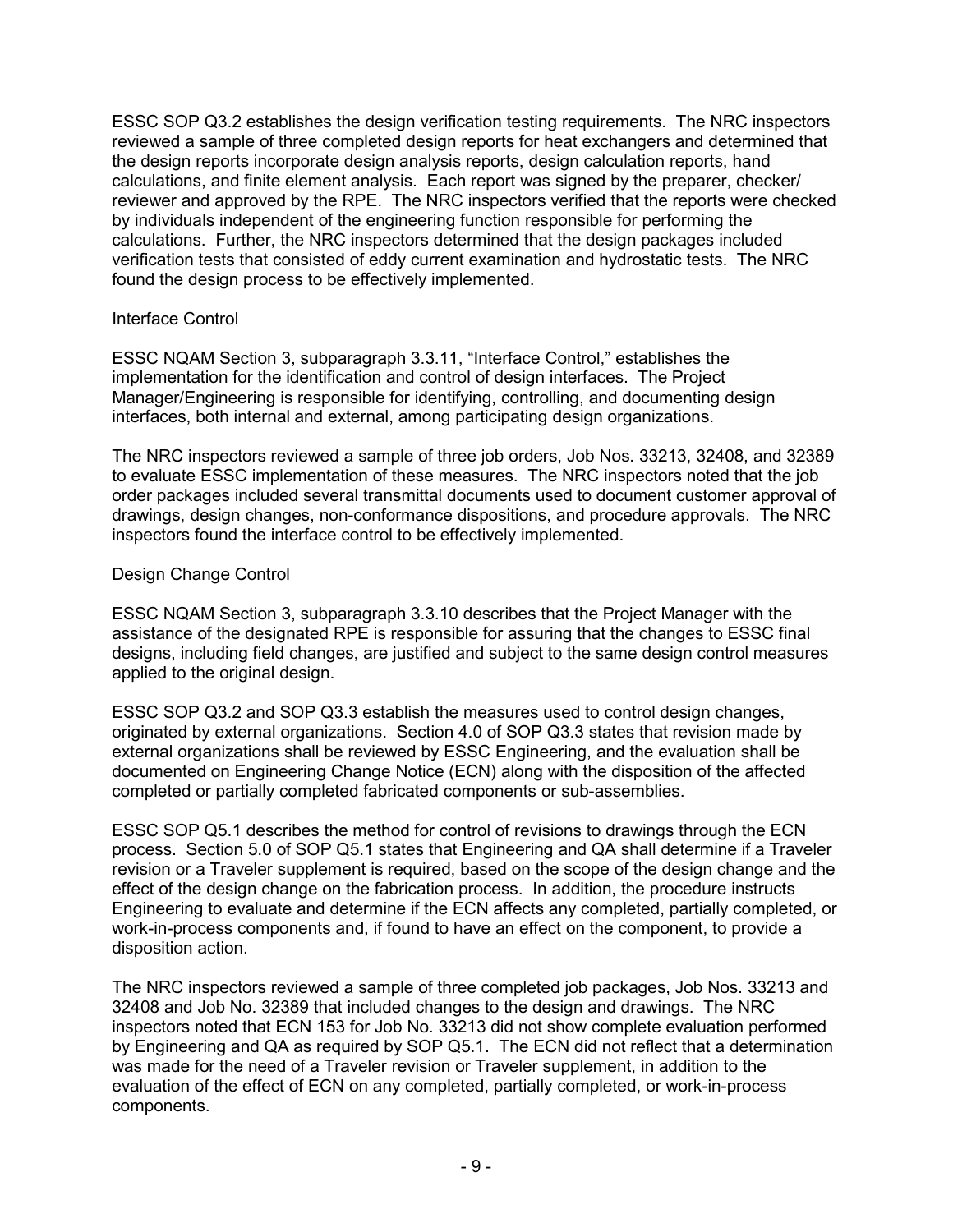The NRC inspectors noted that ECN 158 for Job No. 33213 was issued to revise drawing 1642E sheet 2 to correct 0.500" maximum dimension per NC 1358. The ECN stated to rework Job No. 33213; however, the NRC inspectors noted that the design review check box was not appropriately marked. Upon further investigation, the NRC inspectors found that the NC-1358 disposition approval by the customer was for the design organization to revise the design report and evaluate the effect of the change in dimension on design calculation. The NRC inspectors reviewed more samples documented in the ECN logbook maintained by the Computer Aided Drafting (CAD) Engineer. The ECN logbook indicated similar inconsistencies in ECN No. 104, 105, 120, 122, 124, 156, 166, 176, 183 and 183 where neither the check boxes for the engineering evaluation for the effect on existing fabrication / sub-assemblies nor the check boxes for Engineering and QA evaluation for Traveler revision or Traveler supplement requirement were checked. This inconsistency identifies that ESSC failed to effectively implement the design change controls. This issue was identified as a contributing element in the issuance of Nonconformance 99901098/2008-201-02.

# c. Conclusion

The NRC inspectors concluded that ESSC order entry and design control program requirements are consistent with the regulatory requirements of Criterion III of Appendix B to 10 CFR 50. However, the NRC inspectors found that ESSC failed to document the review of customer purchase orders and its changes or revisions on Contract Review Form (F-272). Also ESSC failed to document in the ECN the Engineering and QA evaluation for a Traveler revision or a Traveler supplement requirement, based on the scope of the design change and the effect of the design change on the fabrication process and the Engineering evaluation on the effect of the ECN on work-in-process, or work that is partially completed (sub-assemblies) and determine if the ECN affects any completed, partially completed or work-in-process components. These issues are identified as part of Nonconformance 99901098/2008-201-02.

# 3. **Control of Purchased Material, Equipment, and Services**

### a. Inspection Scope

The NRC inspectors reviewed ESSC's NQAM and related implementing Quality Assurance procedures that govern the control of purchased material, equipment, and services. The NRC inspectors reviewed a sample of POs pertaining to safety related items, a selection of subsupplier audits, and the ESSC AVL related to Safety Related-ASME (Q-1) and Safety Related Appendix B (Q-2) suppliers to determine compliance with Appendix B to 10 CFR Part 50, Criterion IV, "Procurement Document Control," and Criterion VI, "Control of Purchased Material, Equipment, and Services."

Within the scope of this area of the inspection, the NRC inspectors reviewed the following procedures and records:

- ESSC NQAM, Issue No. 3, Revision No. 2, dated April 23, 2008.
- ESSC SOP Q7.1, "Receipt Inspection Procedure," Revision 3, dated August 04, 1995.
- ESSC SOP Q7.4, "Approved Vendors List Control Procedure", Revision 2, dated December 04, 1997.
- ESSC SOP Q18.2, "External Audit Procedure", Revision 2, dated November 10, 2005.
- ESSC Approved Vendors List (AVL) dated July 21, 2008.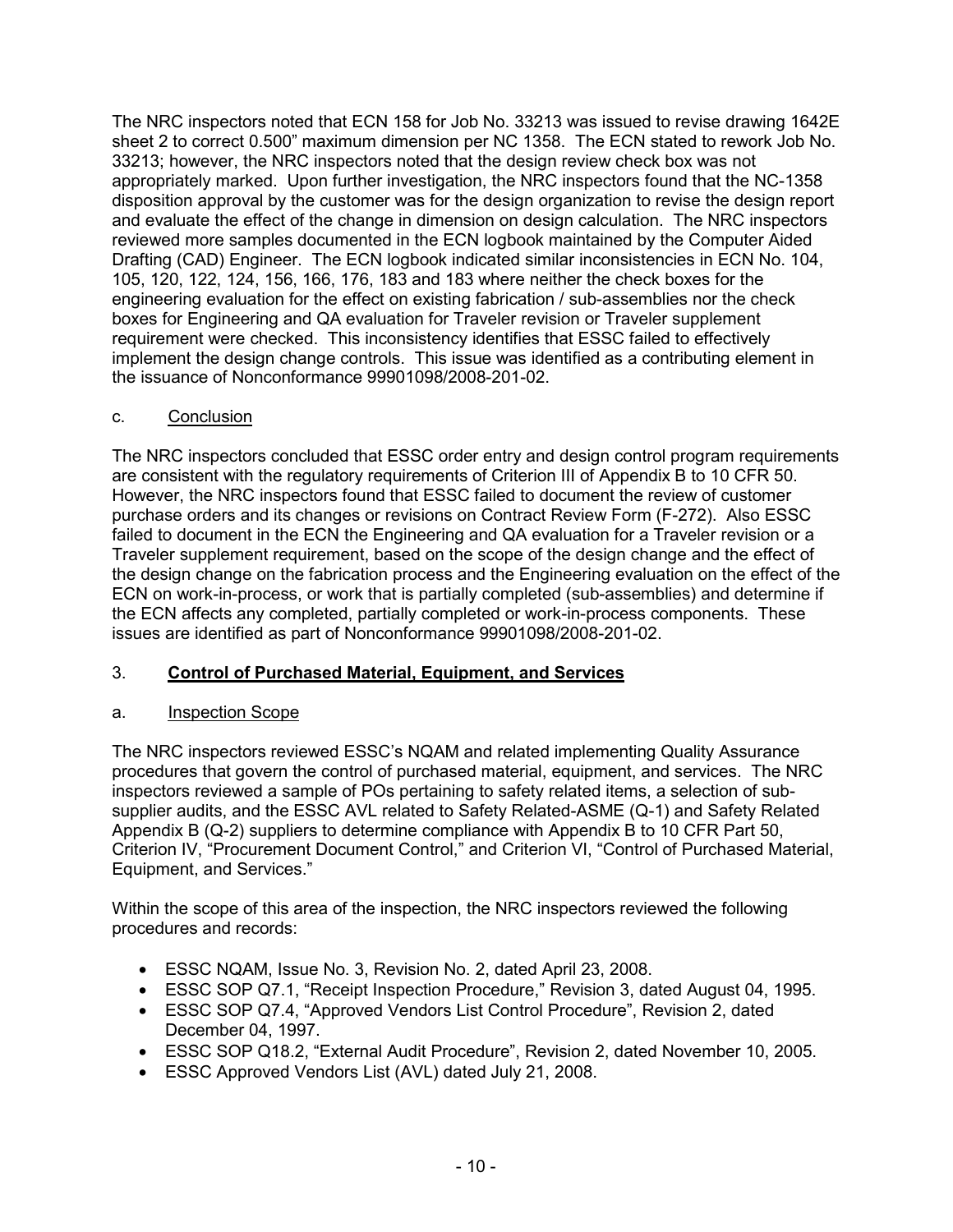- ESSC Safety Related Purchase Order (PO) 15288, dated November 07, 2007, to Quasar Industries, Rochester Hills, Michigan, for L.O. Cooler Heat Exchanger baffle plates-Job Nos. 33213-C4-A, 33213-C4-B, 33213-C4-C.
- ESSC Safety Related PO 15879, dated April 02, 2008, to Diversified Machine Components, Eastlake, Ohio, for 45 ea charging pump suction valves for APV pump, APV p/n APV035622.
- ESSC Supplier Audit Report No. 3115-0801, Lambert Macgill Thomas, Inc (LMT Test) Swainsboro, Georgia. Audit dates: April 1-2, 2008.
- ESSC Supplier Audit Report No. V0510 (NIAC) of MPR Associates, Alexandria, Virginia, performed by Invensys TRICONEX. Audit dates: August 18-19, 2005.

### b. Observations and Findings

The NRC inspector verified the compliance of each sampled PO with the applicable requirements of Appendix B to 10 CFR Part 50, including: appropriate control, accurate transference of technical and quality requirements specified on the licensee's order, accurate transference of 10 CFR Part 21 requirements to the sub-supplier, and ESSC sub-suppliers audits to verify that each sub-supplier had an appropriate QA program. The NRC inspectors also verified that exceptions to, or revisions of, technical and quality requirements of these POs were processed using the same controls as applied to the initial PO. Additionally, the NRC inspectors verified an ESSC fabrication drawing that had been submitted with the corresponding PO by ESSC to their sub-supplier as the technical specification, and concluded that the licensee's initial technical and quality requirements had been accurately transferred to the subsupplier in the drawing. The NRC inspectors found that all the QA requirements were adequately reflected in the sample POs. The inspectors did not identify any issues in this area.

The NRC inspectors found that for the majority of the POs reviewed, the AVL correctly identified the sub-supplier as qualified 10 CFR Part 50, Appendix B, authorized to provide nuclear material, equipment, and services to ESSC and was consistent with the conclusions of the supplier's audit. However, NRC inspectors noted that ESSC commercial PO 13491 was issued to the sub-supplier with quality requirements that were inconsistent with a purchasing restriction posted in the AVL. This item is discussed in further detail in Section 4, "Commercial Grade Dedication," of this inspection report.

Based on the review of the external audit reports, the NRC inspectors noted that ESSC's audit process includes the use of a formal checklist and the documentation of the objective evidence to substantiate the audit results. Additionally, the NRC inspectors verified that none of the audits had exceeded 3 years from the last audit and that all were within their expiration due dates. The NRC inspectors identified that the ESSC Vice President of Quality Assurance performed the duties of lead auditor for the audits reviewed and that his qualification to perform these activities was verified as current. The inspectors did not identify any issues in this area.

### c. Conclusion

The NRC inspectors determined through a review of selected POs, ESSC's AVL and external audits to sub-suppliers that ESSC is implementing a process for the control of purchased material, equipment and services consistent with the regulatory requirements of Criterion VII of Appendix B to 10 CFR Part 50. The NRC inspectors concluded that policies and procedures governing the control, issuance and revision of safety significant POs and ESSC's effectiveness in implementing these requirements were adequate to satisfy the applicable requirements of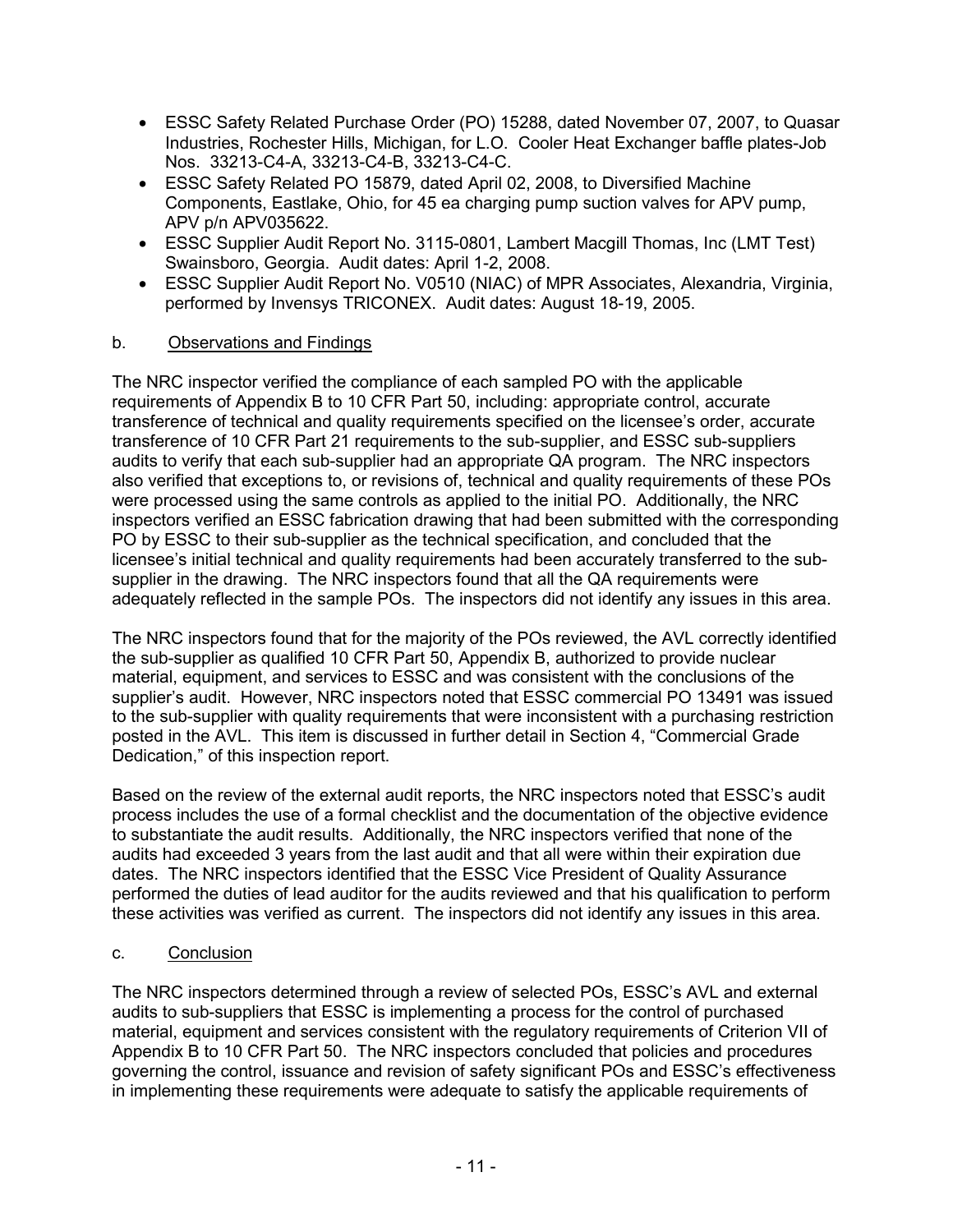# Appendix B to 10 CFR 50 and 10 CFR Part 21.

# 4. **Commercial Grade Dedication**

# a. Inspection Scope

The inspectors reviewed ESSC's QA policies and procedures that governed commercial grade dedication activities to determine compliance with Appendix B to 10 CFR Part 50, with regard to the procurement and acceptance of commercial-grade items (CGIs) for use as basic components in accordance with 10 CFR Part 21.

The inspectors also reviewed ESSC's process for dedicating CGIs to verify it meets the applicable portions of Appendix B to 10 CFR Part 50 and that it provides reasonable assurance that CGIs will perform their intended safety function. Specifically, the inspectors reviewed the applicable portions of ESSC NQAM and the related SOPs. In addition, the inspectors evaluated a representative sample of ESSC's commercial grade dedication packages, associated subsupplier commercial grade surveys and reviewed the adequacy and implementation of the ESSC AVL for commercial grade suppliers (Q4).

Within the scope of this area of the inspection, the NRC inspectors reviewed the following procedures and records:

- ESSC NQAM, Issue No. 3, Revision No. 2, dated April 23, 2008.
- ESSC AVL, dated July 21, 2008.
- ESSC SOP Q7.1, "Receipt Inspection Procedure," Revision 3, dated August 4, 1995.
- ESSC SOP Q7.2, "Material Dedication Procedure," Revision 7, dated July 25, 2001.
- ESSC SOP Q7.4, "Approved Vendors List Control Procedure," Revision 2, dated December 4, 1997.
- ESSC SOP Q18.2, "External Audit Procedure," Revision 2, dated November 11, 1995.
- ESSC Drawing 1642-a, "Heat Exchanger Assembly," P/N N33213.
- ESSC PO 11780 to The Falk Corporation, Auburn Hills, MI for two Shaft Couplings, p/n1015G10, dated November 30, 2004.
- ESSC PO 13491 to The Falk Corporation, Auburn Hills, MI for a gasket/shim set, p/n 7-967061-01, dated June 29, 2006.
- ESSC PO 15214 to The Cassie Alaro Group, Grand Blanc, MI 48438 for 1 A36 baffle plate, 16 ea  $3/8$ " x 20' steel rods, 16 lot of  $\frac{1}{2}$ " OD x .035 wall and 0.430 ID plate steel, dated November 05, 2007.
- ESSC PO15878 to Alloy Cast Products, Inc, Kenilworth, NJ 07033 for 10 ea Charging Pump discharge valve seats for APV pump, APV p/n 036713, dated April 02, 2008.
- ESSC Supplier Audit Report No. 0340-0101, The Falk Corporation, Milwaukee, WI 53208. Audit dates: 10/2-3/01.

### b. Observations and Findings

### b.1 Identification of Critical Characteristics

ESSC NQAM Section 7.8 contains the programmatic guidance for performing CGDs in accordance with 10 CFR Part 21. This section states that a commercial grade material to be dedicated shall be tested for compliance to the specification in accordance with a material dedication procedure meeting the EPRI NP-5652 document as endorsed by the NRC. The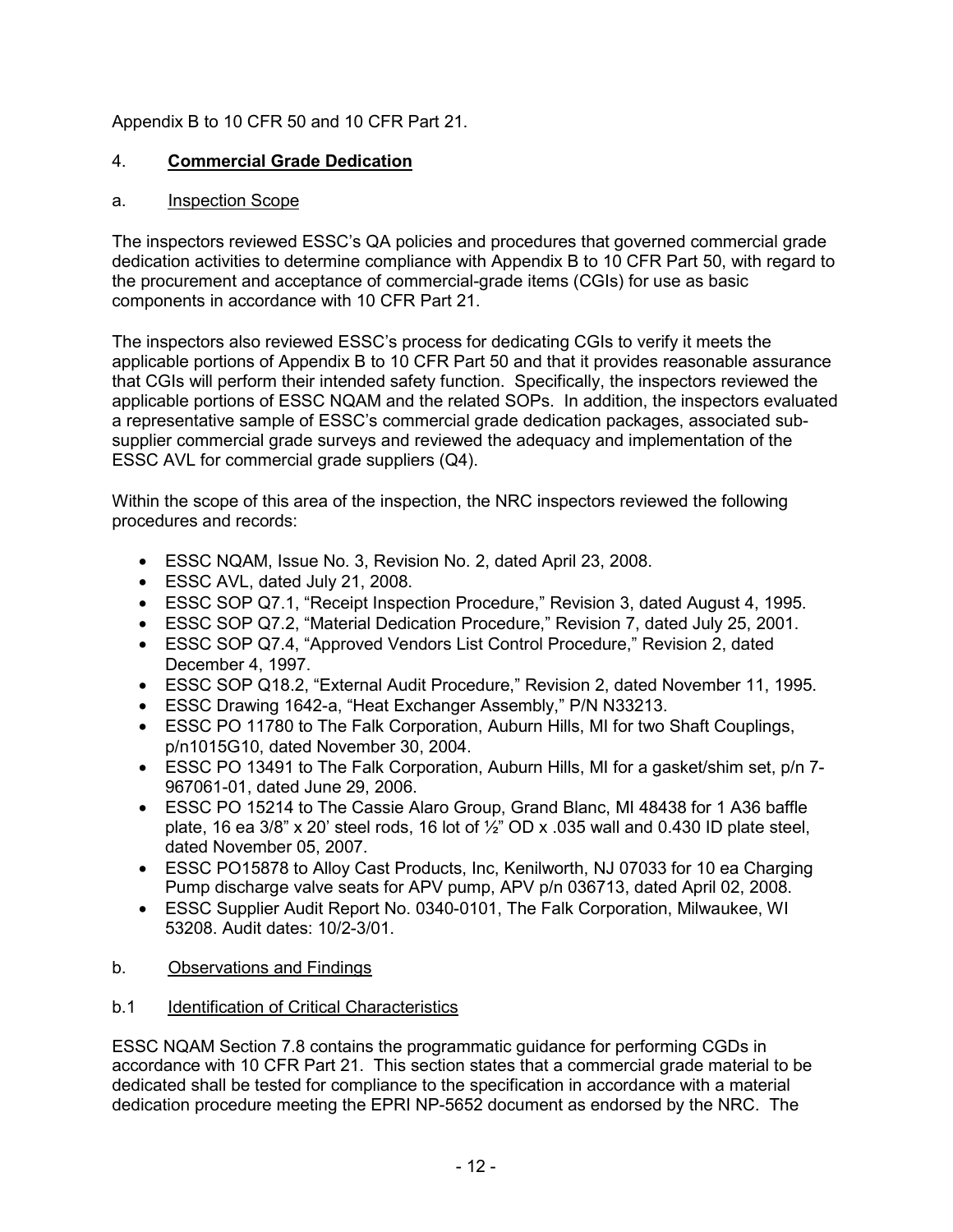NQAM further states that "Critical characteristics of the material to be verified through the dedication process shall be identified as either all the critical requirements of the material specification (when the material specification is referenced alone without identified critical characteristics) or those identified by the customer as the critical characteristics to be verified".

ESSC's implementing instructions for commercial grade dedications are found in ESSC SOP Q7.1 and ESSC SOP Q7.2. The content of these procedures is written to apply to simple, raw material dedications (e.g., bar stock, round stock, flat stock, etc.), where the critical characteristics are published in corresponding ASTM material specifications. When commercial grade dedications of more complex items are needed, the ESSC procedures simply state that "Non-standard items to be dedicated which the customer has not identified the critical characteristics or those for which the critical characteristics are not identified in the description of the item requires the additional approval of competent engineering personnel."

During discussions with ESSC personnel, ESSC indicated that it did not have access to the safety related function of each part that they supply, and as such identification of the critical characteristics for acceptance was coordinated with its customers. ESSC SOPs Q7.1 and Q7.2 indicate that ESSC will submit a commercial grade dedication plan to the customer for their approval prior to performing a dedication of complex parts, components or structures. These ESSC procedures do not provide the guidance necessary to assure that the dedication plans are prepared to adequately assure that the critical characteristics are identified and verified. This issue was identified as a contributing element in the issuance of Nonconformance 999- 01098/2008-201-03.

### b.2 Commercial Grade Surveys

ESSC routinely performs commercial grade surveys in support of the dedication program. The emphasis of these surveys is to asses the effectiveness of the sub-supplier's program for controlling lot/batch/heat traceability to support the sampling in the dedication plan.

The NRC inspectors reviewed a commercial grade survey that ESSC performed at Falk Corporation in support of replacement parts for a Falk coupling. The NRC inspectors noted that the survey and checklist on file were incomplete and unsigned. When questioned by the NRC inspectors, the ESSC Vice President of Quality Assurance indicated that ESSC had determined, while performing the survey, that the sub-supplier's program was incapable of providing the required level of quality assurance to support the commercial grade survey. Further, the NRC inspectors' review of the Falk's AVL entry resulting from the failed survey noted that the AVL correctly indicated that restrictions had been applied for this supplier. The restrictions indicated that a Method 2 dedication (commercial grade survey) of this vendor would not be allowed, and a Method 1 dedication would be required.

The NRC inspectors then reviewed the associated commercial grade dedication package for the subject coupling and to verify that test and inspection (Method 1) for dedication had been performed. The NRC inspectors found that although a Method 1 was performed, the dedication plan still allowed a sample for testing with an acknowledgement of a commercial grade survey. As stated before, restrictions had been applied for this supplier, based on failed commercial grade survey. This issue was identified as a contributing element in the issuance of Nonconformance 99901098/2008-201-03.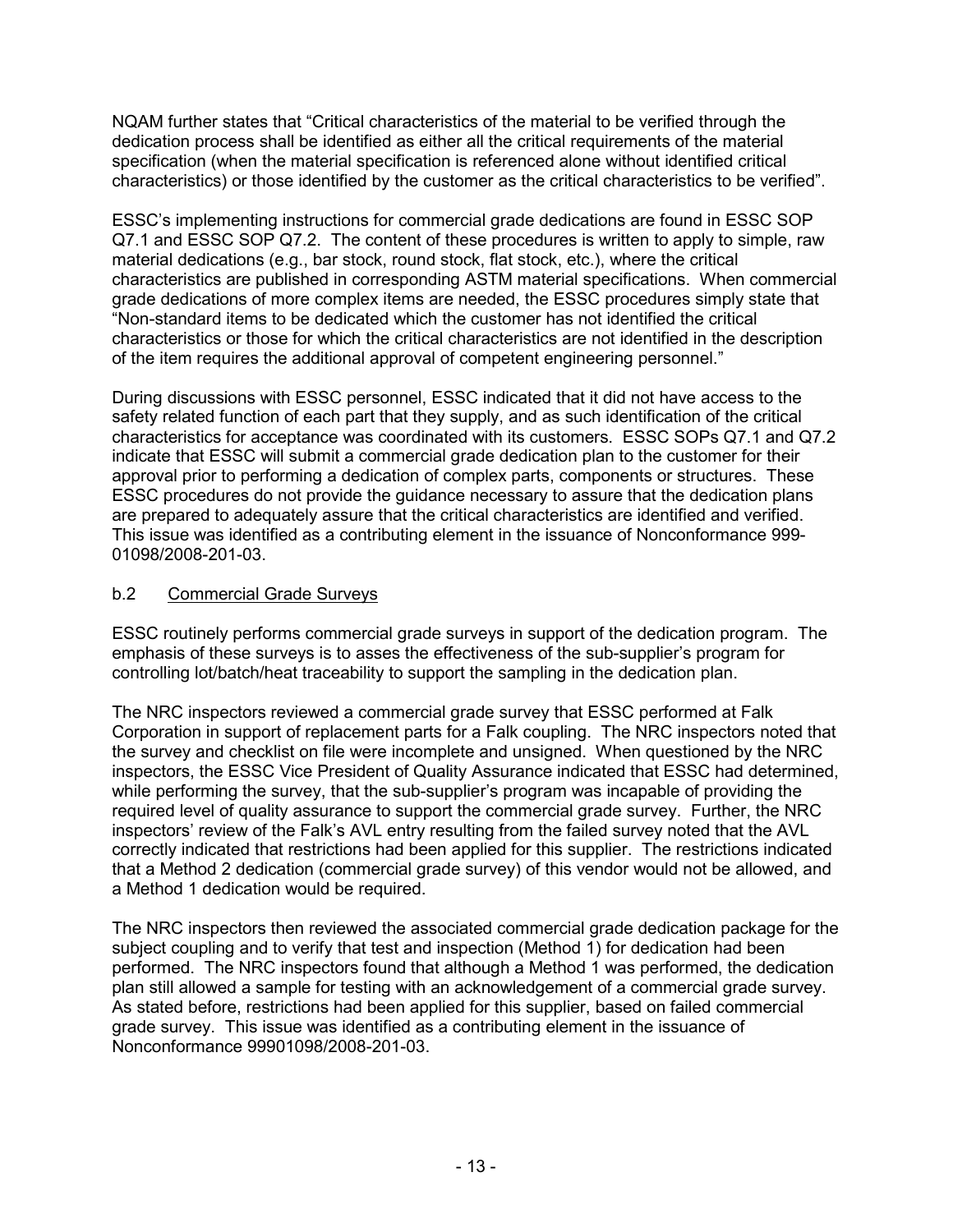### c. Conclusion

With the exception of the issues identified in Nonconformance 99901098/2008-201-03, the NRC inspectors concluded through a review of ESSC's commercial grade dedication process that the program requirements are consistent with the regulatory requirements of Criterion III of Appendix B to 10 CFR Part 50. Elements of the ESSC's commercial grade dedication process that contributed to the issuance of Nonconformance 99901098/2008-201-03 where: 1) ESSC SOP Q7.2 failed to provide guidance to identify and dedicate items other than raw materials (e.g., plate, sheet, pipe, angle iron, bar stock) and 2) ESSC's commercial grade survey process failed to verify that the supplier's quality program included processes, such as material traceability and lot/batch controls, for the control of critical characteristics to support a dedication plan that included sampling for dedicating commercial grade items from Falk Corporation.

# 6. **Control of Special Processes**

# a. Inspection Scope

The NRC inspectors reviewed ESSC's Welding Program Manual (WPM) and applicable implementing procedures for the control of special processes to assess compliance with the requirements of Criterion IX, "Control of Special Process," of Appendix B to 10 CFR Part 50. The NRC inspectors also reviewed the written practice for ESSC subcontractors who perform activities that are considered special processes. The NRC inspectors reviewed the following QA documentation and procedures of ESSC WPM:

- WM-GR, "Welding Program," Revision 3, dated August 11, 2005.
- WM-VT, "Visual Inspection of Welds," Revision 8, dated August 11, 2005.
- WM-REC, "Records," Revision 2, dated November 24, 1997.
- WM-GWS-1, "General Welding Standards ASME," Revision 4, dated August 11, 2005.
- WM-FMC, "Filler Metal Control," Revision 3, dated September 9, 2005.
- Traveler, Job# 34250-B, Revision 0, for a pipe support assembly, (PO# 356246).

# b. Observations and Findings

The NRC inspectors directly observed ESSC staff implementing these procedures during inprocess Visual Inspections (VT) of root welds. These VTs were related to pipe support assemblies for traveler Job No. 34250-B. Nondestructive testing (NDT), heat treating, and special welding, if required, are performed by an ESSC subcontractor. The written practice for these contractors was reviewed to verify the contractor's procedure and employees' training, qualifications and certifications to perform NDT functions. The filler material storage area was also inspected and found to meet the requirements of the procedure.

The NRC inspectors noted that ESSC performs minimal activities that qualify as special process. Magnetic particle test (MT) and liquid penetrant test (PT) were the only qualified special processes performed by ESSC during the time of the inspection. The NRC inspectors directly observed an MT conducted by ESSC staff. While observing the test, the NRC inspectors verified that the procedure used to conduct the test met the requirements of ASME section V. The inspectors did not identify any finding in this area.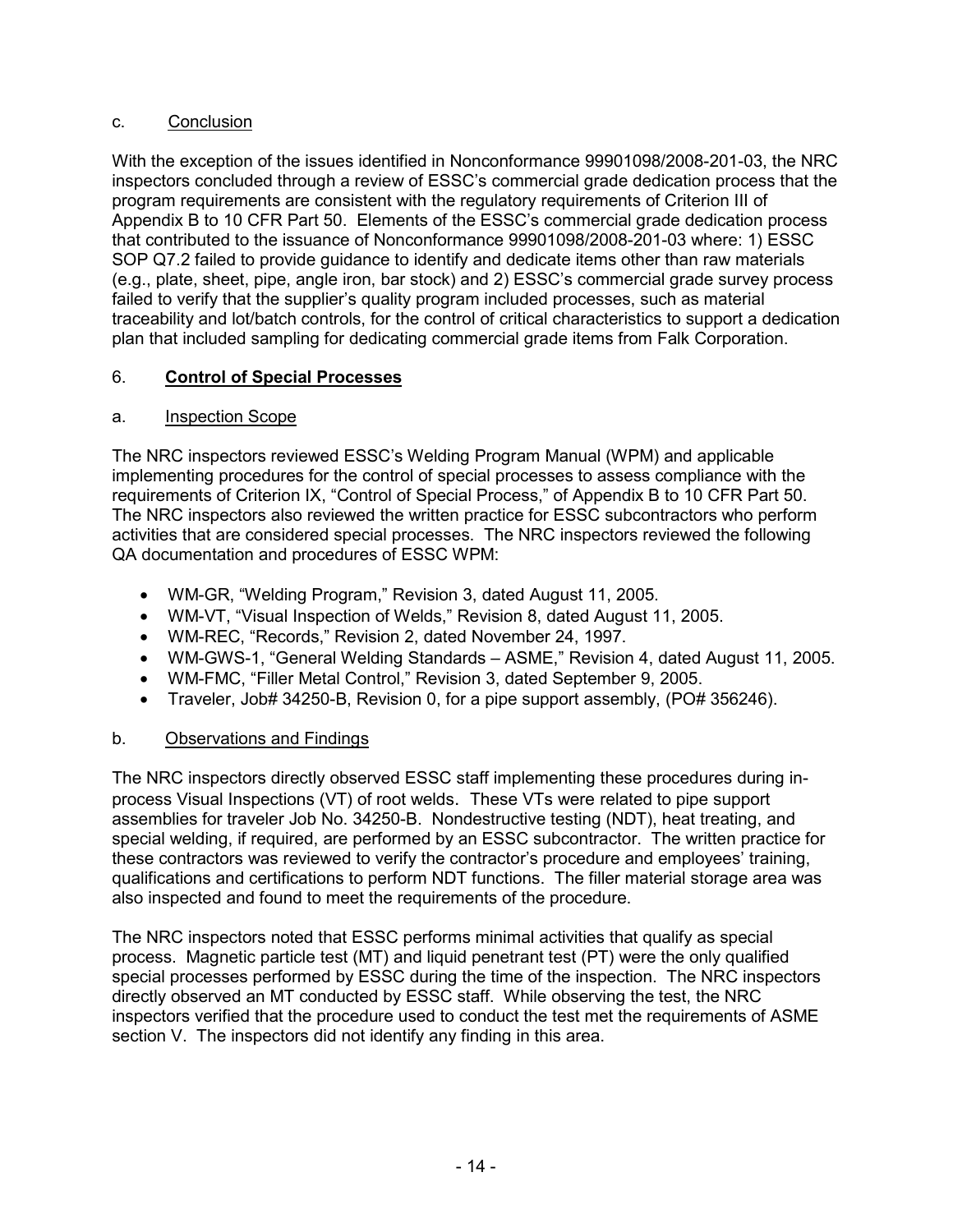### c. Conclusions

The NRC inspectors concluded that ESSC Special Process program is consistent with the regulatory requirements of Criterion IX of Appendix B to 10 CFR Part 50. Based on the sample of QA documents and activities reviewed, the NRC inspectors also determined that ESSC's Special Process program controls and procedures were effectively implemented.

### 6. **Inspection**

### a. Inspection Scope

The NRC inspectors reviewed ESSC's NQAM and applicable implementing procedures for the inspection of activities affecting quality to assess compliance with the requirements of Criterion X, "Inspections," of Appendix B to 10 CFR Part 50. The NRC inspectors observed a sample of in-process inspections and reviewed a sample of completed inspection records. The NRC inspectors also reviewed a sample of PO documents to verify that specified design requirements were properly translated into inspection requirements and appropriate acceptance criteria. The NRC inspectors reviewed sections of the NQAM and associated implementing procedures to verify that ESSC maintains a program that effectively controls inspections used to verify components conform to required specifications. The NRC inspectors reviewed the following QA documentation and ESSC Quality Program procedures:

- ESSC SOP Q5.2, "Development & Control of ESSC Shop Travelers," Revision 0, dated March 1, 2004.
- ESSC SOP Q13.1, "Packaging and Shipping Procedure," Revision 3, dated October 3, 1994.
- ESSC SOP Q7.1, "Receipt Inspection Procedure," Revision 3, dated August 4, 1995.
- Traveler, Job# 34582, Revision 0, Lot Tag# 36408, for a pipe 3" S40 SA312 Type 304, (PO# 34700153024).
- Nonconformance (NC) Report # 1407, for a Worm Gear Box, dated April 21, 2008.
- NC# 1447, for a Receive / MT Profilometer Set-up, dated July 23, 2008.

### b. Observations and Findings

The inspectors directly observed a receipt inspection by ESSC QC staff, related to Job# 34582. The NRC inspectors verified that the material was inspected in accordance with requirements specified in Q7.1. The NRC inspectors noted that characteristics to be inspected and inspection methods were correctly specified and that inspection results were properly documented. Although SOP Q7.1 properly defines methods to identify and inspect characteristic of simple components, the NRC inspectors noted that procedure SOP Q7.1 does not effectively provide methods of examinations and measurements that should be used to verify an item's compliance to specified requirements. This observation was supported by NC# 1407, which was written to address ESSC's failure to identify the wrong part was accepted during receipt inspection and shipped to its costumer after final inspection. In addition, during the observation of a test conducted by ESSC staff, the NRC inspectors identified that a Mitutoyo Precision Reference Specimen calibration sticker was not properly labeled – ESSC asset number PRS001. The calibration and labeling of this specimen are conducted by an ESSC subcontractor and should be properly inspected upon receipt by ESSC, including the sticker and dates. ESSC drafted NC# 1447 to address this issue. This issue is identified as an example of an inadequate receipt inspection procedure that affects the control of purchased material, equipment, and services as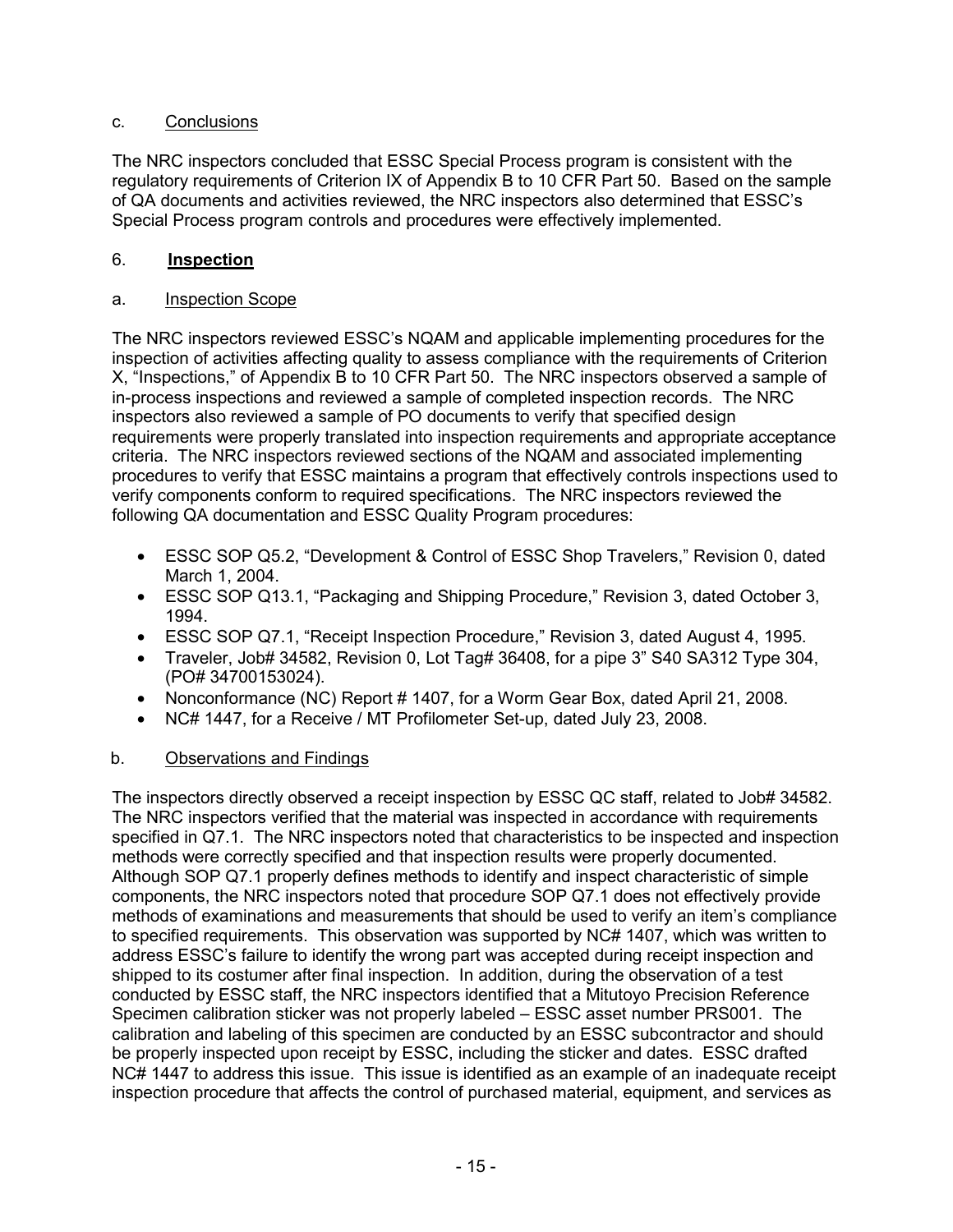described in Nonconformance 99901098/2008-201-04.

In addition, during the review of ESSC procedures for inspections, the NRC inspectors noted the absence of a procedure in the program that describes the process for performing a final inspection. This issue is identified as an example of an inadequate inspection program as described in Nonconformance 99901098/2008-201-05.

### c. Conclusions

Except for the issues identified in Nonconformance 99901098/2008-201-04 and Nonconformance 99901098/2008-201-05, the NRC inspectors concluded that ESSC's inspection program is consistent with the regulatory requirements of Criterion X of Appendix B to 10 CFR Part 50. Based on the sample of QA documents and activities reviewed, the NRC inspectors also determined that ESSC's inspection program controls and procedures were effectively implemented.

### 7. **Test Control**

### a. Inspection Scope

The NRC inspectors reviewed ESSC's NQAM and applicable implementing procedures for the control of tests that are performed to demonstrate the applicable item will perform satisfactorily in service. This evaluation was conducted to assess ESSC's compliance with the requirements of Criterion XI, "Test Control," of Appendix B to 10 CFR Part 50. The NRC inspectors reviewed a sample of completed hydrostatic test records and calibration records for pressure gauges used during the hydro tests. The NRC inspectors reviewed the following QA documentation and ESSC Quality Program procedures:

- ESSC SOP Q12.0, "Control of Measuring and Test Equipment," Revision 1, dated April 23, 2004.
- ESSC SOP Q11.1, "Hydrostatic Testing Procedure," Revision 2, dated January 10, 2000.
- Form F-154, "Hydrostatic Test Data Sheet", Revision 0, dated February 9, 1997, related to Job# 33544 conducted on November 8, 2007.
- Calibration log for the Hydrostatic test gauge # PG008.

### b. Observations and Findings

ESSC SOP Q11.1 provides the requirements for Hydrostatic test under ESSC's testing program. Based on the review of a sample of hydro test results, the NRC inspectors determined that completed tests were accomplished in accordance with quality procedures. The NRC inspectors also determined that calibration records for pressure gauge used for hydrostatic tests were in accordance with quality procedure Q12.0. The inspectors also noted the water quality certifications met the requirements of procedure Q11.1. The NRC inspectors did not identify any issues in this area.

### c. Conclusions

The NRC inspectors concluded that ESSC's test control program is consistent with the regulatory requirements of Criterion XI of Appendix B to 10 CFR Part 50. Based on the limited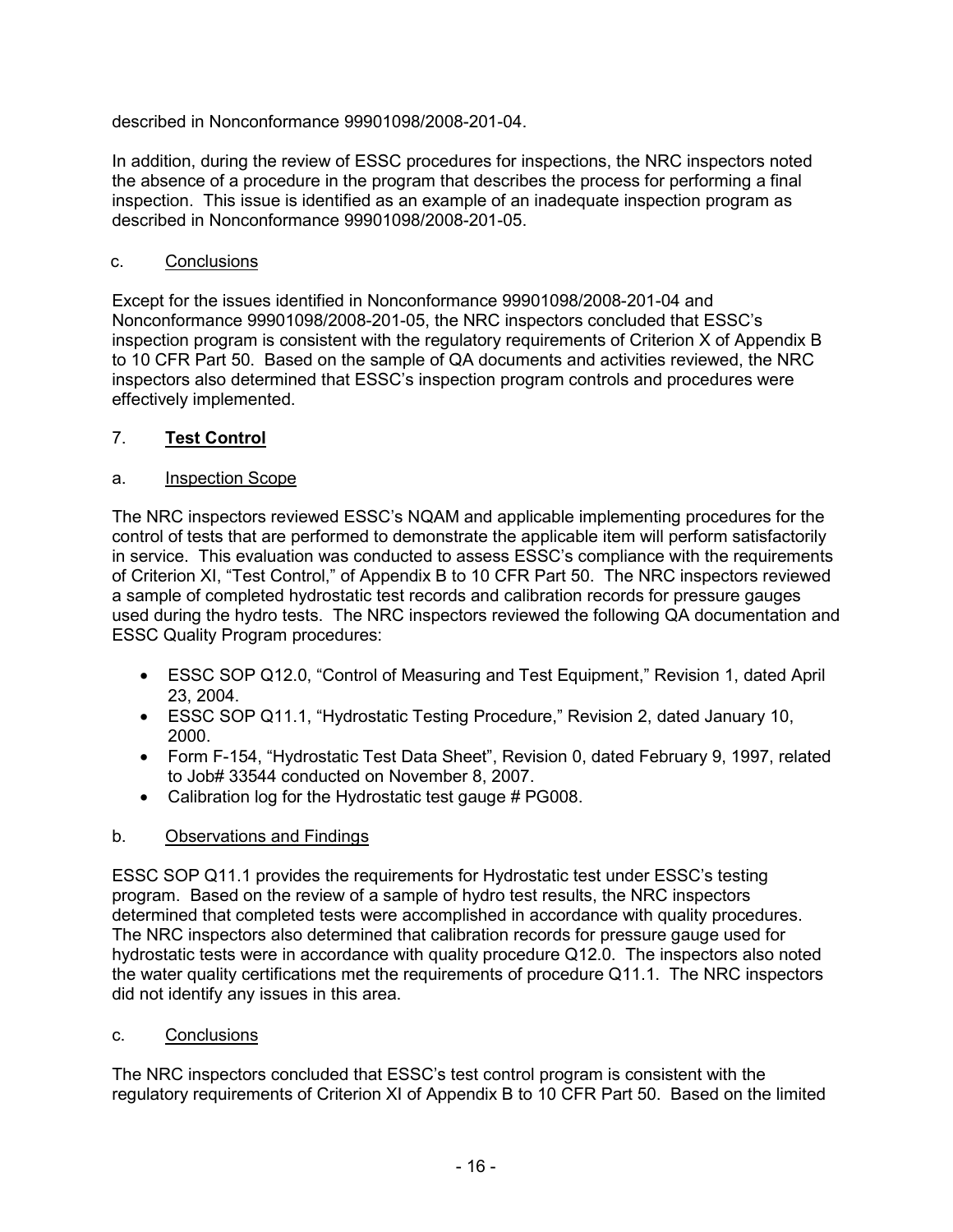sample of records reviewed and activities observed, the NRC inspectors also determined that ESSC's NQAM and associated testing procedures were effectively implemented.

### 8. **Nonconformance**

### a. Inspection Scope

The NRC inspectors reviewed the policies and procedures governing the implementation of ESSC's nonconformance program to assess ESSC's compliance with the requirements of Appendix B to 10 CFR Part 50, Criterion XV, "Nonconformance." NRC inspectors reviewed eight NC's initiated during the past six months. These NCs were primarily the result of deficiencies identified by ESSC's customers and by internal audits and inspections performed by ESSC.

Within the scope of this area, the NRC inspectors reviewed the following procedures and records:

- ESSC NQAM, Issue 3, Revision 2, dated April 23, 2008.
- ESSC SOP Q-15.0, "Nonconformance Reporting Procedure", Revision 0, dated April 18, 2008.
- ESSC SOP Q-15.1, "Reporting of Defects Procedure (10 CFR Part 21 Evaluation and Reporting)", Revision 3, dated July 17, 2008.
- NC-1434, "Weld Repair Elbow 30" 90 degree SR BW", dated June 23, 2008.
- NC-1425, "Gage Block Set GB004 (81 Pc Mitutoyo Ceramic Gage)", dated May 8, 2008.
- NC-1408, "9366733 Zurn Part No. 83176", dated April 21, 2008.
- NC-1407, "9366733 Zurn Part No. 83176", dated April 21, 2008.
- NC-1400 "0032038542 3 Cage, Valve", dated April 14, 2008.
- NC-1399 "0032038540 3 Stem, Lower Valve", dated April 14, 2008.
- NC-1392 "STEEL Plate 4.25" X 96.00" X 260.00", dated March 27, 2008.
- NC-1358 "NCR 1358 Rework Floating Channels", dated January 10, 2008.

### b. Observations and Findings

ESSC SOP Q-15.0 defines the measures to identify nonconformances, and to produce, track, and close NCs. ESSC's nonconformance program is a closed-loop system that starts with the identification and documentation of the nonconformance and continues through the verification of actions that are to be taken to further investigate and then identify the root cause of the nonconformance, when problems are identified as a result of: 1) an internal or external audit; 2) problems that present frequently produced and similar NCs; or 3) problems that are considered significant by ESSC management. Provisions exist in the program and within ESSC SOP Q-15.0 to proceed with ESSC SOP Q-16.1 corrective actions. ESSC's program using ESSC SOP Q-15.0 also contains provisions for the reporting of defects and possible and subsequent initiation of a 10 CFR Part 21 evaluation in accordance with ESSC SOP Q-15.1.

ESSC's QA Department is responsible for issuing NCs in response to an identified defect or deficiency from a variety of sources such as the discovery of such a defect/deficiency from an: 1) internal product inspection, 2) employee's discovery, 3) internal or "third-party" external audit, 4) customer audit/inspection, 5) customer's receipt inspection, 6) customer's returned product, or 6) customer's telephone call or memorandum describing such a defect/deficiency. As stated in Section 15 of ECCS's NQAM, all ECCS employees are responsible for identifying real or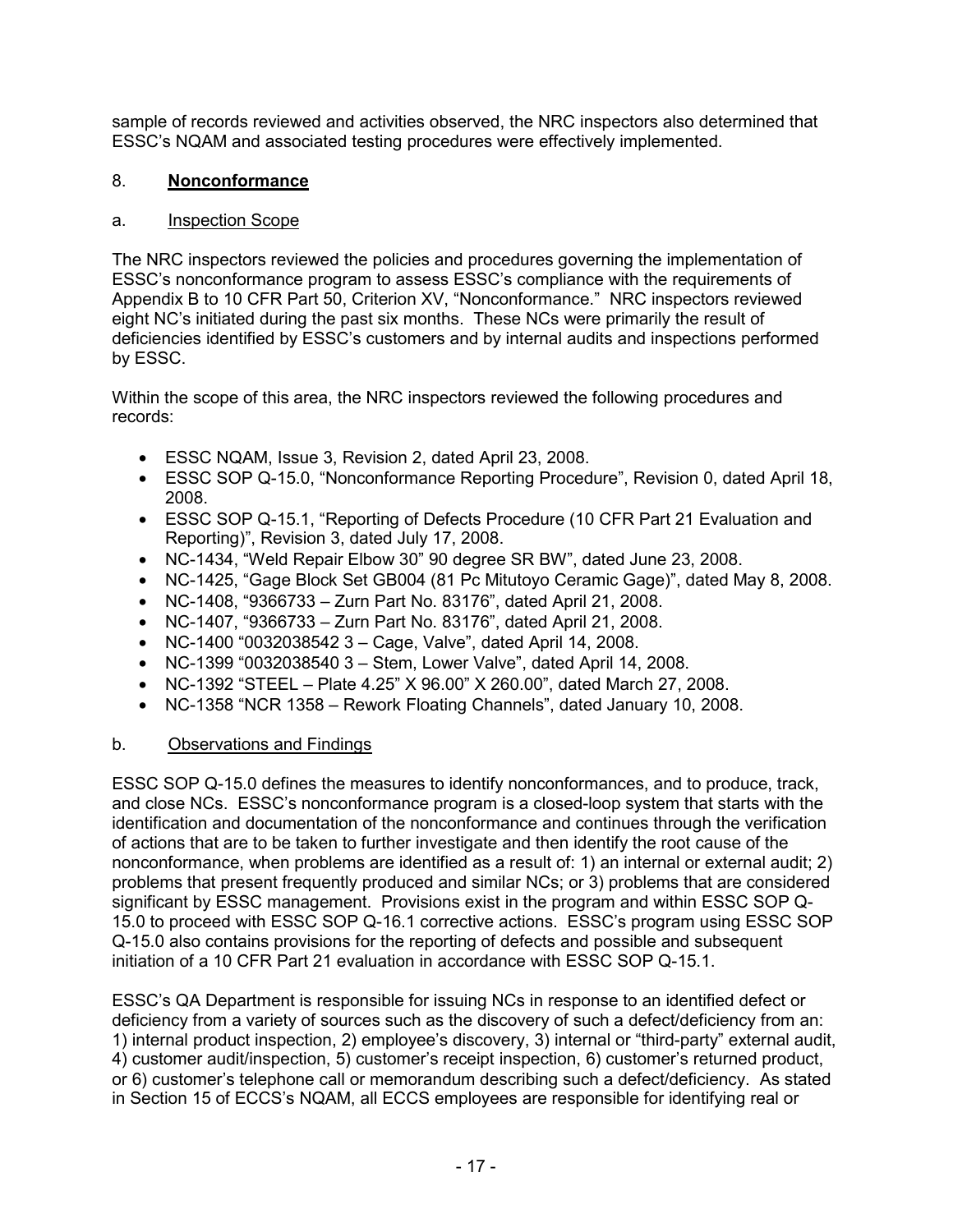potential problems and bringing them to the attention of ECCS's QA Department.

The NRC inspectors reviewed eight NCs generated by ESSC during the previous six months of 2008. The NRC inspectors noted that in these eight NCs: 1) identified nonconformances were dispositioned in accordance with ESSC's approved procedures; 2) an appropriate technical justification was presented for each disposition; 3) adequate action was taken by ESSC in regard to the nonconforming material/item; and 4) all identified nonconformances, if appropriate, were subject to a 10 CFR Part 21 assessment/evaluation. The NRC inspectors also noted that all of the eight reviewed NCs contained the appropriate review and disposition by ESSC personal tasked with such a review and disposition. ESSC personal tasked with review/disposition is described in ECCS SOP Q-15.0. The NRC inspectors did not identify any findings in this area.

# c. Conclusions

The NRC inspectors determined that the nonconformance program requirements are consistent with the regulatory requirements of Criterion XV of Appendix B to 10 CFR Part 50. Based on the limited sample of records reviewed the NRC inspectors also determined that ESSC's nonconformance program was effectively implemented.

# 9. **Corrective Action**

### a. **Inspection Scope**

The NRC inspectors reviewed the policies and procedures governing the implementation of ESSC's corrective action program to assess ESSC's compliance with the requirements of Appendix B to 10 CFR Part 50, Criterion XVI, "Corrective Action." NRC inspectors reviewed eight corrective action reports (CPA's) initiated during the previous four months of 2008. These CPAs were primarily the result of deficiencies identified by ESSC's customers and by external audit findings.

Within the scope of this area, the NRC inspectors reviewed the following procedures and records:

- ESSC NQAM, Issue 3, Revision 2, dated April 23, 2008.
- ESSC SOP Q-16.1, "Nonconformance and Corrective Action Reporting Procedure", Revision 2, dated April 21, 2008.
- CPA-1031 "Failure to Follow P.O. Requirements", dated May 19, 2008.
- CPA-1027 "Multiple Document Failures", dated May 8, 2008.
- CPA-1024 "NC 1407 & 1408", dated May 2, 2008.
- CPA-1022 "Material Marked Incorrectly", dated April 20, 2008.
- CPA-1018 "NC 1392 Follow Up with ArcelorMittal", dated May 1, 2008.
- CPA-1013 "NC1374 Weld Failures", dated March 17, 2008.
- CPA-1026 "Metrology Lab Environment Monitoring", dated May 8, 2008.
- CPA-1028 "Job #32389 Documentation Discrepancies", dated May 4, 2008.

### b. Observations and Findings

ESSC SOP Q-16.1 defines the measures to generate, track, and close CPAs. ESSC's corrective action program is a closed-loop system that starts with the identification and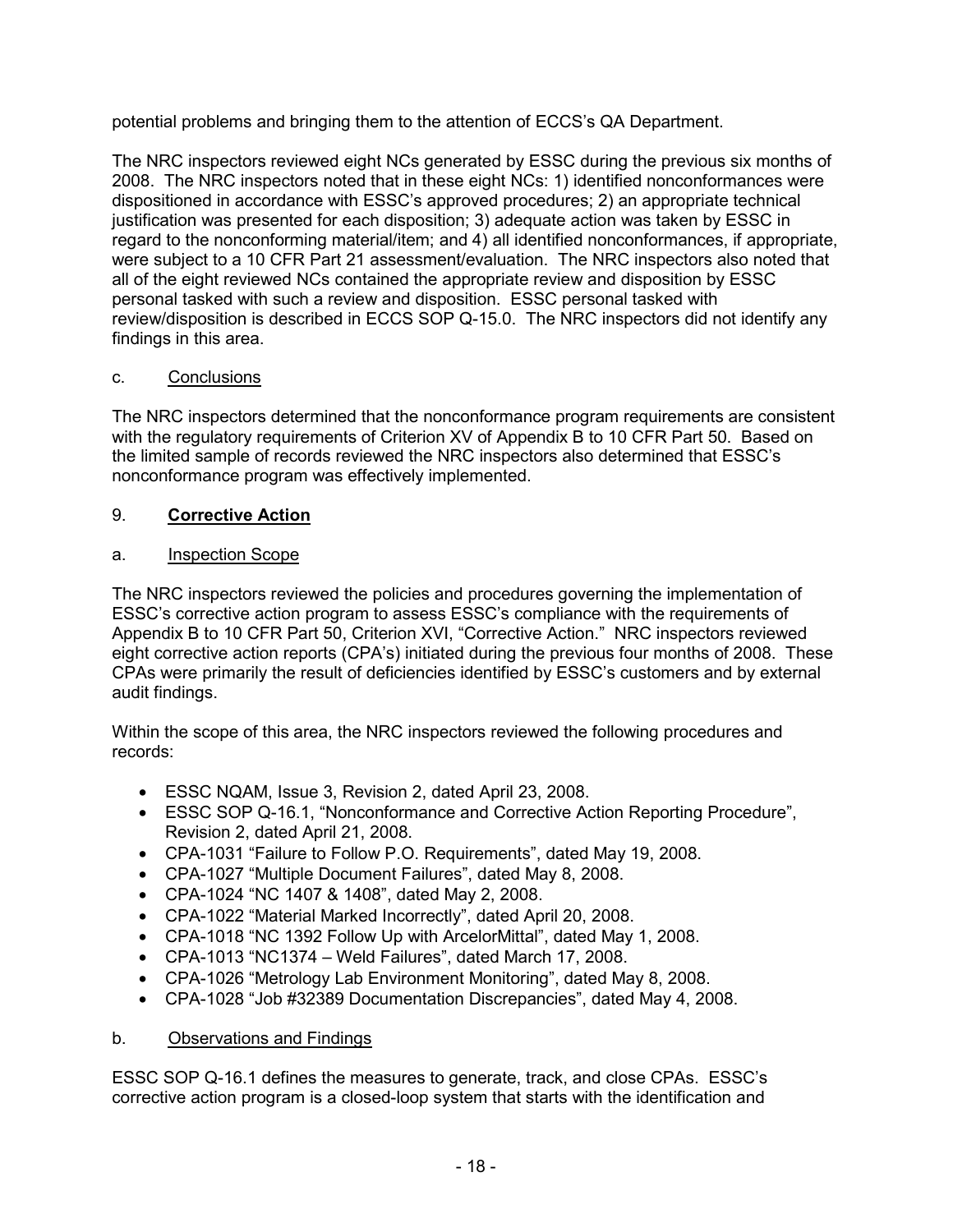documentation of a problem and continues through verification of the actions taken to eliminate the identified root cause. ESSC's QA Department is responsible to issue CPAs in response to an identified problem from a variety of sources such as product inspection, an internal or external quality system audit, a customer audit, customer product surveillance, or customer returned product. All ECCS employees are responsible for identifying real or potential problems and bringing them to the attention of ECCS's QA Department.

ESSC SOP Q-16.1 further states that CPAs that are found to be open for more than thirty (30) business days of issue without schedule or reason shall require immediate additional actions to address prompt corrective actions.

The NRC inspectors reviewed CPAs generated by ESSC on its products during the previous four months of 2008. The NRC inspectors noted that of the eight CPAs reviewed only two had been completed by the assigned completion date and two others had their assigned completion dates extended. The remaining four had not been completed by their assigned completion dates nor had their originally assigned completion dates been extended. These four incomplete CPAs exceeded their assigned completion dates by over six weeks and were still open at the time of the inspection.

ESSC SOP Q-16.1 also contains provisions for an extension of completion dates should circumstances beyond the control of ESSC become apparent, e.g., required actions by the customer are not received by ESSC or usually complex investigations are required by ESSC to fully complete the CPA. While ESSC could justify the extension of the completion dates, it could not provide a reason to the NRC inspectors for why this provision was not used.

During the review of the CPAs, the NRC inspectors noted that the two completed CPAs were dispositioned in a timely manner and that proposed corrective actions were well-documented. The NRC inspectors also noted that the two CPAs that had extended completion dates provided sufficient and documented justification for their due date extensions. The NRC inspectors further noted that the four overdue/incomplete CPAs (CPA-1031, CPA-1028, CPA-1027, and CPA-1024) were related to document processing issues and that their assigned completion dates could also have been justified and extended in accordance with ESSC SOP Q-16.1 requirements dealing with timeliness. The failure to document the justification for extending the completion dates is identified as a failure to follow ESSC's corrective action program requirements and a failure to process corrective actions in a timely manner. This issue is identified as Nonconformance 99901098/2008-201-06. ESSC initiated CPA-1449 to address this issue.

### c. Conclusions

Except for the issue identified in Nonconformance 99901098/2008-201-06, the NRC inspectors concluded that ESSC's corrective action program is consistent with the regulatory requirements of Criterion XVI of Appendix B to 10 CFR Part 50. Based on the sample of QA documents reviewed, the NRC inspectors also determined that ESSC's corrective action program was not adequately implemented in accordance with ESSC's requirements since ESSC failed to process corrective actions in a timely manner. This issue is identified as Nonconformance 99901098/2008-201-06.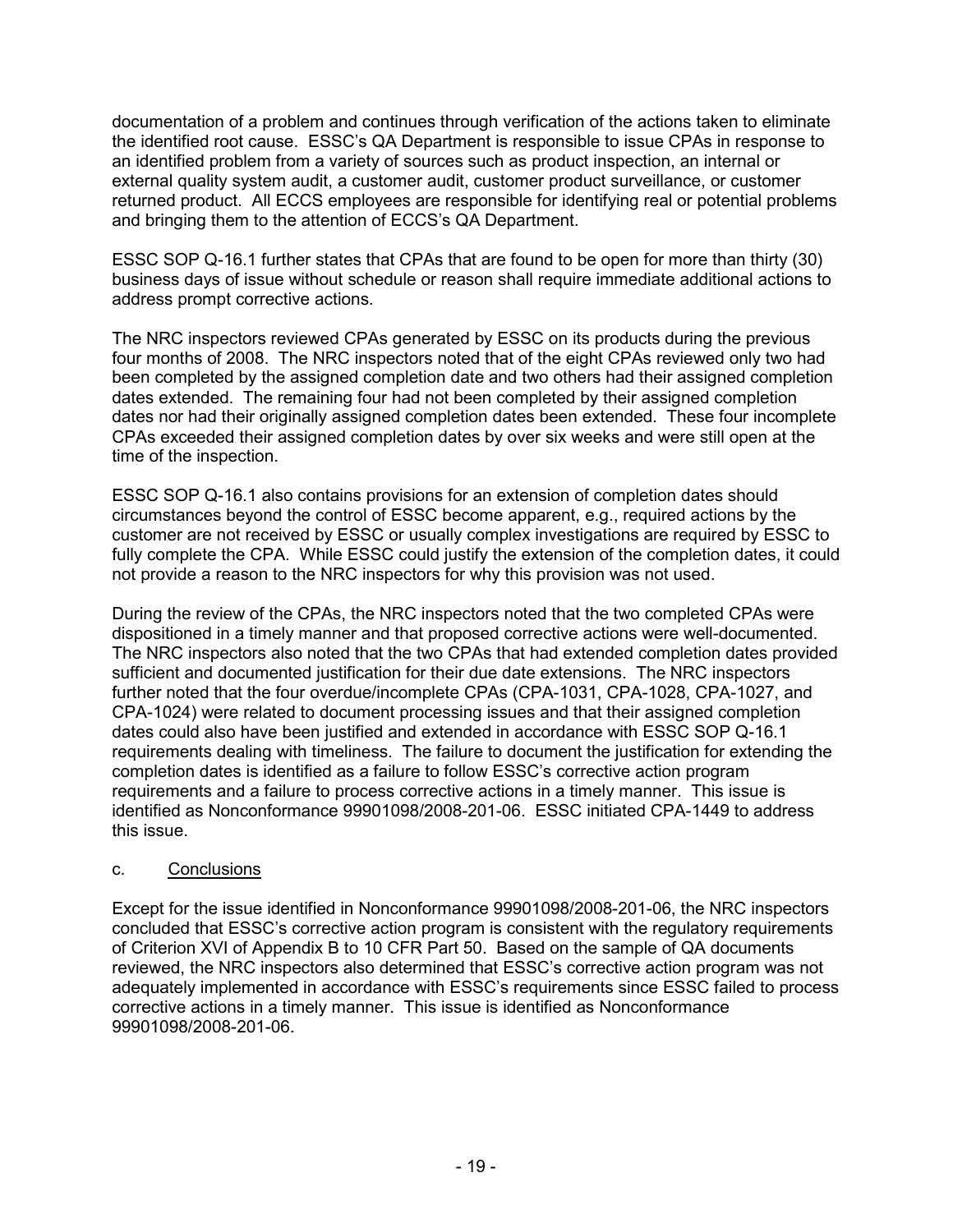# 10. **Document Control**

### a. Inspection Scope

The NRC inspectors examined the documents governing ESSC's document control processes to evaluate the adequacy of its program for meeting the requirements of Criterion VI, "Document Control," of Appendix to 10 CFR Part 50. These documents establish the measures to assure that the correct documents are used for activities affecting quality. The documents included the quality assurance manual, WPM, quality implementing procedures, and forms. In addition, the NRC inspectors verified the storage of associated records to assure that records are stored in a manner that meet the requirements of Criterion XVII, "Records", of Appendix B to 10 CFR Part 50. The NRC inspectors also examined forms and controlled documents to verify overall implementation and effectiveness of ESSC's control of manuals, procedures, and forms.

Within the scope of this area of the inspection, the NRC inspectors examined the following documents:

- Nuclear Quality Assurance Manual, Issue 3, Revision 2, dated April 23, 2008.
- Welding Program Manual, Revision 13, dated September 9, 2005.
- Quality Assurance Q Procedures manual, Table of Contents, Revision 39, dated July 21, 2008.
- ESSC SOP Q1.0, Revision 0, "Quality Policy Deployment", dated August 14, 1996.
- ESSC SOP Q2.4, Revision 0, "Registered Professional Engineer Qualification Procedure", dated May 20, 2002.
- ESSC SOP Q3.1, Revision 0, "Contract Review Procedure", dated August 16, 1996.
- ESSC SOP Q5.1, Revision 2, "Development and Control of ESSC Drawings", dated May 2, 2005.
- ESSC SOP Q6.0, Revision 0, "Document Control Procedure", dated August 16, 1996.
- ESSC SOP Q7.1, Revision 3, "Receipt Inspection Procedure", dated August 4, 1995.
- ESSC SOP Q7.4 Revision 2, "Approved Vendor List Control", dated December 4, 1997.
- ESSC SOP Q17-1, Revision 1, "QA Records Maintenance", dated April 9, 1997.
- ESSC Forms Book.
- Form F-119A, "Nonconformance Report Form."
- Form F-154, "Production Inspection Report."
- Form F-193a, "Document Transmittal."
- Form F-273, "ESSC Shop Drawings."
- Southern California Edison Supplier Audit Report ESSC-1-08, June 6, 2008, Finding No. 1 (CAR S-2003).

# b. Observations and Findings

### b.1 Manuals and Procedures

The NQAM consists of 19 sections and one appendix. Section 6 of the NQAM states that the following documents are placed under document control: NQAM, Q procedures, WPM, Drawings, AVL, and revisions to these documents. Procedure Q6.0 addresses the NQAM, company policies, standard operating procedures, codes, regulations, quality standards, material standards and specifications, and forms; it does not address specifically the WPM, which is to be placed under document control in the same manner as the Quality Procedures Manual, as stated in the NQAM.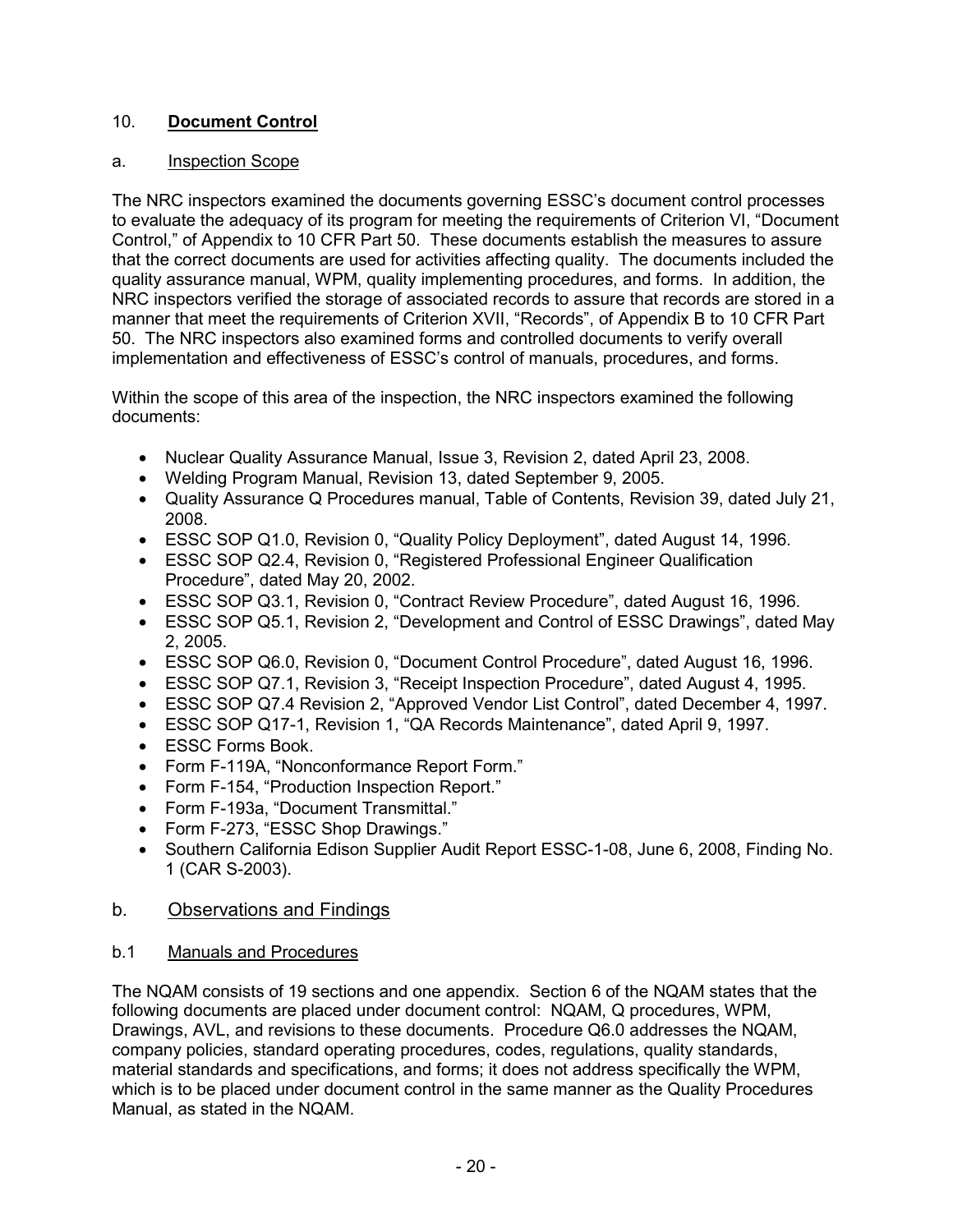The NRC inspectors found that a controlled copy of the NQAM was issued to the Authorized Nuclear Inspector Supervisor, and a controlled copy of the NQAM is maintained in the Auditor's Workbook. The NRC inspectors also found that the NQAM Issuance Control Log was current and contained the required information. Controlled copies (with issuance numbers) of the NQAM are issued to in-house personnel. External controlled copies of the NQAM are issued and transmitted as required, and receipt acknowledgement is provided. The NQAM Table of Contents includes correct revision levels and dates of each section that is included in the NQAM. Q procedures are provided in the Auditor's Workbook and in other controlled sets. The WPM consists of 13 sections, each of which was signed by an independent preparer, reviewer, and approver. Master distribution logs are maintained by the QA Department.

The NRC inspectors examined several types of documents and determined that ESSC has an inadequate process to control the preparation, review, approval, revision, issuance, and control of processes affecting quality. The NQAM, Section 6, subsection 6.4.3.3 requires that the NQAM Table of Contents be signed by the Vice President of Quality Assurance, indicating authorship, review, and approval. A single person signing for authorship, review and approval does not provide for independence of these three processes from one another. In addition, the NQAM, Section 6, subsection 6.5.1.4, states that signatures indicating review and approval are required to be documented on the first page of the Q procedure. Contrary to this requirement, the NRC inspectors found that some Q procedures do not include the reviewer signature, such as SOPs Q1.0, Q3.1, and Q5.1. Furthermore, the NQAM, Section 6, subsection 6.5.4 states that the Vice President of Quality Assurance, or President is responsible for review and approval of Q procedures. The NRC inspectors found that SOP Q2.4 was prepared and reviewed by the Vice President, Quality Assurance, and approved by the President. ESSC failed to have a process that provides for independent review.

The NRC inspectors also noted that obsolete and uncontrolled documents are referenced in the NQAM and Q procedures. Specifically, SOP Q5.1 includes references to the Q-2 Nuclear QA Manual and Form F-273. Q-2 Nuclear QA Manual is an obsolete document. Form F-273 is not listed in Appendix A of the NQAM (see additional information regarding the use of forms in section b.2 below) and, therefore, is not controlled.

The issues above are examples of the ESSC's failure to have an adequate document control process for manuals and procedures, thus affecting the quality of ESSC's document control program. These issues are identified as Nonconformance 99901098/2008-201-07.

### b.2 Quality Forms

ESSC uses different forms to document quality activities. However, the NRC inspectors found that Sections 5 and 6 of the NQAM and SOP Q6.0 do not adequately address the review, approval, distribution, revision, and control of these forms. The forms listed in Appendix A of the NQAM are referenced in the NQAM and Q procedures. However, the NRC inspectors found that the majority of the forms in the Forms Book, located in the QA Department as directed by SOP Q6.0, are not referenced in the NQAM, the WPM, or the Q procedures. Specifically, form F-154, "Production Inspection Report," used during the implementation of SOP Q7.1, is not referenced in Q7.1. Section 7 of the NQAM does provide a reference to F-154, but there are multiple versions of F-154 (e.g., F-154a, F-154b) that are to be used for various types of materials being inspected for conformance to the PO. In addition, the NRC inspectors were informed by the Vice President of Quality Assurance that the current forms also were available electronically in a folder on the ESSC computer network. The NRC inspectors noted that this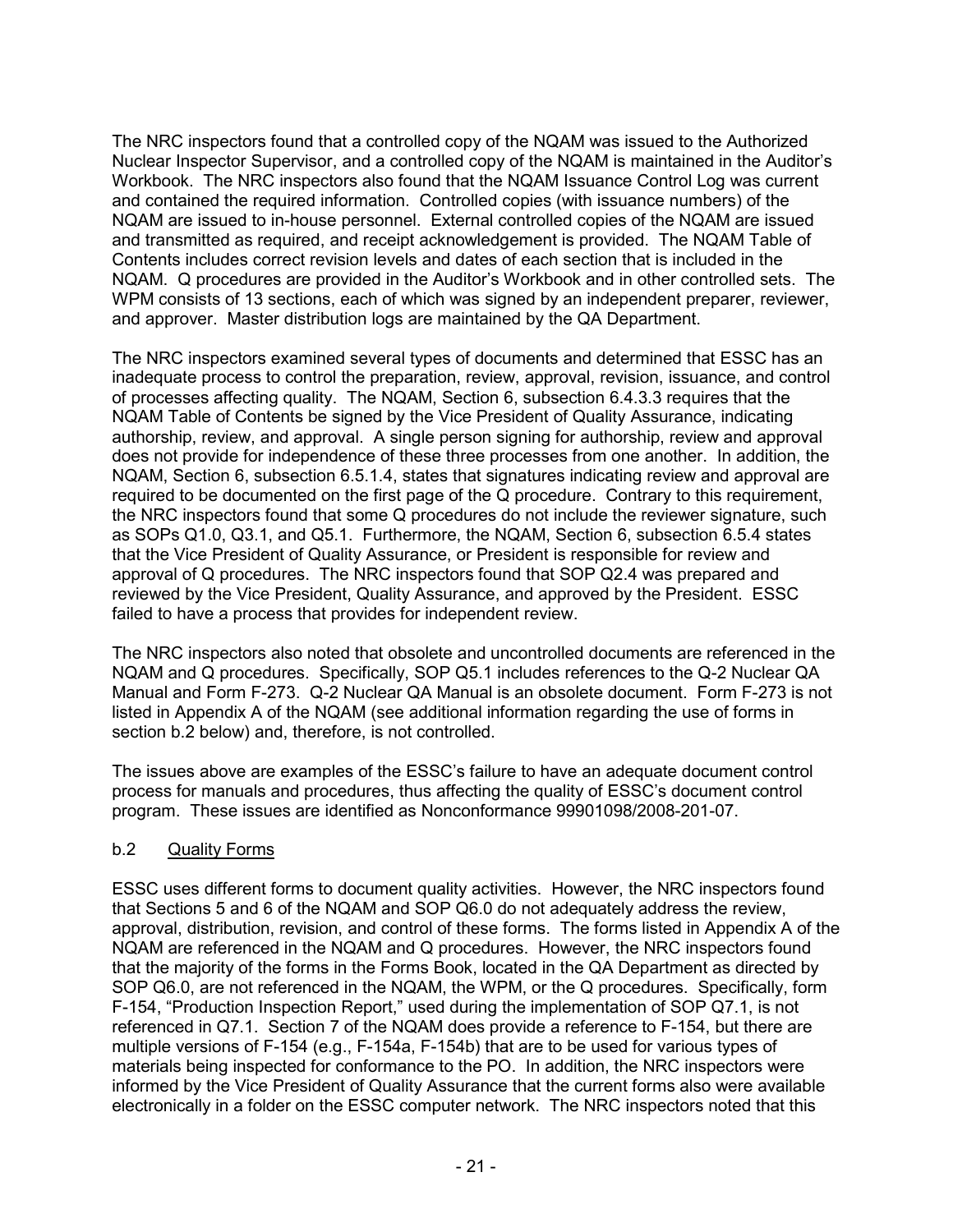availability is not reflected in the NQAM or SOP Q6.0. The NRC performed a comparison of the form revisions in the Forms Book and the form revisions available electronically and determined that there were inconsistencies. Specifically, F-119A, Revision 8, was in the Forms Book, but Revision 9 was available electronically. Additionally, Revision 4 of F-193a was in the Forms Book, but Revision 5 was available electronically.

The NRC inspectors determined that Sections 5 and 6 of the NQAM and SOP Q6.0 are not consistent in their approach to controlling forms. According to Section 6.0, subsection 6.4.4 of the NQAM, forms may be revised, but if a change "does not delete or reduce the aspect" of the form, it is not required to update the NQAM (a controlled document) with the revised form. SOP Q6.0 states that forms are maintained in the Forms Book. However, the NRC inspectors noted that Section 5 of the NQAM states that ESSC forms, when completed, are considered records in accordance with Section 17, "Quality Assurance Records." Contrary to Section 5 of the NQAM, SOP Q6.0, subsection 5.6, states that only after a form is complete is it considered a "controlled document." When a form is completed it becomes a record under Section 17, as is stated correctly in the NQAM. The current revision of a form, prior to inclusion of specific information, should be the controlled document.

The issues above are examples of the failure to have an adequate document control process for forms, thus affecting the quality of ESSC's document control program. These issues are identified as Nonconformance 99901098/2008-201-07.

### b.3 Document Storage Room

The NQAM, Section 6, subsection 6.10.3 states that copies of obsolete revisions of documents controlled by this section are maintained as archive files in accordance with Section 17 of the NQAM. The NQAM, Section 17, subsection 17.7.1, states that records are stored in fireproof containers or record vaults and that QA records may be stored in fireproof cabinets in the QA Department or in one of two approved protective storage vaults at ESSC.

SOP Q17-1, section 8.1 states that records shall be stored in facilities meeting the minimum requirements of NQA-1, including Supplement 17S-1 for a "Single Storage Facility", except as modified by ASME Section III NCA-4000. Section NCA-4134.17, "Quality Assurance Records", section (a), "General," states that "the provisions of NQA-1, Basic Requirement 17 and Supplement 17S-1, shall apply, except that the requirements for classification and facility in 17S-1, 4.4 are not applicable. Such records shall be classified and maintained as required by this section." NQA-1, Supplement 17S-1, subsection 4.4.1, "Single Storage Facility," (c), states that "doors, structure and frames, and hardware shall be designed to comply with the requirements of a minimum 2 hr fire rating."

The NRC inspectors found that SOP Q17-1, as written, took exception to storing records in a facility that has a 2-hour fire rating. Therefore, the NRC inspectors determined that procedure Q17-1 by itself would not adequately meet the NQA-1 required fire rating for storage facilities. In addition, the NRC inspectors noted that the Document Storage room window contains a label stating a 1-hour fire rating, and the labels for its door and frame each state a 1 ½-hour fire rating. Both the window and the door/frame do not meet NQA-1 requirements. The NRC inspectors informed the President of ESSC that the fire rating of the Document Storage room did not meet NQA-1 requirements.

The ESSC President and NRC inspectors examined the architectural drawings of the building, and it was determined that the drawings clearly stated that the Document Storage room was to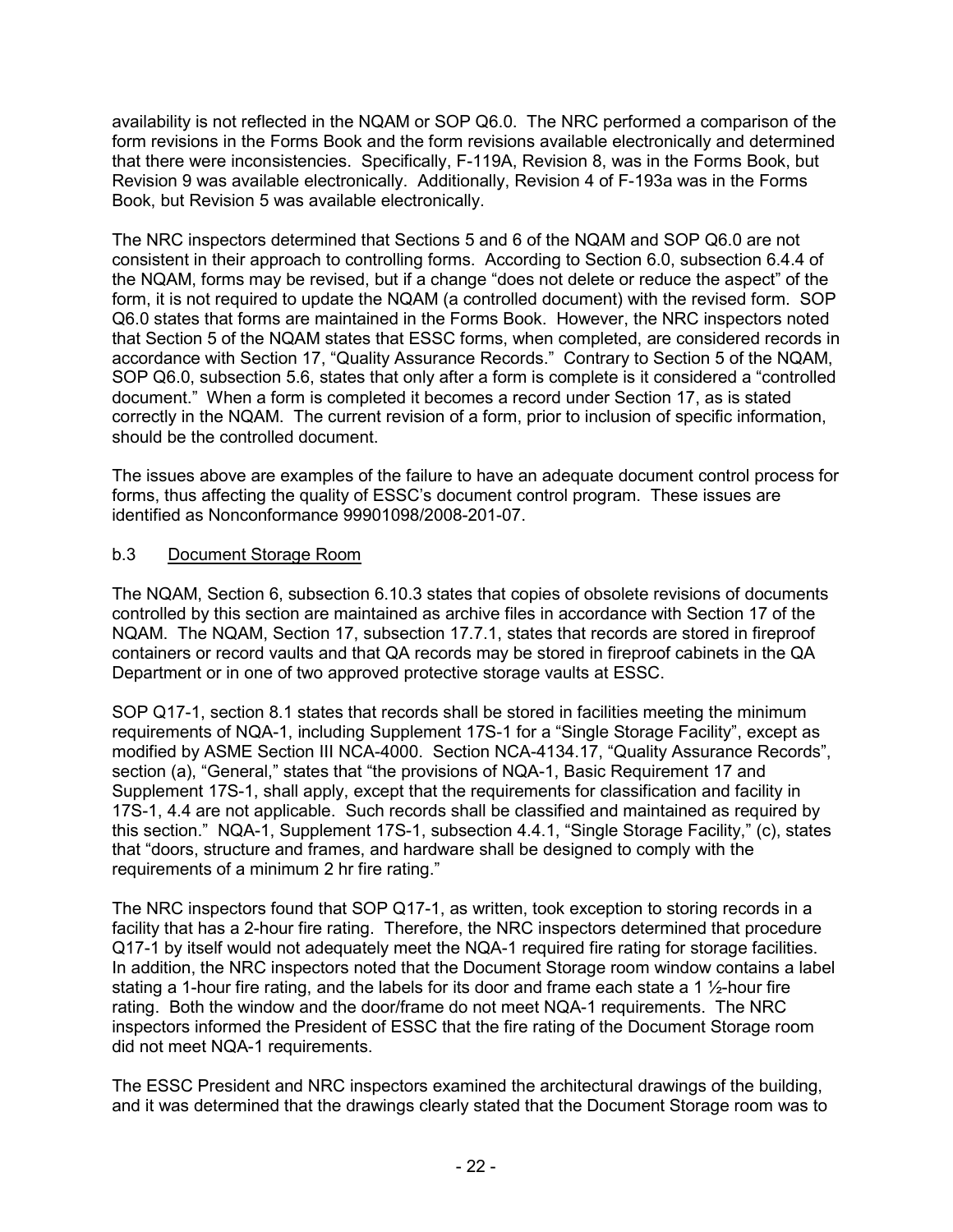be 2-hour fire rated. Subsequent to construction of the Document Storage room, it was not verified that fire protection requirements were met. The President immediately notified the builder who, in turn, contacted the door supplier and window supplier. The door supplier acknowledged that, with the choice between a 1  $\frac{1}{2}$ - or 3-hour fire rated door and frame, it made the decision to use the 1 ½-hour fire rated door and frame in lieu of the 3-hour fire rated door and frame. The builder stated in an email to the President that it was attempting to replace the existing door within about two days with a 2-hour or greater fire rated door. Additionally, ESSC contacted the window supplier, and it acknowledged that it did not supply the 2-hour fire rated window, as required. The supplier indicated that it would take eight to ten weeks get a replacement window that meets the 2-hour fire rating, and ESSC asked the supplier to expedite the process. On 7/24/2008 ESSC initiated nonconformance report NC-1448, which identified these two issues.

Therefore, the NRC considers these two records storage issues (procedural and storage room inadequacies) as a non-cited nonconformance because of the immediate actions taken by ESSC to remedy these two specific issues.

### c. Conclusions

The NRC inspectors concluded, through a review of ESSC's quality documents, that ESSC failed to develop and implement an adequate document control process consistent with the regulatory requirements of Criterion VI of Appendix B to 10 CFR Part 50, as well as ESSC's NQAM and Q procedure. In particular, the NRC inspectors found that ESSC failed to have adequate controls for procedures and forms that are used to control and document processes affecting quality, including Q procedures and quality forms. In addition, the NRC inspectors found that the Q procedures make reference to obsolete documents. The NRC inspectors found that ESSC is inconsistent in the manner in which it controls forms. The majority of the forms in the Forms Book are not referenced in the Forms Book, WPM, or Q procedures. There are inconsistencies between the revisions of the forms in the Forms Book and the forms in electronic format. These issues are identified in Nonconformance 99901098/2008-201-07.

In addition, the NRC inspectors found that ESSC failed to provide adequate protection of records consistent with Criterion XVII of Appendix B to 10 CFR Part 50. ESSC Q17-1 does not meet NQA-1 requirements for storage of records. As a result of procedural inadequacies and failure to verify that the proper Document Storage room components were installed, ESSC records are not being protected appropriately. ESSC immediately initiated internal nonconformance report NC-1448 to address these issues.

### 11. **Training and Qualification**

### a. Inspection Scope

The NRC inspectors examined the documents governing ESSC's training and qualification processes to evaluate the adequacy of its program for meeting the requirements of Criterion II, "Quality Assurance Program," of Appendix B to 10 CFR Part 50 and to assure that proficiency was achieved and maintained. These documents establish the measures to assure that ESSC personnel and selected external personnel are indoctrinated, trained and qualified to perform activities affecting quality. The NRC inspectors also examined completed records that provide evidence of indoctrination and training of personnel to verify implementation and effectiveness of ESSC's training and qualification program. Records examined included qualification records, training attendance records, ESSC memoranda, examinations, and welder recertification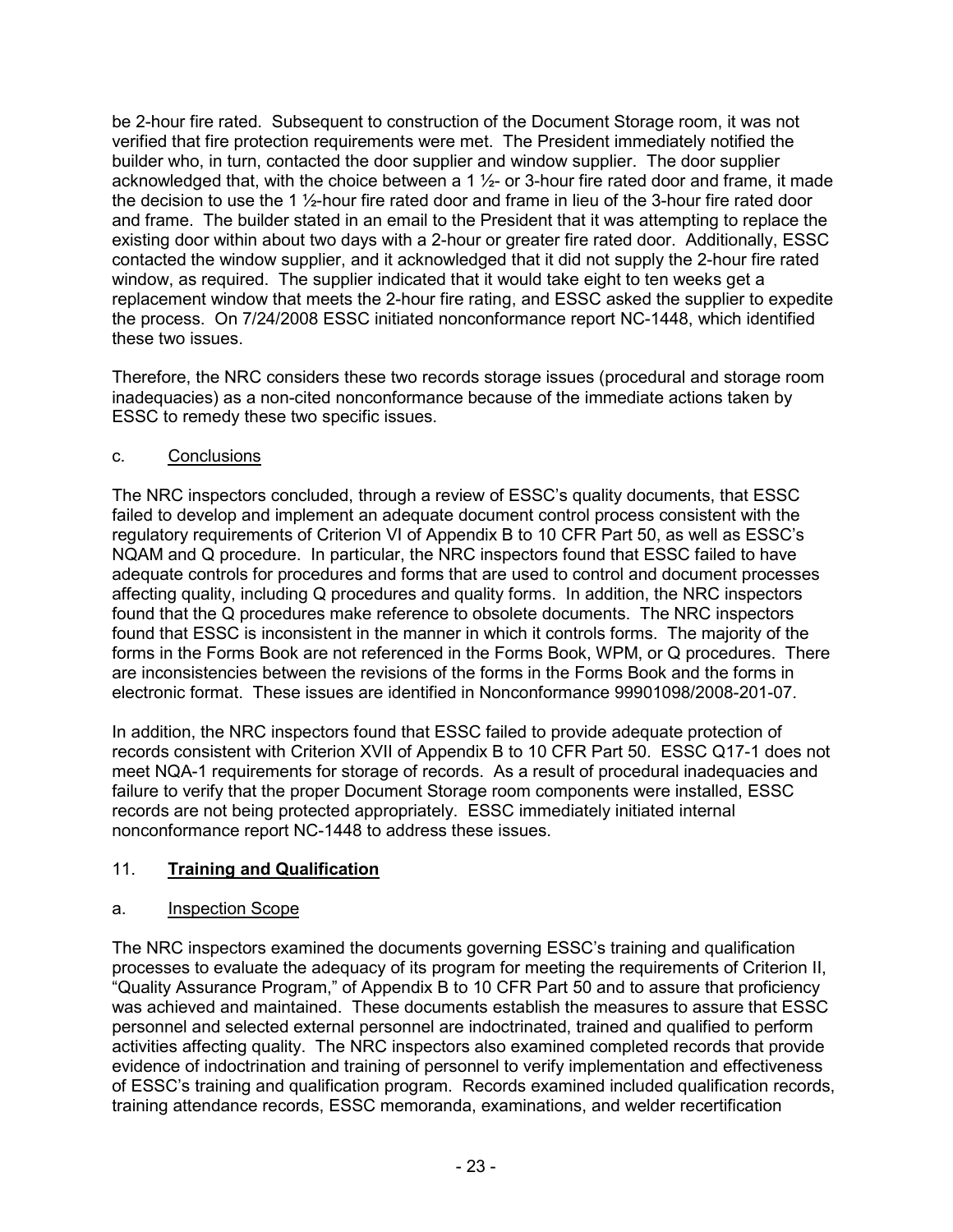### documentation.

Within the scope of this area, the NRC inspectors examined the following documents:

- Nuclear Quality Assurance Manual, Issue 3, Revision 2, dated April 23, 2008.
- ESSC SOP Q2.1, Revision 2, "Quality Inspector Qualification Procedure", dated June 10, 2008.
- ESSC SOP Q2.2, Revision 1, "QA Specialist Training and Qualification Procedure", dated February 14, 2005.
- ESSC SOP Q2.3, Revision 2, "Auditor and Lead Auditor Qualification Procedure", dated June 10, 2008.
- Form F-180, "QA/QC Inspector Qualification Record"
- Form F-276-IX, "Welder Performance Qualification Record (WQ) ASME IX"
- Form F-277, "Welder Continuity Log"
- Form "Active Welder Summary Sheet" (no form number)
- Form "Lead Auditor Certification (NQA-1/N45.2.23))" (no form number)
- Form F-295, "NDE Personnel Certification Record"
- Practical Examination Checklist
- General Examination Specific Examination

### b. Observations and Findings

The NRC inspectors examined four ESSC documents pertinent to training and qualification. Section 2 of the NQAM and SOP Q2.1, Q2.2, and Q2.3 describe minimum requirements for the indoctrination, qualification, and training of personnel performing activities affecting quality.

Section 2 of the NQAM includes: 1) general responsibilities for qualification and training, 2) general requirements for all personnel performing quality functions, 3) additional requirements for QA personnel (including those in the QA and QC Departments, 4) lead auditors, 5) contract QA inspectors, and 6) Registered Professional Engineers. Section 9 addresses qualification of NDE personnel and welding personnel.

Three ESSC procedures address additional training and qualification requirements. SOP Q2.1 requires documentation of indoctrination and training of ESSC employees performing inspection and testing activities (including formal training and on the job training), experience, education, prior training and test results, eye examinations (if applicable), annual performance evaluations, and certification renewals. Additionally, there are three levels (i.e., I, II, and III) of qualification, each higher level requiring additional education, experience, capabilities, and responsibilities. All ESSC inspection personnel are required to complete written examinations that contain questions pertinent to the discipline of qualification. SOP Q2.2 provides for additional reading, training, and examination requirements for personnel performing QA activities related to the Work Order process. SOP Q2.3 includes additional experience, qualification and training requirements of auditors and lead auditors, including maintenance of qualification.

A selection of ESSC qualification and training records was examined by the NRC inspectors to determine if ESSC adequately implements the NQAM and Q procedures. The majority of these records are maintained by the Vice President of Quality Assurance in separate files for each employee. Additionally, the Vice President of Quality Assurance maintains a separate binder, arranged chronologically, of training attendance records and selected training materials for the current calendar year. Past training records examined by the NRC inspectors revealed that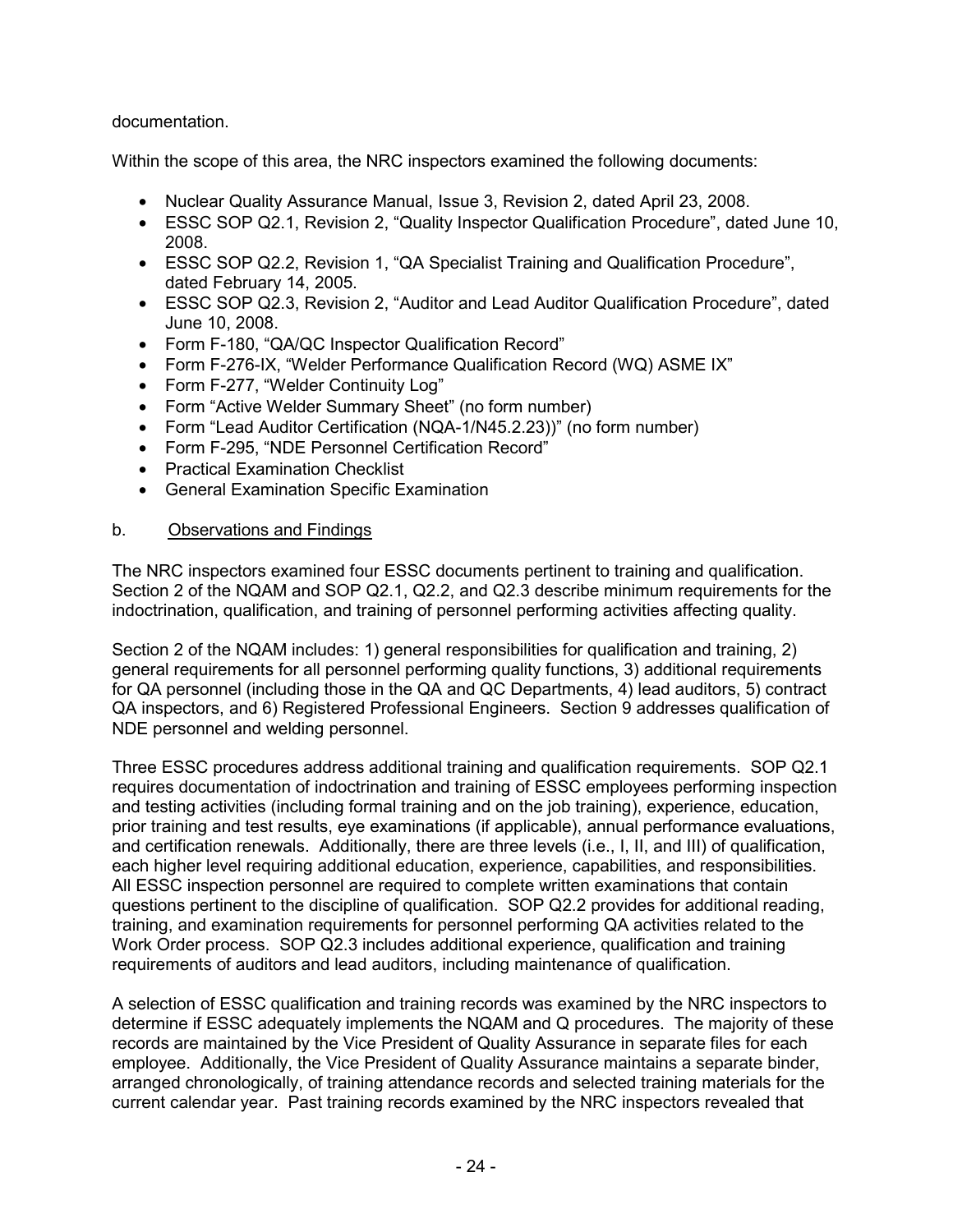training by the Vice President of Quality Assurance is presented regularly on revisions to the NQAM. Discussions between an NRC inspector and the Vice President of Quality Assurance indicated that, since ESSC is growing, it intends to create a database to track training and qualification for each person to help ensure that ESSC meets all requirements.

The NRC inspectors examined several qualification and training folders for ESSC personnel holding a variety of positions. The President issues the Statement of Policy (part of the NQAM), qualifies the Lead Auditor, approves Q procedures, and is ultimately responsible for ESSC's QA program. The NRC inspectors examined the qualifications of the Lead Auditor and determined that they were current in accordance with SOP Q2.3 requirements. The April 14, 2008, recertification of the Lead Auditor was documented on a form that reflected the 10 point credit system of NQA-1, Appendix 2A-3. This recertification included documentation of education, experience, professional accomplishments, audit communications skills, audit training courses, audit participation, and original N45.2.23 written and oral examination in 1987. Examination of the Lead Auditor's file by the NRC Inspectors revealed that the Lead Auditor has participated in eight vendor audits since January 2008.

A sampling of training and qualification records required by SOP Q2.1 was examined by the NRC inspectors for other ESSC personnel. The following records (form F-180 and other file records) for a QC Inspector/QA Specialist were examined and were determined to be current and to adequately document: education, experience, prior training and test results, eye examination, and re-evaluation. This person is also qualified for Level II welding - Visual test, mechanical, and QA. The NRC inspectors also examined form F-180 for a QA/QC Inspector, who was initially qualified in July 2007 in Q1, Q2, Q3 visual weld inspections; mechanical/ dimensional inspections; and document review and approval. In May 2008, qualification was upgraded to include Level II NDE MT testing and PT testing. The NRC inspectors examined complete documentation for the PT certification, including: form F-295; Lambert, MacGill, and Thomas, Inc. Practical Examination Checklist; Liquid Penetrant Level II General Examination; and Liquid Penetrant Level II Specific Examination. The NRC inspector determined that the documents fully supported the 2008 qualification upgrade.

Records for welding qualification were examined by the NRC inspectors. Form F-277 and the "Active Welder Summary Sheet" for a welder were examined by the NRC inspectors and found to be current. Several F-276-IX forms documented qualification of a welder for various welding processes, for example, FCAW (flux core) and GMAW (gas metal).

The NRC inspectors determined that additional training and qualification requirements are necessary for testing personnel and are described in the NQAM and Q procedures. Section 2.6.4 of the NQAM states that test personnel shall be qualified in accordance with ESSC Quality SOP Q2.1. The NRC inspectors also determined that this qualification is to be documented on Form F-180.

SOP Q2.1 states in Section 1.1 that the Scope of the procedure includes ESSC personnel who perform quality inspection and testing activities. This section also delineates the requirements for qualification of ESSC personnel who perform quality inspection and testing activities and states that the procedure is intended to conform to the requirements of NQA-1, including supplement 2S-1 and Appendix 2A-1 as applicable to the scope of ESSC. Section 2.1 states, in part, that the procedure applies to quality inspections and surveillance activities, which include inspections and "ESSC testing activities". Section 4 of the procedure addresses General Requirements for inspection personnel, which, in accordance with Applicability, includes personnel who conduct testing activities. These general requirements address qualification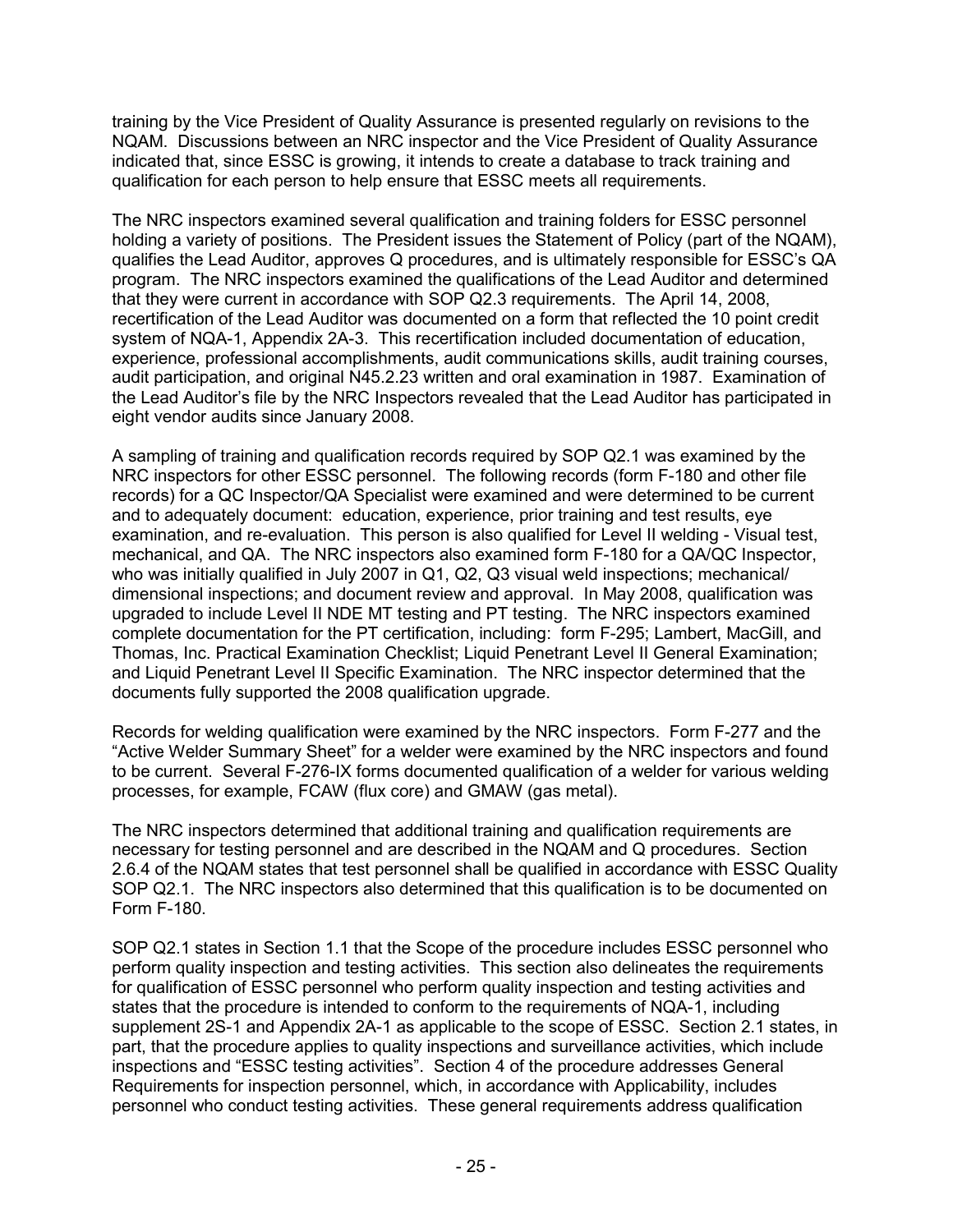documentation, including indoctrination, training, determination of initial capability, performance evaluation, certification renewal, education, experience, and examination. Section 4.5 requires written certification on ESSC form F-180. Section 5 requires documentation of qualification for levels I, II, and II personnel, each which perform increasing levels of responsibility and capability.

Discussions among the NRC inspectors and the Vice President, Quality Assurance revealed that ESSC does not qualify all testing personnel and document such qualifications. According to ESSC personnel, some technicians set up and conduct tests at the direction of the ESSC inspector. SOP Q2.1 states that it is required that technical personnel who set up and conduct tests are qualified, at a minimum, at Level II. An inspection is an activity independent from the activity being observed. Since the ESSC testing personnel may be directed by the QA/QC Inspector during a test, the NRC inspectors determined that there is no independence of the inspector from the testing. ESSC failed to ensure that its testing personnel are fully qualified and that adequate documentation was prepared to support the qualifications. This is identified as Nonconformance 99901098/2008-201-08.

### c. Conclusions

The NRC inspectors determined that the NQAM and SOPs Q2.1, Q2.2, and Q2.3 adequately address requirements of 10 CFR 50, Appendix B and of NQA-1, Basic requirement 2 and Supplement 2S-3 and Appendix 2A-3. ESSC maintains individual personnel files that include documentation of training and qualification. The ESSC Vice President of Quality Assurance conducts or schedules periodic training to ensure that ESSC personnel are informed of changes to documents that describe quality affecting processes. Personnel qualification documentation is completed and maintained for the Lead Auditor and the QC Inspector/QA Specialists. The NRC inspectors determined that recertification of the Lead Auditor and the QA/QC inspectors are current and the NDE and welding qualifications are maintained and current.

However, ESSC failed to ensure that its testing personnel are fully qualified and that adequate documentation was prepared to support the qualifications. This is identified as Nonconformance 99901098/2008-201-08.

Except for the issue identified in Nonconformance 99901098/2008-201-08, the NRC inspectors concluded that ESSC is ensuring that personnel are trained and qualified in accordance with governing documents and that training and qualification documentation is completed. The NRC inspectors also determined that ESSC training and qualification requirements are consistent with the regulatory requirements of Criterion XI of Appendix B to 10 CFR Part 50.

### 12. **Exit Meeting**

On July 21, 2008, the inspectors presented the inspection scope and findings during an exit meeting with Lisa Rice, ESSC President, Robert Paton, Vice President Quality Assurance and ESSC personnel.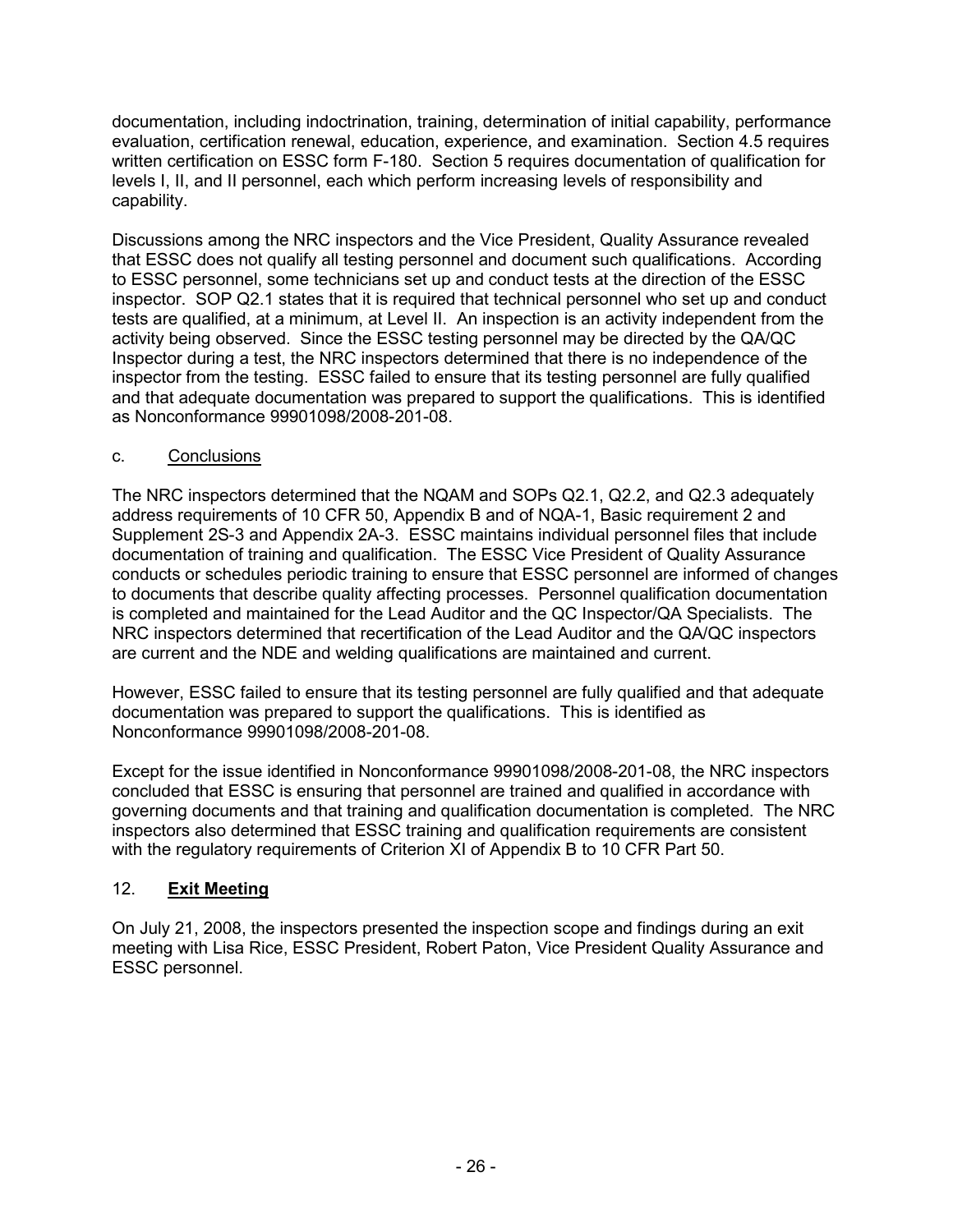### **ATTACHMENT**

### 1. PERSONS CONTACTED

- L. Rice, President, Energy Steel and Supply Company
- R. Paton, Vice President Quality Assurance
- W. Kirt, Quality Assurance/Quality Control Supervisor
- D. Johnson, Quality Assurance/Quality Control Technical Services Manager
- T. Shepard, Manufacturing Manager
- A. Valentine, Nuclear Sales Engineering Manager
- W. Waters, Sales Manager
- M. Ajo, Document Control Coordinator
- T. Guthrie, Inspector

#### 2. INSPECTION PROCEDURES USED

Inspection Procedure (IP) 43002, "Routine Vendor Inspection,"

IP 36100, "Inspection of 10 CFR Parts 21 and 50.55(e) Programs for Reporting Defects and Noncompliance"

IP 43004, "Inspections of Commercial-Grade Dedication Programs."

### 3. LIST OF ITEMS OPENED, CLOSED, AND DISCUSSED

| Item Number<br>99901098/2008-201-01 | <u>Status</u><br>Open | <u>Type</u><br><b>NOV</b> | Description<br>Inadequate procedure for the evaluation<br>of deviations $-10$ CFR 21.21(a)                                                                                                                                                                  |
|-------------------------------------|-----------------------|---------------------------|-------------------------------------------------------------------------------------------------------------------------------------------------------------------------------------------------------------------------------------------------------------|
| 99901098/2008-201-02                | Open                  | <b>NON</b>                | Design control program failed to: (1)<br>document the review of customer<br>purchase orders and its changes or<br>revisions on Contract Review Form (F-<br>272), and (2) document in the Engineering<br>Change Notice the Engineering and QA<br>evaluation. |
| 99901098/2008-201-03                | Open                  | <b>NON</b>                | Dedication program failed to include<br>adequate basis to substantiate the<br>sampling plans for verifying critical<br>characteristics.                                                                                                                     |
| 99901098/2008-201-04                | Open                  | <b>NON</b>                | Failure to effectively implement a receipt<br>inspection to verify an item's compliance<br>to specified requirements.                                                                                                                                       |
| 99901098/2008-201-05                | Open                  | <b>NON</b>                | Failed to establish guidance for the<br>performance of a final inspection.                                                                                                                                                                                  |
| 99901098/2008-201-06                | Open                  | <b>NON</b>                | ESSC failed to follow their corrective<br>action program requirements and failed to<br>process and correct conditions adverse to<br>quality in a timely and prompt manner.                                                                                  |